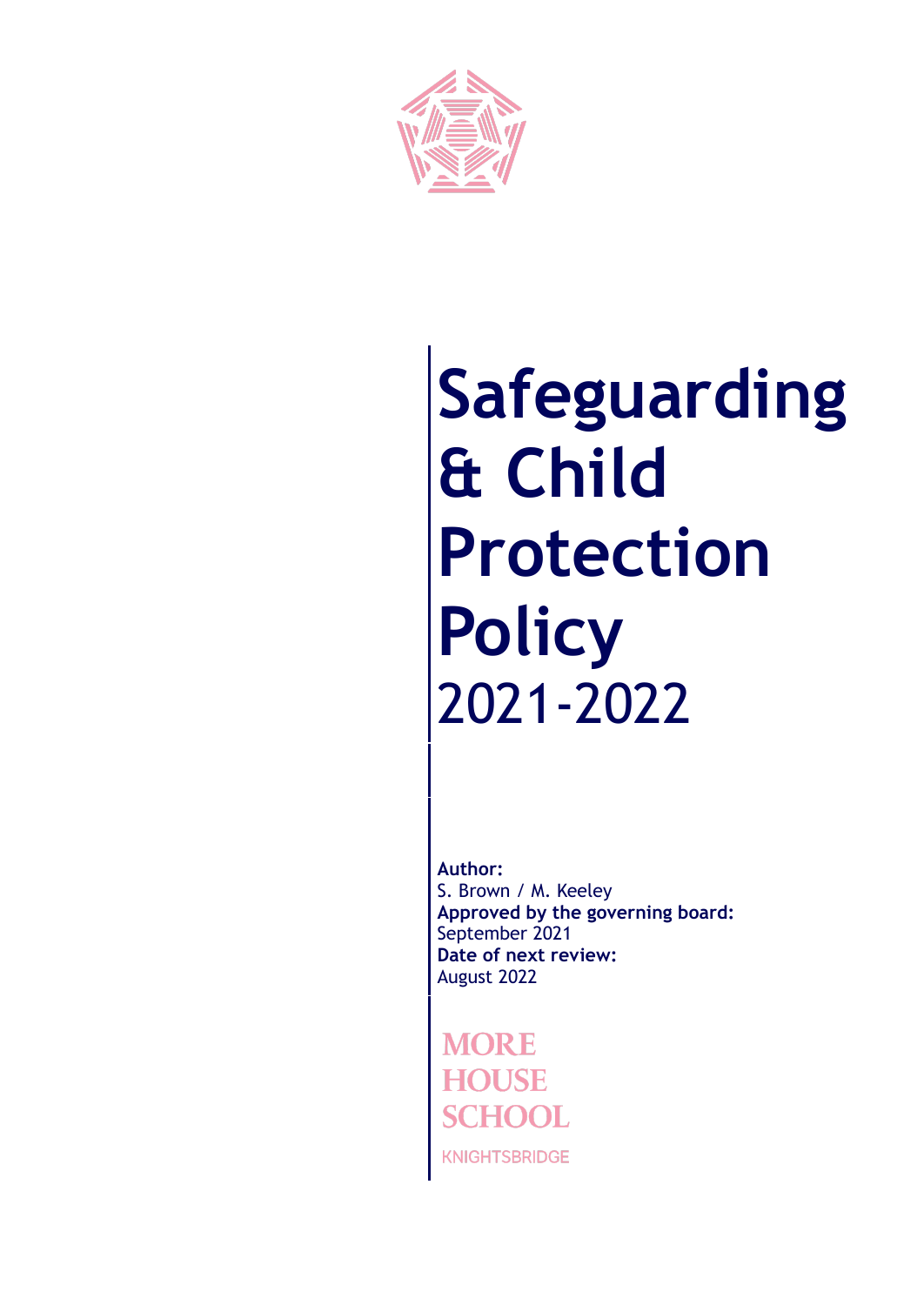This policy is available on the School website and can be made available in large print or other accessible format if required.

# **CONTENTS**

| Section 1 - Safeguarding and Child Protection at More House School |                                                      |                |
|--------------------------------------------------------------------|------------------------------------------------------|----------------|
| Part A                                                             | Mission statement and Introduction                   | $\overline{4}$ |
| Part B                                                             | Policy statement                                     | $\overline{5}$ |
| Part C                                                             | Principles and Aims                                  | $\overline{5}$ |
| Part D                                                             | Context                                              | 6              |
| <b>Key Personnel</b><br>Part E                                     |                                                      | 6              |
| Section 2 - The Role of School Staff                               |                                                      |                |
| Part A                                                             | <b>All Staff</b>                                     | $\overline{7}$ |
| Part B                                                             | Designated Safeguarding Lead                         | 8              |
| Part C                                                             | Deputy Designated Safeguarding Lead                  | 11             |
| Part D                                                             | Governing Body                                       | 12             |
| Part E                                                             | The Head                                             | 13             |
| Part F                                                             | <b>Pupils</b>                                        |                |
| <b>Section 3 - Safeguarding Procedures</b>                         |                                                      |                |
| Part A                                                             | Safer Recruitment                                    | 14             |
| Part B                                                             | Health & Safety, Extended School Activities and      | 14             |
|                                                                    | <b>Educational Visits,</b>                           |                |
| Part C                                                             | <b>Work Experience</b>                               | 14             |
| Part D                                                             | Photography and Images                               | 15             |
| Part E                                                             | Children Missing in Education                        | 16             |
| Part F                                                             | <b>Online Safety</b>                                 | 16             |
| Part G                                                             | <b>Secure Premises</b>                               | 17             |
| Part H                                                             | Children with SEN and Disabilities (SEND)            | 17             |
| Part I                                                             | Peer on Peer Abuse                                   |                |
| Part J                                                             | Abuse of Trust and inappropriate relationships<br>18 |                |
| Induction for new staff<br>Part K                                  |                                                      | 18             |
| <b>Section 4 - Child Protection Procedures</b>                     |                                                      |                |
| Part A                                                             | 18<br>Early Help                                     |                |
| Part B                                                             | What to do if you have concerns about a child<br>19  |                |
| Part C                                                             | Reporting directly to child protection agencies      | 20             |
| Part D                                                             | <b>Notifying Parents</b>                             | 21             |
| Part E                                                             | Action to be taken by DSL                            | 21             |
| Part F                                                             | What to do if you have concerns about                | 22             |
|                                                                    | a volunteer or a member of staff                     |                |
| Part G                                                             | What to do if you have concerns                      | 22             |
|                                                                    | about safeguarding practices                         |                |
| Part H                                                             | Monitoring and Reviewing                             | 23             |
| Part I                                                             | Confidentiality and Information Sharing              | 23             |
| <b>Section 5 - Recognising Abuse</b>                               |                                                      |                |
| Part A                                                             | Physical Abuse                                       | 24             |
| Part B                                                             | <b>Emotional Abuse</b>                               | 24             |
| Part C                                                             | <b>Sexual Abuse</b>                                  | 24             |
| Part D                                                             | Neglect                                              | 25             |
| Part E                                                             | <b>Indicators of Abuse</b>                           | 25             |
| Section 6 - Specific Safeguarding Concerns                         |                                                      |                |
| Part A                                                             | Child Criminal Exploitation (CCE) & Child Sexual     | 26             |

| Exploitation (CSE) |  |
|--------------------|--|
|                    |  |

2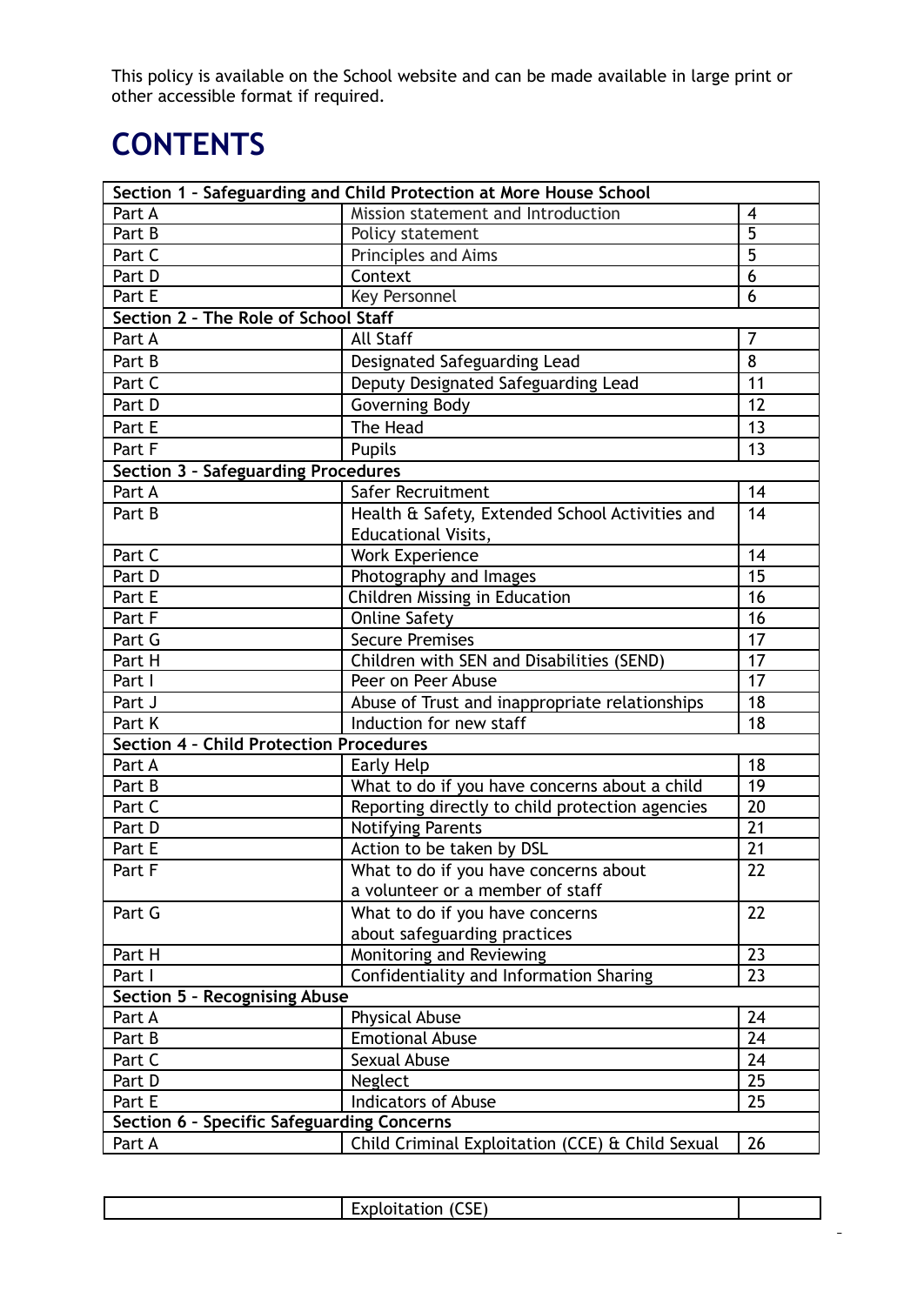| Part B                                        | Children in the Court System                                                              |                 |
|-----------------------------------------------|-------------------------------------------------------------------------------------------|-----------------|
| Part C                                        | Children with family members in prison                                                    | 27              |
| Part D                                        | Domestic Abuse, Drugs and Alcohol                                                         |                 |
| Part E                                        | Fabricated and Induced Illness (FII)                                                      |                 |
| <b>Faith Abuse</b><br>Part F                  |                                                                                           | 27              |
| Part G                                        | Female Genital Mutilation (FGM)                                                           |                 |
| Part H                                        | <b>Gang Related Violence</b>                                                              | $\overline{28}$ |
| Part I                                        | Homelessness                                                                              | 29              |
| Part J                                        | <b>Mental Health</b>                                                                      |                 |
| Part K                                        | Peer on Peer Abuse including bullying                                                     | 30              |
| Part L                                        | Sexual Violence and Sexual Harassment between                                             | 32              |
|                                               | pupils in schools and colleges                                                            |                 |
| Part M                                        | <b>Private Fostering</b>                                                                  | 32              |
| Part N                                        | Radicalisation                                                                            | 33              |
| Part O                                        | Sexting                                                                                   | 34              |
| Part P                                        | <b>Trafficking</b>                                                                        | 34              |
| Part Q                                        | Upskirting                                                                                | 35              |
| Part R                                        | <b>County Lines</b>                                                                       | 35              |
| Part S                                        | Child abduction and community safe incidents                                              | 36              |
| Section 7 - Related policies and Key Contacts |                                                                                           |                 |
|                                               |                                                                                           |                 |
| Part A                                        | Related policies                                                                          | 36              |
| Part B                                        | <b>Key Contacts</b>                                                                       | 37              |
| <b>Appendices</b>                             |                                                                                           |                 |
| Appendix 1                                    | Procedure to be followed in the event of an                                               | 38              |
|                                               | allegation against a member of staff                                                      |                 |
| Appendix 2                                    | Confirmation of receipt of Safeguarding and                                               | 47              |
|                                               | related policies                                                                          |                 |
| Appendix 3                                    | Form for reporting a concern about a pupil                                                | 48              |
| Appendix 4                                    | Student Concern Report Form                                                               | 49              |
| Appendix 5                                    |                                                                                           | 51              |
| Appendix 6                                    | Indicators of vulnerability to radicalisation<br>Preventing Violent Extremism - Roles and | 53              |
|                                               | responsibilities of the single point of contact                                           |                 |
|                                               | (SPOC)                                                                                    |                 |
|                                               | Letter requesting safeguarding and                                                        | 54              |
| Appendix 7                                    | child protection information for new                                                      |                 |
|                                               | pupils                                                                                    |                 |
|                                               |                                                                                           | 55              |
| Appendix 8                                    | Alternative Provision Request for Information                                             | 56              |
| Appendix 9<br>Appendix 10                     | Policy for Exchange and Visits<br>Safeguarding Information for Work                       | 57              |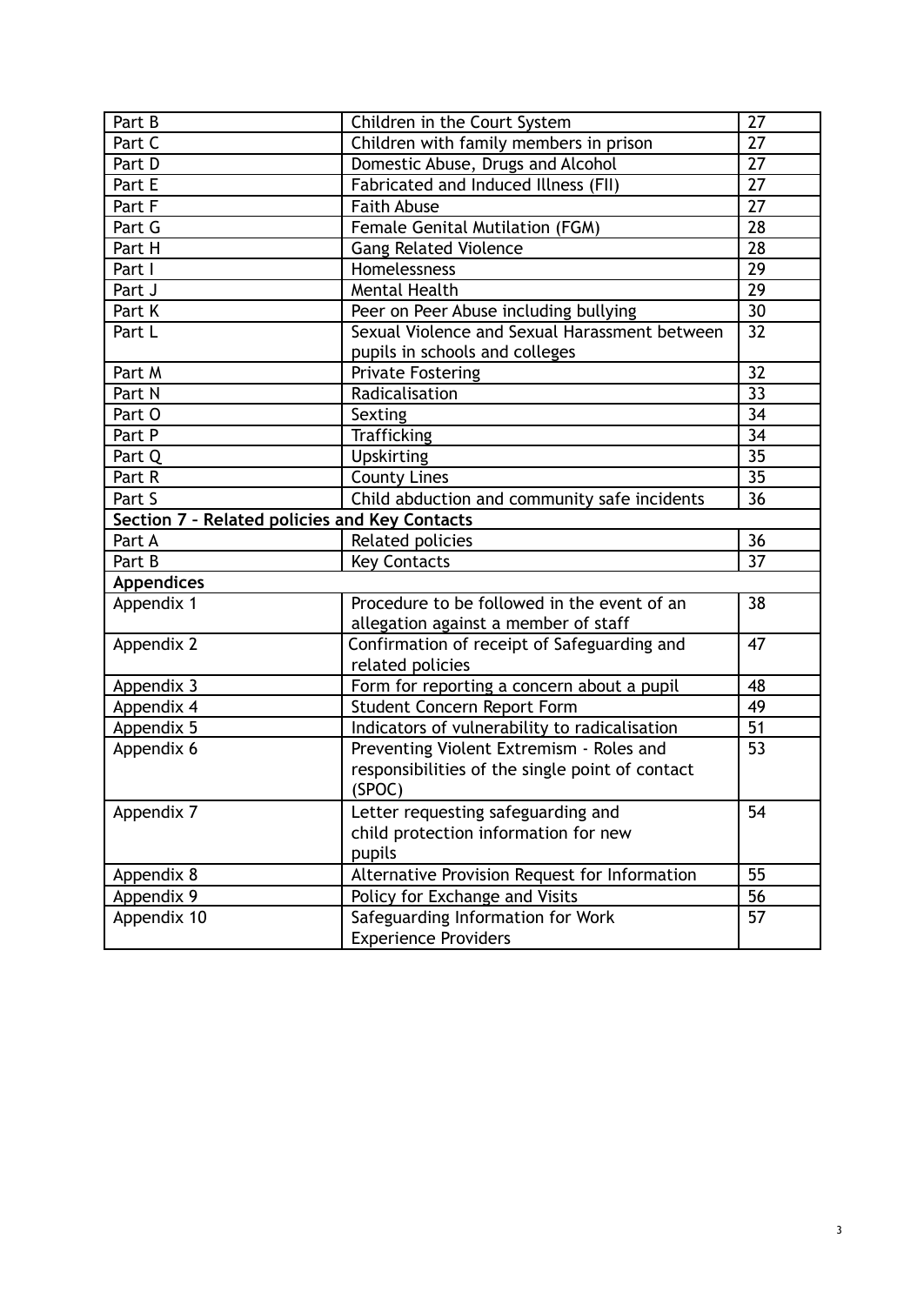# **Section 1: Safeguarding and Child Protection at More House School**

# **A. Mission Statement & Introduction**

At More House School, we believe that all children have a right to attend school and learn in a safe environment. Children should be free from harm by adults and other students in the school. All members of our school community should be treated with equal value as human beings and have the right to respect and tolerance in line with the teachings of the Catholic Church**.** Our approach to safeguarding is child-centred and we ensure that we consider, at all times, what is in the best interests of the child.

Safeguarding and promoting the welfare of children is everyone's responsibility and is defined for statutory purposes as protecting children from maltreatment; preventing impairment of children's mental and physical health or development; ensuring that children grow up in circumstances consistent with the provision of safe and effective care; and taking action to enable all children to have the best outcomes. 'Children' includes everyone under the age of 18. We have assessed the risks to girls posed at More House School and detailed how to respond to concerns in this policy.

The core safeguarding principles of More House School, hereafter referred to as the 'School', are:

- It is the responsibility of the School to safeguard and promote the welfare of children;
- Children who are and feel safe make more successful learners;
- Representatives of the whole-school community of pupils, parents, staff and governors will be involved in policy development and review;
- Safeguarding policies will be reviewed annually by the Governing Body, unless an incident or new legislation or guidance suggests the need for an earlier date of review.

This policy (which includes all sections and all of the appendices in this document) is one of a series in the School's integrated safeguarding portfolio (See section 11 of this document). This policy has been authorised by the Board of Governors, is addressed to all members of staff and volunteers, is available to parents on request and is published on the School website. It applies wherever staff or volunteers are working with pupils even where this is away from the School, for example at an activity centre or on an educational visit.

This policy has been developed in accordance with the principles established by:

- the Children Acts 1989 and 2004:
- the Education Act (2002);
- the Education (Independent School Standards) (England) Regulations 2014 as amended in January 2013;
- and in line with government publications:
- Working Together to Safeguard Children (2018) Keeping Children Safe in Education (KCSIE) 2021
- Dealing with Allegations of Abuse against Teachers and other Staff (2012) What to do if you think a child is being abused (2015)
- Information sharing (2018)
- Safeguarding Children Partnership (LSCP) Arrangements (2019)
- Prevent Duty for England and Wales (2015) under section 26 of the Counter-Terrorism and Security Act 2015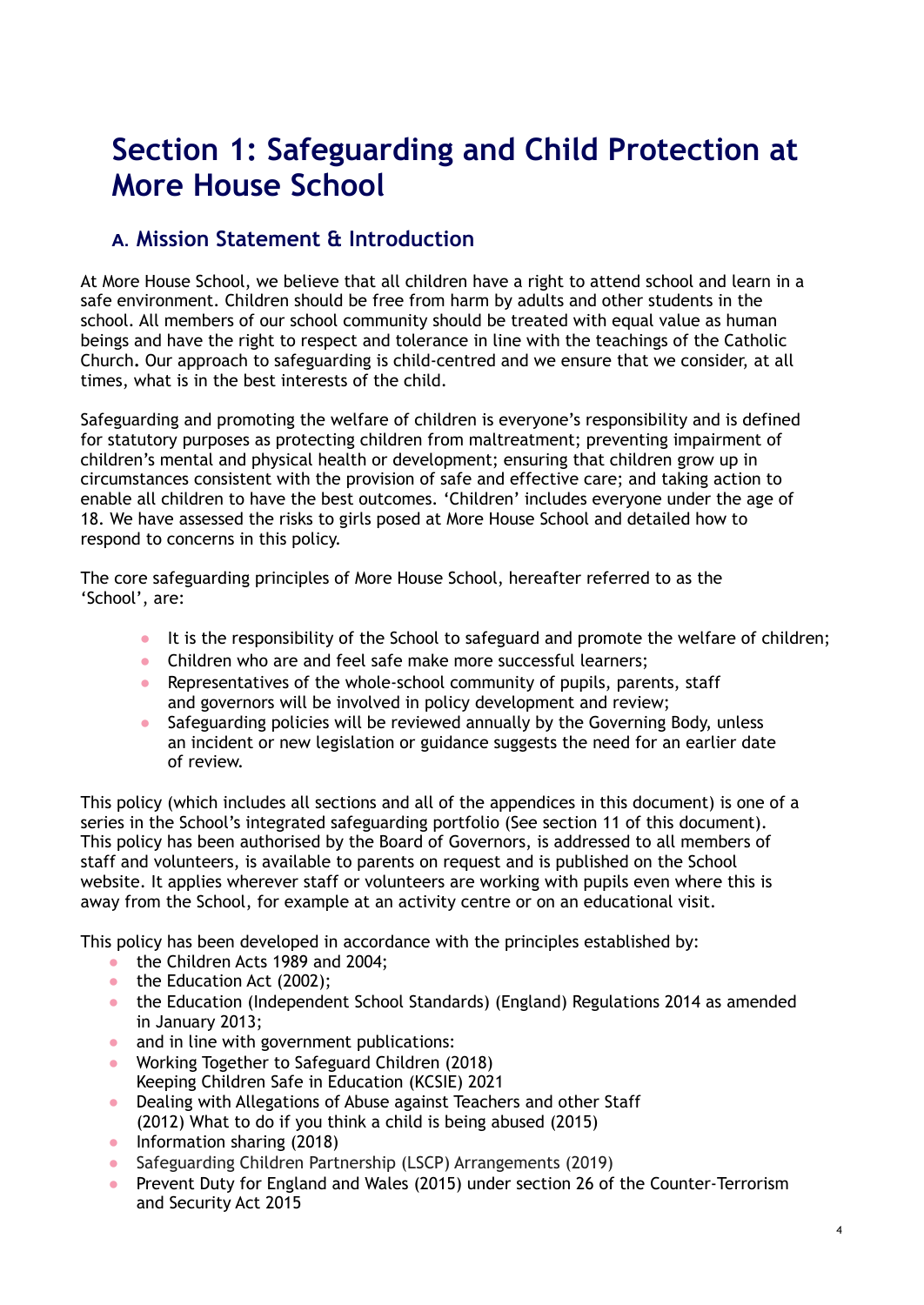- Female Genital Mutilation Act 2019 (Children Act 1989)
- Sexual violence and sexual harassment between children in schools and colleges (updated July 2021)
- Child Sexual Exploitation (2017)
- Mental Health and behaviour in school (2018)

Any deficiencies or weaknesses in the child protection arrangements will be remedied without delay.

# **B. Policy Statement**

The School recognises our moral and statutory responsibility to safeguard and promote the welfare of all children. We endeavour to provide a safe and welcoming environment where children are respected, valued and listened to. We are alert to the signs of abuse and neglect and follow our procedures to ensure that children receive effective support, protection and justice.

# **C. Principles and Aims**

### **Principles**

The School is committed to safeguarding and promoting the welfare of children and young people and expects all staff to share this commitment:

- The school will ensure that the welfare of children is given paramount consideration when developing and delivering all school activities;
- All children, regardless of age, gender, ability, culture, race, language, religion or sexual identity, have equal rights to protection: to feel safe, secure, valued and respected, and feel confident, and know how to approach adults if they are in difficulties;
- All staff have an equal responsibility to act, in accordance with this guidance, on any suspicion, concern or disclosure that may suggest a child is at risk of harm;

A child's wishes or feelings will be taken into account when determining what action to take and what services to provide to protect them; children will be given the opportunity to express their views and give feedback wherever possible.

The School is committed to operating safer recruitment procedures in compliance with relevant legislation and in accordance with the School's Safer Recruitment Policy; where staff from another organisation are working with pupils on another site, the School will have received written confirmation that appropriate child protection checks and procedures apply to those staff.

All pupils and staff involved in child protection issues will receive appropriate support from the senior management of the school who will follow this policy guidance in doing so.

The School will work with other agencies, including social care, the police and health services (and in line with multi-agency safeguarding [arrangements](https://www.rbkc.gov.uk/lscp/about-us/protocols-and-procedures) put in place by the safeguarding partners) wherever such work is needed to ensure adequate arrangements to identify, assess and support those children who are suffering harm or who may suffer harm without appropriate intervention.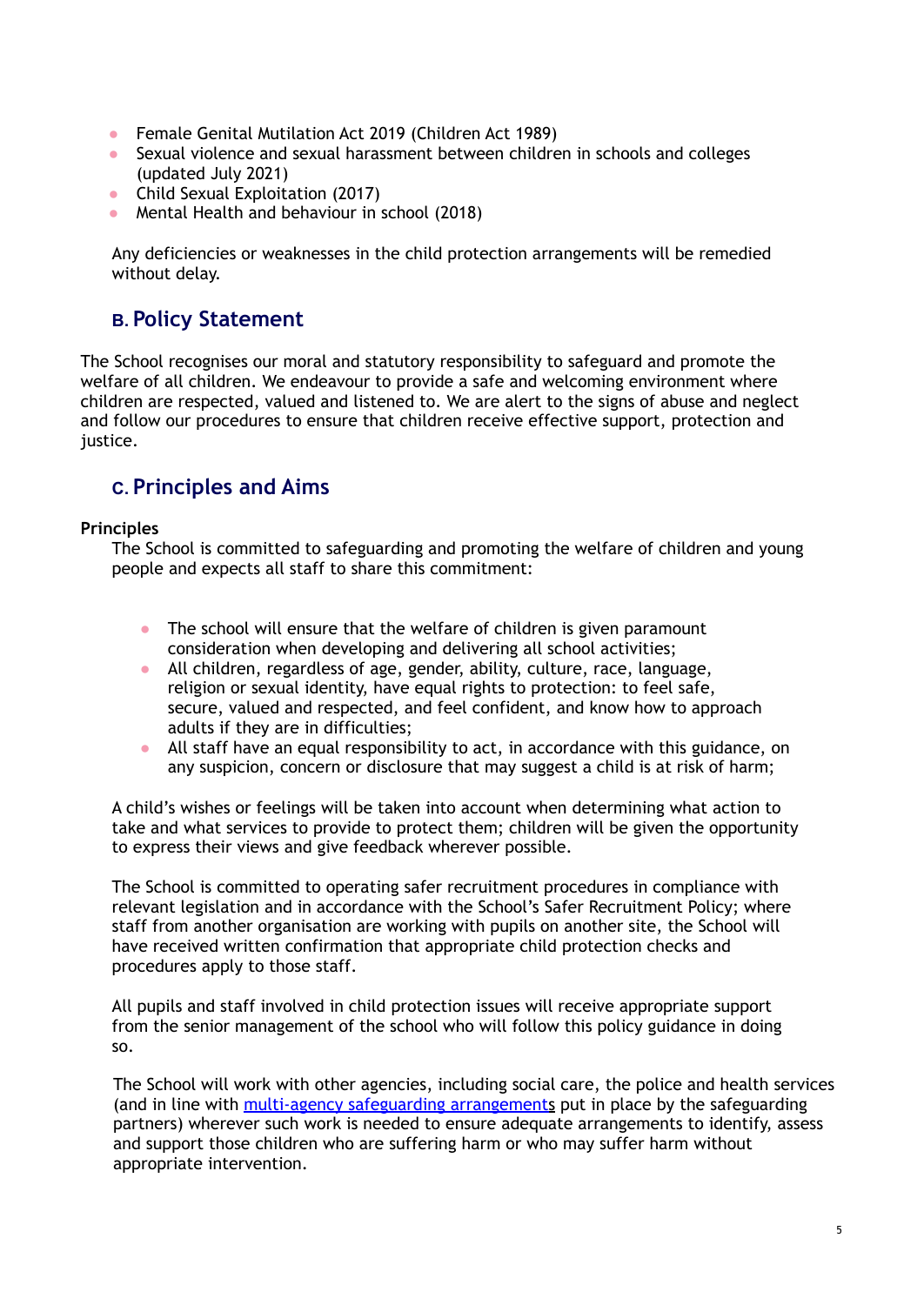#### **Aims**

- To provide all staff (including the DSLs, the Head), volunteers and Governors with the necessary information to enable them to meet their statutory responsibilities to promote and safeguard the wellbeing of children;
- To ensure consistent good practice across the school;
- To demonstrate the School's commitment with regard to safeguarding children.
- To provide pupils with the means to keep themselves safe (for example, through the PSHEE, RSE and assembly progammes, the curriculum and co-curriculum)

# **D. Context**

Section 87(1) of the Children Act 1989, Section 157 of the Education Act 2002 and the Education (Independent Schools Standards) (England) Regulations 2014 (as amended) require the proprietor of the School to have arrangements and any guidance issued by the Secretary of State - to safeguard and promote the welfare of pupils at the school. The latest statutory guidance covering this policy is contained in the documents Keeping Children Safe in Education (KCSIE) 2021 and Working Together to Safeguard Children 2018. The Kensington & Chelsea Safeguarding team also publish [guidance](https://www.rbkc.gov.uk/lscp/about-us/protocols-and-procedures) and information for schools in our area.

The School and its staff form part of the wider safeguarding system for children. This system is described in Working Together to Safeguard Children 2018. The School works with social care, the police, health services and other services, as and where appropriate, in accordance with our statutory responsibility, to promote the welfare of children and protect them from harm.

Every school is required to have a designated safeguarding lead (DSL) who will provide support to staff members to carry out their safeguarding duties and who will liaise closely with other services such as children's social care. The DSL and Deputy DSL are most likely to have a complete safeguarding picture and be the most appropriate people to advise on the response to safeguarding concerns.

The DSL for More House (and their nominated deputy) are named in this policy (see section 4) and their responsibilities are outlined (see section 5). The Local Safeguarding Children Partnership (LSCP) maintains a list of all designated senior persons (DSLs) for safeguarding and child protection.

# **E. Key personnel**

**Parents should contact the DSL in the first instance if they have concerns or any of the personnel listed below thereafter.**

The **designated safeguarding lead (DSL)** at More House is: **Claire Phelps** (Deputy Head Pastoral): 020 7235 2855, [cphelps@morehousemail.org.uk](mailto:cphelps@morehousemail.org.uk)

The **deputy DSL (DDSL)** at More House is: **Michael Keeley** (Associate Head): 020 7235 2855,

[keeley.head@morehousemail.org.uk](mailto:keeley.head@morehousemail.org.uk)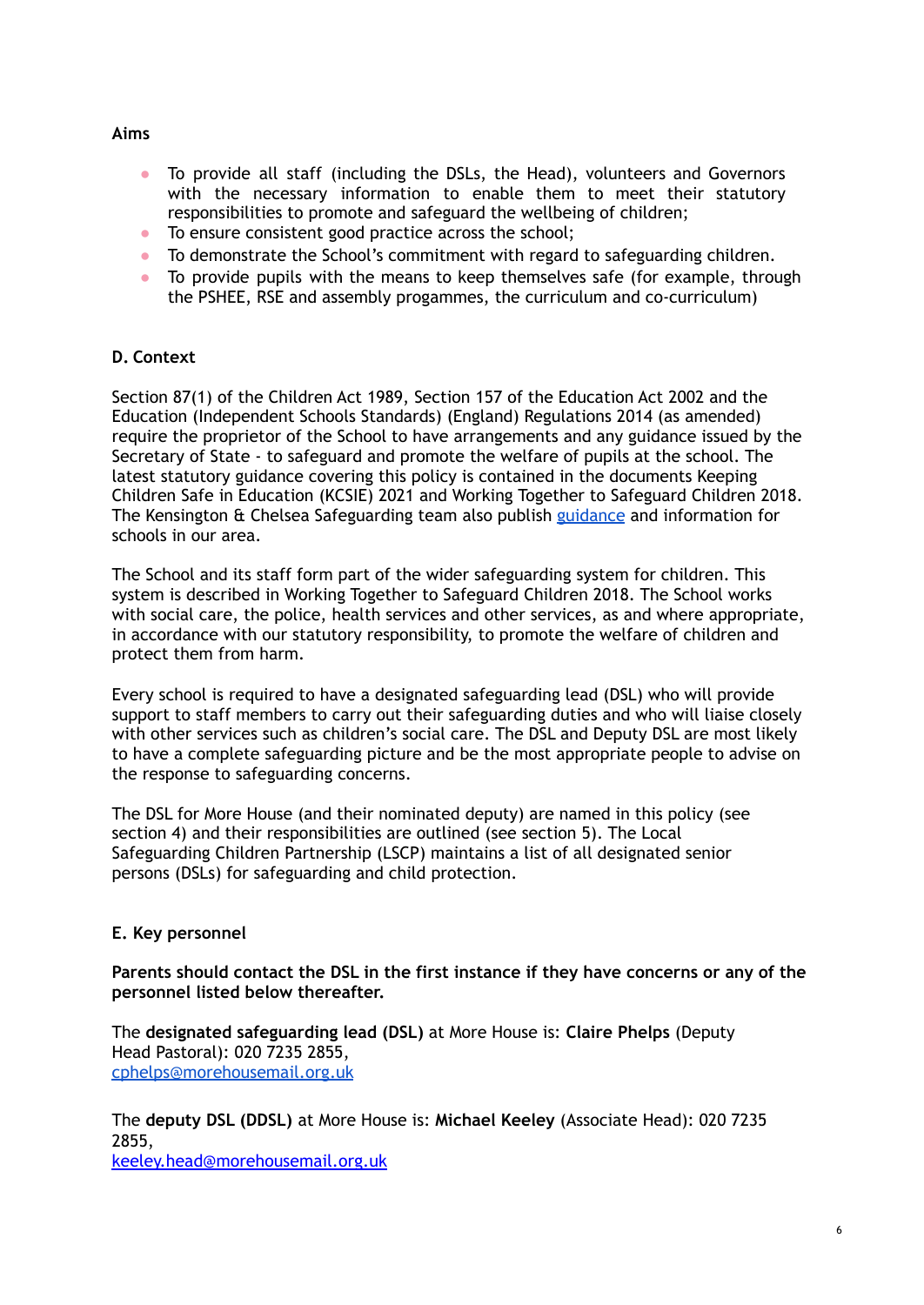The Head is **Faith Hagerty**, 020 7235 2855, [office@morehousemail.org.uk](mailto:office@morehousemail.org.uk)

#### **Child Protection Governor for the School**

The **nominated Child Protection Governor** for the School is: **Susan Sturrock**, [office@morehousemail.org.uk](mailto:office@morehousemail.org.uk)

**Chair of Governors for the School**

The **Chair of Governors** for the School is: **James Fyfe**, [jfyfe@morehousemail.org.uk](mailto:office@morehousemail.org.uk)

#### **Vice Chair of Governors for the School**

The **Vice Chair of Governors for the School** is: **Sue Shale**, [office@morehousemail.org.uk](mailto:office@morehousemail.org.uk)

# **Section 2: The Role of School Staff**

#### **A. All Staff**

School staff are particularly important as they are in a position to identify concerns early, provide help for children and prevent concerns from escalating. The School also recognises the expertise that staff build by undertaking safeguarding training and managing concerns and therefore considers their feedback carefully in shaping safeguarding arrangements and this policy.

All staff have a responsibility to provide a safe environment in which children can learn and to be aware of the systems within our school which support safeguarding. These will be explained as part of staff induction and will form part of regular/annual updates/training. All staff are expected to have read and to understand the following:

- The More House School Safeguarding & Child Protection Policy;
- The More House School Behaviour Policy;
- The Staff Code of Conduct;
- Part one and Annex B of Keeping Children Safe in Education 2021 and;
- Additional policies listed in Appendix 2.

In addition, staff should:

- Know the safeguarding response to children who go missing in education;
- Know the role and identity of the DSL and the identity of the Deputy DSL;
- Be aware of the local early help process and understand their role in it and their responsibility to identify children who may benefit from it;
- Be aware of the process for making referrals to children's social care;
- Be aware of the signs of abuse and neglect so that they are able to identify children who may be in need of extra help or who are suffering, or are likely to suffer, significant harm and in such circumstances to take appropriate action, working with the DSL and other services as needed;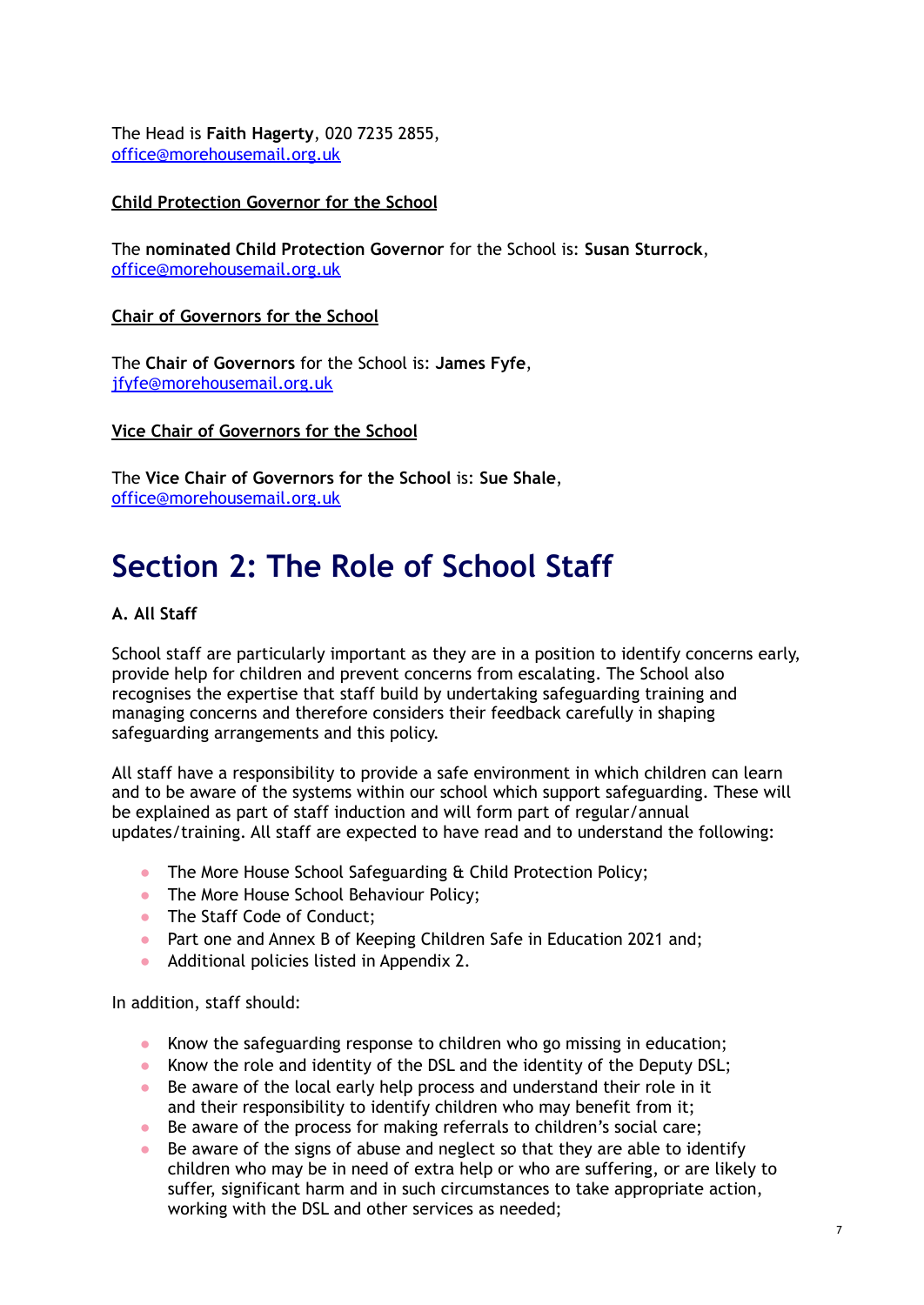- Know what to do if a pupil tells them that they are being abused or neglected (including a report of child-on-child sexual violence and sexual harassment), maintain an appropriate level of confidentiality and never promise the child that they will not tell anyone about a report of abuse;
- Know how to reassure victims that they are being taken seriously and that they will be supported and kept safe so that no victim will be given the impression that they are creating a problem by reporting abuse, sexual violence or sexual harrassment and no victim ever be made to feel ashamed for making a report; and
- Be aware that safeguarding incidents and/or behaviours can be associated with factors outside the School and/or can occur between children outside of these environments and should consider whether children are at risk of abuse or exploitation in situations outside of their families.

All staff are required to attend appropriate annual safeguarding and child protection training to provide them with relevant skills and knowledge outlined above to safeguard children. All staff are also required to adhere to safeguarding updates given in staff briefings and pastoral meetings.

### **B. Designated Safeguarding Leads**

The Governing Body ensures that an appropriate member of the senior leadership team is appointed to the role of DSL. The DSL and deputy DSL should take lead responsibility for safeguarding and child protection (including online safety).

The broad areas of responsibility for the designated safeguarding lead (DSLs) are<sup>2</sup>:

 $2$  As defined in KCSIE 2021 (Annex C)

#### **Manage referrals**

The DSL is expected to:

- Refer all cases of suspected abuse to the LSCP children's social care as required.
- Support staff who make referrals to LSCP children's social care.
- Refer cases to the Channel programmes where there is a radicalisation concern as required and support other staff who make referrals to Channel.
- Refer cases where a person is dismissed or has left due to risk/harm to a child to the Disclosure and Barring Service, as required; and
- Refer cases where a crime may have been committed to the Police as required (referring to NPCC guidance – When to call the Police).

#### **Work with others**

- Liaise with the Head to inform her of safeguarding issues, especially ongoing enquiries under section 47 of the Children's Act 1989 and police investigations; take a lead for promoting educational outcomes by knowing the welfare, safeguarding and child protection issues that children in need are experiencing, or have experienced, and identifying the impact that these issues might be having on their attendance, engagement and achievement at school.
- As required work with the "case manager" and the Local Authority Designated Officer (LADO) at the LSCP for child protection concerns in cases which concern a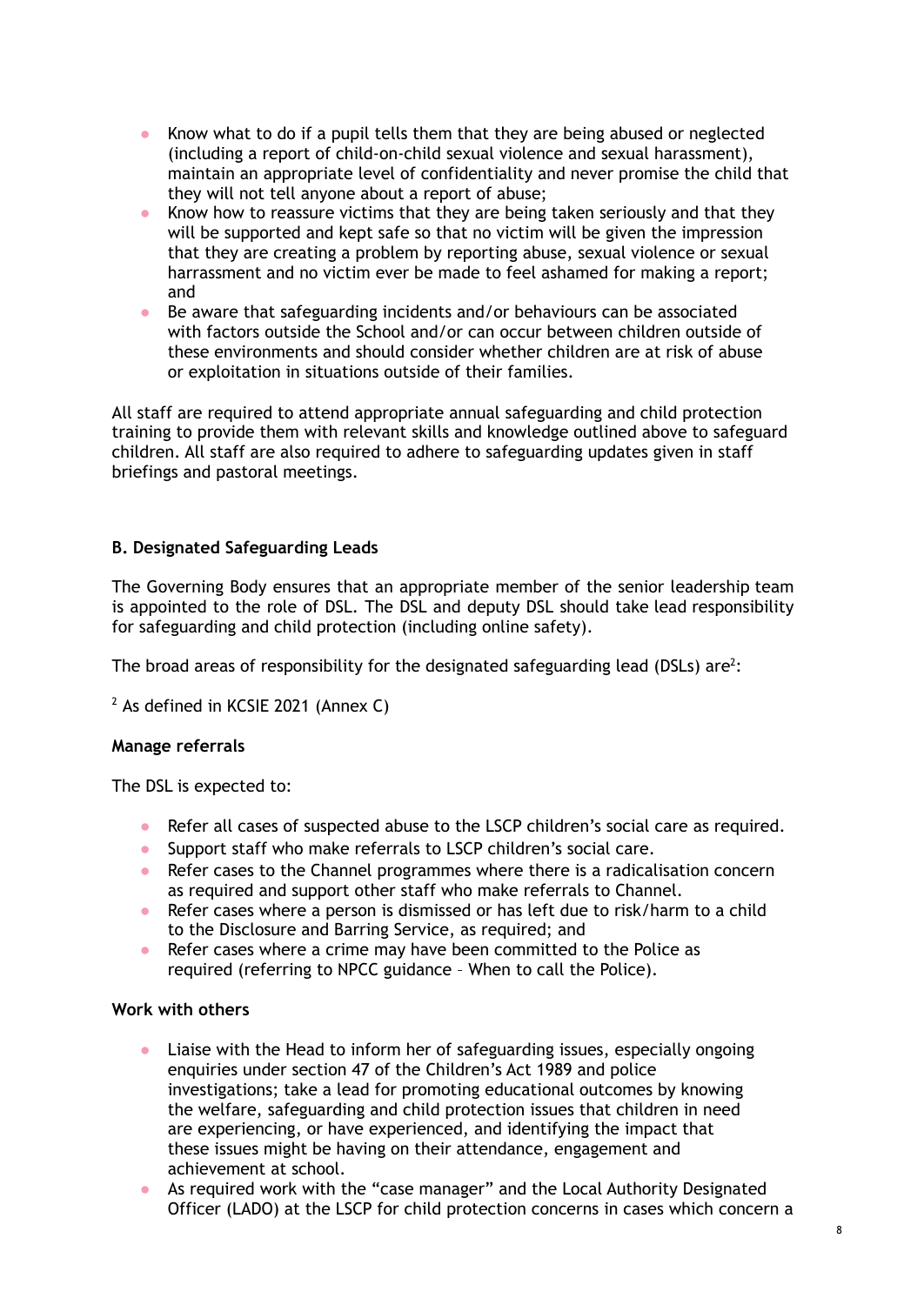staff member.

- Liaise with staff (especially form tutors and Head of Learning Support) on matters of safety and safeguarding (including online and digital safety) and when deciding whether to make a referral by liaising with relevant agencies; and
- Act as a source of support, advice and expertise to staff on matters of safe working, safety and safeguarding and when deciding whether to make a referral by liaising with relevant agencies; in addition, supporting them to consider how safeguarding, welfare and educational outcomes are linked, including to inform the provision of academic and pastoral support.
- Attend and/or contribute to child protection conferences in accordance with local procedure and guidance.
- Coordinate the School's contribution to child protection plans.
- Ensure that the School knows who its' cohort of children who have/have had a social worker are, understanding their academic progress and attainment, and maintaining a culture of high aspirations for them; support teaching staff to provide additional academic support or reasonable adjustments to help them achieve their potential, recognising that even when statutory social care intervention has ended, there is still a lasting impact on their outcomes; in addition, work with the LSCP and use this information to inform decisions about safeguarding and about promoting the welfare of that child.

# **Training**

The DSL (and Deputy DSLs) will receive appropriate training annually (or more often, as necessary) to provide them with the knowledge and skills to carry out their roles. The DSL and DDSL will undertake Prevent awareness training and they will refresh their knowledge regularly to allow them to understand and keep up with any developments relevant to their role so that they:

- Understand the assessment process for providing early help and intervention, including local criteria for action and LSCP children's social care referral arrangements.
- Have a working knowledge of how local authorities conduct a child protection case conference and a child protection review conference and be able to attend and contribute to these effectively when required to do so.
- Understand the importance of the role the DSL has in providing information and support to children in social care in order to safeguard and promote the welfare of children.
- Understand the lasting impact that adversity and trauma can have, including on children's behaviour, mental health and wellbeing, and what is needed in responding to this in promoting educational outcomes.
- Ensure each member of staff has access to, and understands the More House School Safeguarding & Child Protection Policy and procedures, Behaviour Policy, the Staff Code of Conduct and associated policies listed in Appendix 2, especially new and part time staff.
- Understand and support the school with regards to the requirements of the Prevent duty and are able to provide advice and support to staff on protecting children from the risk of radicalisation.
- **●** Are alert to and support the specific needs of children in need, those with special educational needs and young carers**.**
- Are able to keep detailed, accurate, secure written records of concerns and referrals.
- Are able to understand the unique risks associated with online safety and be confident that they have the relevant knowledge and up to date capability required to keep children safe whilst they are online at school.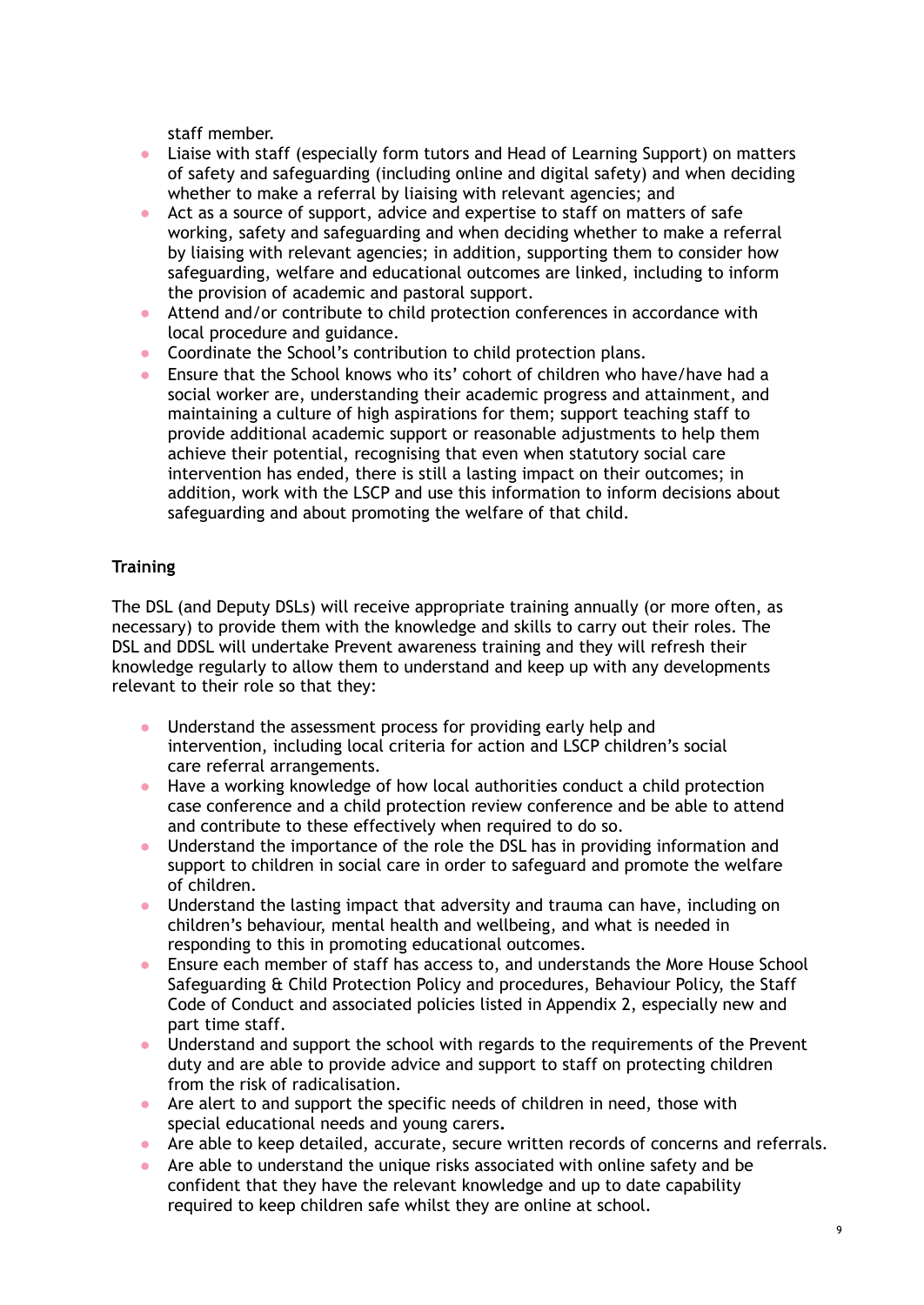- Can recognise the additional risks that children with SEN and disabilities (SEND) face online, for example, from online bullying, grooming and radicalisation and are confident they have the capability to support SEND children to stay safe online.
- Can access resources and attend any relevant or refresher training courses.
- Can encourage a culture of listening to children and taking account of their wishes and feelings, among all staff, in any measures the School may put in place to protect them.
- Understand the difficulties that children may have in approaching staff about their circumstances and consider how to build trusted relationships which facilitate communication.
- Understand safer recruitment procedures and processes and be able to apply them as a member of an appointment panel.
- Understand the importance of information sharing, both within the School and with other schools and colleges on transfer (in year and between primary and secondary education) and with safeguarding partners, other agencies, organisations and practitioners. In addition, understand the relevant data protection legislation.

#### **The DSL will ensure that:**

- All staff have received the required training (including Prevent and Online Safety training) and have signed to indicate that they have read and understood this policy, the Staff Code of Conduct, The Behaviour Policy, Part One and Annex B of KCSIE 2021 and associated policies listed in Appendix 2 and that they know who the DSL is;
- Ensure that all staff are re-trained as and when required and that an accurate record of staff attendance at induction and refresher training is maintained;
- Make sure that staff are aware of training opportunities and the latest local policies on local safeguarding arrangements.

#### **Raising Awareness**

The DSL will ensure the School's policies are known**,** understood and used appropriately and:

- Ensure the School's Safeguarding and Child Protection Policy and Code of Conduct are reviewed annually and that procedures and implementation are updated and reviewed regularly in light of changes in local procedures and national statutory requirements and guidance, and work with the Governing Body and the Head regarding this.
- Ensure the Safeguarding and Child Protection Policy is available publicly and parents are aware of the fact that referrals about suspected abuse or neglect may be made and the role of the School in this.
- Develop effective links with relevant statutory and voluntary agencies and in particular links with the LSCP, to make sure staff are aware of training opportunities and the latest local policies on safeguarding.
- Notify children's social care if a child with a child protection plan is absent for more than two days without explanation.
- Consider how children may be taught about safeguarding, including online, through teaching and learning opportunities, as part of providing a broad and balanced curriculum, for example through ICT, PSHE, RS and the new statutory RSE (Relationships and Sex Education) curriculum.
- Ensure appropriate safeguarding responses are in place and are implemented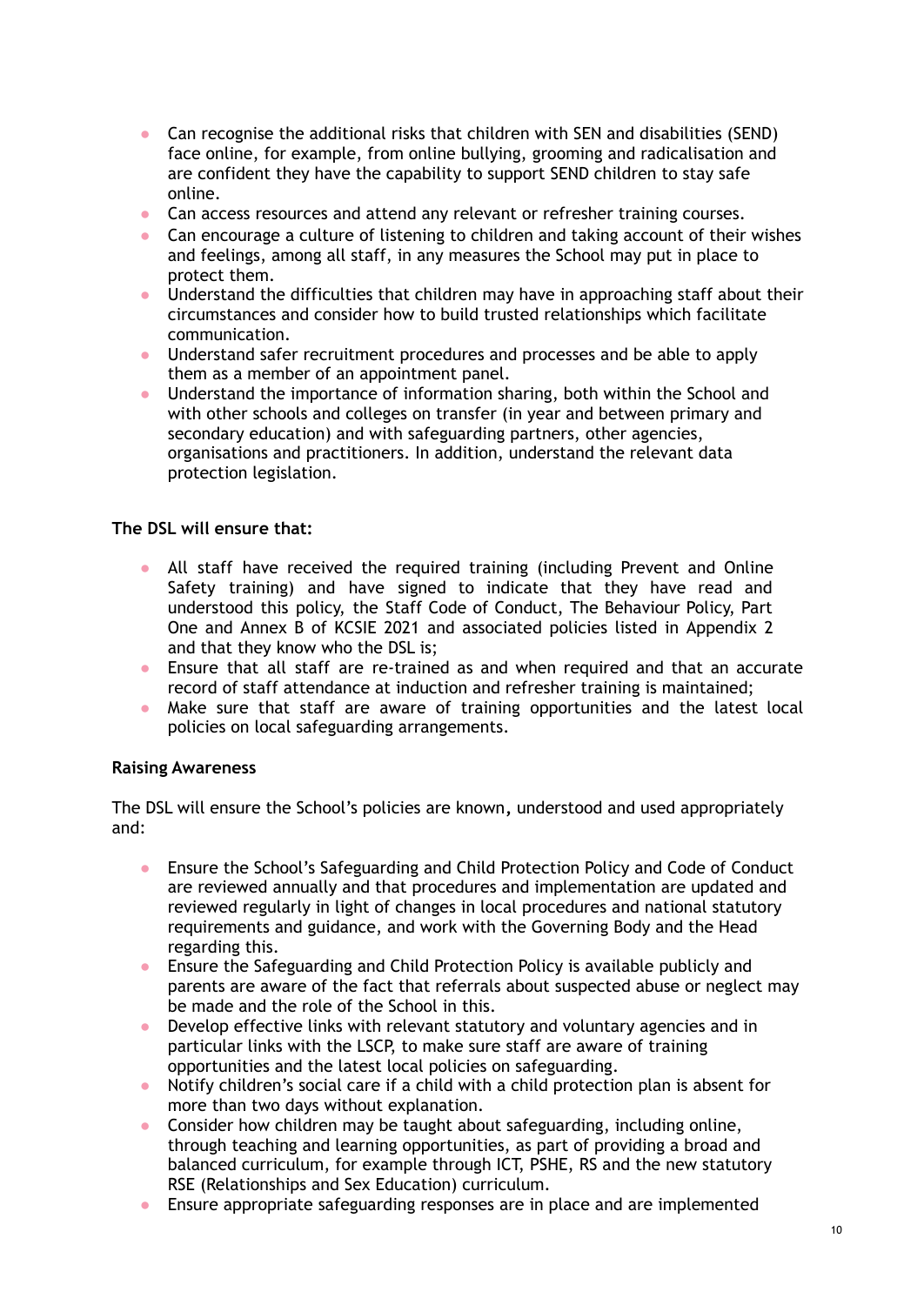to deal with pupils who go missing from the School, in particular any pupils who go missing on repeat occasions.

- Promote supportive engagement with parents/carers in safeguarding and promoting the welfare of children, including where families may be facing challenging circumstances.
- Help promote educational outcomes by sharing the information about the welfare, safeguarding and child protection issues that children, including children with a social worker, are experiencing, or have experienced, with teachers and school and college leadership staff; ensure that the School and staff, know who these children are, understand their academic progress and attainment and maintain a culture of high aspirations for this cohort; support teaching staff to identify the challenges that children in this group might face and the additional academic support and adjustments that they could make to best support these children.

The DSL will hold a weekly meeting with the deputy DSL at which matters pertaining to safeguarding at More House School will be discussed. The minutes of these meetings will be circulated with names obscured to the Head, Director of Finance and Resources, Chair of Governors, Governor with responsibility for safeguarding and other members of the governing board.

#### **Child Protection Files**

- Where a child with a child protection plan leaves the School, ensure their child protection file is transferred to the new school or college as soon as possible (within 5 days for in year transfers or within 5 days of the start of the new term) but transferred separately from the main pupil file, ensuring secure transit and obtaining confirmation of receipt. The DSL should also ensure that the child's social worker is informed. In addition to the child protection file the DSL should consider if it would be appropriate to share any information with the new school or college in advance of a child leaving.
- The DSL is responsible for ensuring that child protection files are kept up to date. Records should:
	- Include a clear and comprehensive summary of the concern;
	- Contain details of how the concern was followed up and resolved;
	- Include a note of any action taken, decisions reached and the outcome;
	- Only be accessed by those who need to see them and shared in line with sharing advice in Parts 1 & 2 of KCSIE 2021.

#### **Availability**

● During term time the DSL or Deputy DSL should always be available (during school hours) for staff in the School to discuss any safeguarding concerns. The DSL or Deputy DSLs will also be available via phone during any out of hours/ out of term activities.

#### **C. Deputy Designated Safeguarding Lead**

The deputy DSL is trained to the same level as the DSL. Whilst the DDSL undertakes delegated duties to support the DSL, ultimate lead responsibility for child protection remains with the DSL. In the absence of the DSL, the DDSL carries out those functions necessary to ensure the ongoing safety and protection of children. In the event of the long-term absence of the DSL, a deputy will assume all of the functions above.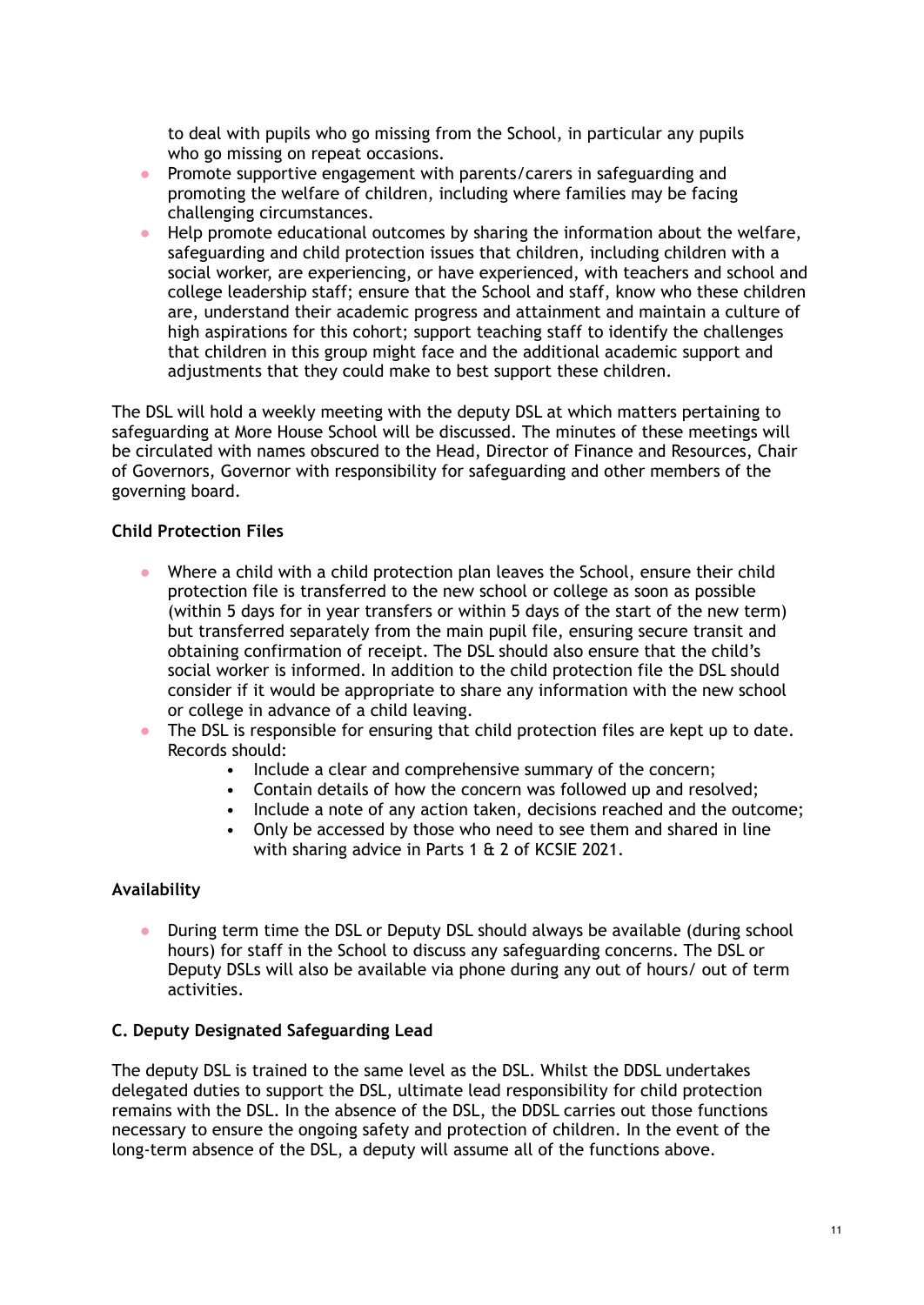# **D. Governing Body**

It is the Governing Body's overall responsibility to ensure compliance with child protection statutory requirements. The Governing Body takes seriously its responsibility to uphold the aims of the charity and its duty of care in promoting the welfare of children, ensuring their security and protecting them from harm. The reporting of Safeguarding practice at the School enables the Governing Body to ensure compliance with current legislation and to identify areas for improvement. The Governing Body recognises that close liaison with the local authorities is also vital in order that appropriate support and training can be given. The Governing Body has a lead representative who is responsible for the school's safeguarding arrangements.

The **Governing Body** will ensure that:

- It has strategic leadership responsibility for the School's safeguarding arrangements and complies with its duties under legislation, having regard for the guidance in KCSIE 2021 and ensuring that policies, procedures and training in the School are effective and comply with the law at all times.
- It facilitates a whole school approach to safeguarding, ensuring that safeguarding and child protection are at the forefront and underpin all relevant aspects of process and policy development, operating at all times with the best interest of the child at their heart.
- There are effective and statutorily compliant child protection policy and procedures in place, together with a Staff Code of Conduct and that these are provided to all staff (including temporary staff and volunteers) on induction. They should ensure that the School's procedures are in accordance with the government guidance and refer to the procedures put in place by the Local Children Safeguarding Board. They should also ensure that the policy is updated annually and is available publicly.
- The Staff Code of Conduct includes acceptable use of technologies, staff/pupil relationships and communications including the use of social media.
- Appropriate safeguarding responses are in place to deal with pupils who go missing from the School, in particular any pupils who go missing on repeat occasions. The School will hold more than one emergency contact number for each pupil.
- A proportionate risk-based approach is taken to the level of information that is provided to temporary staff and volunteers.
- DSLs are appointed and that they have the appropriate authority and the time, funding, training, resources and support to fulfil the role and responsibilities as outlined above;
- The School contributes to inter-agency working in line with statutory guidance in Working Together to Safeguard Children 2018 through effective implementation of the child protection policy and procedures and good cooperation (including the sharing of information) with local agencies and practitioners.
- Relevant staff have due regard to the relevant data protection principles, which allow them to share (and withhold) personal information, as provided for in the Data Protection Act 2018 and the UK GDPR.
- The School's safeguarding arrangements take into account the procedures and practice of the LSCP as part of the inter-agency safeguarding procedures;
- A member of the Governing Body is nominated to:
	- -have oversight of child protection matters;
	- -liaise with the LSCP and/or partner agencies on issues of child protection; -instigate the annual review of this policy;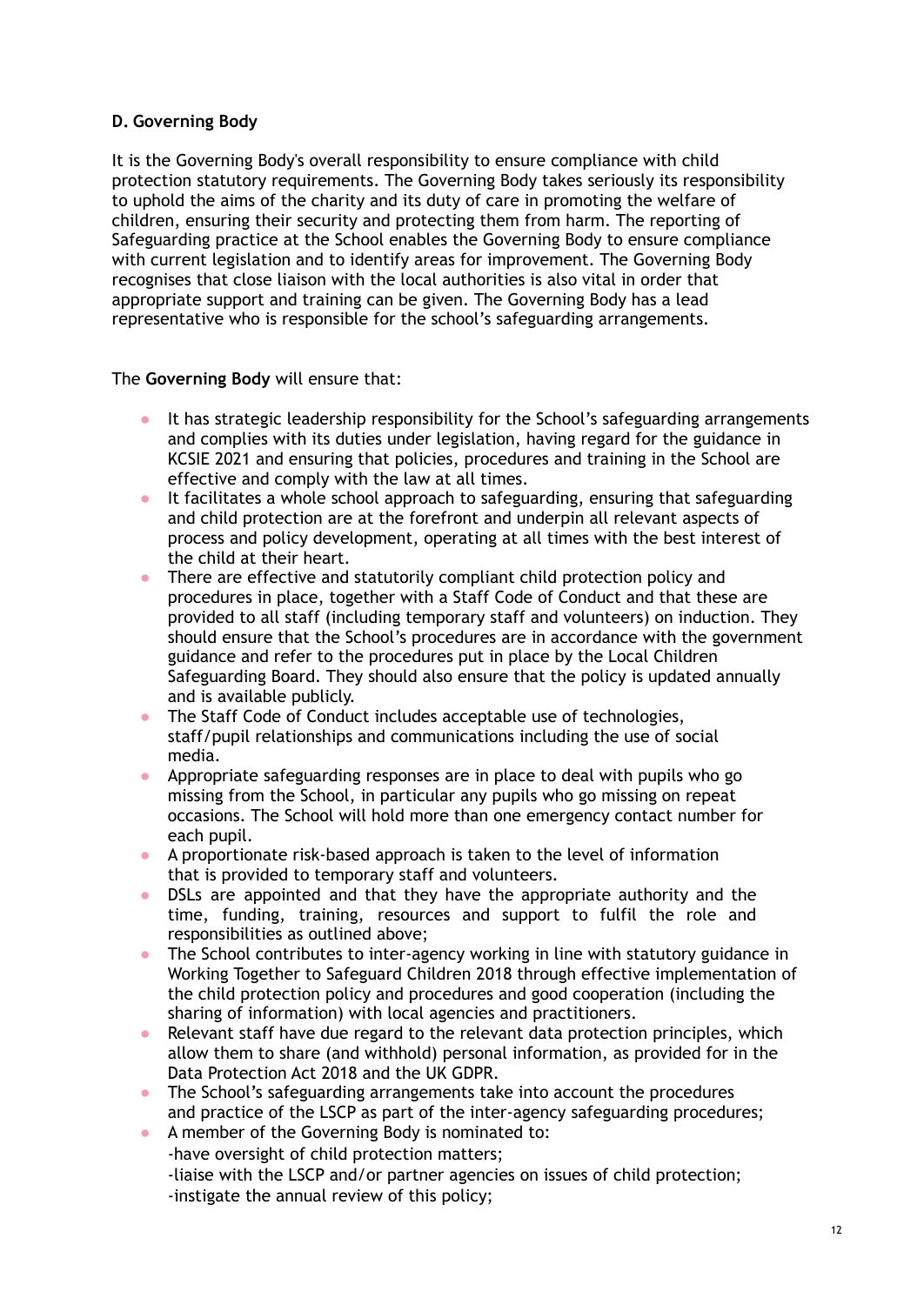-handle allegations of abuse made against the Head;

- The School has statutorily compliant procedures for dealing with allegations of abuse made against members of staff (including supply staff and volunteers and contractors) including allegations made against the Head (see part four of KCSIE 2021 and Appendix 1 of this document);
- The School also has procedures in place to handle allegations against other children (including those that take place online) and that recognise that peer abuse may be taking place even if there are no reports of it;
- The School operates safer recruitment policies and procedures that include the requirement for at least one member of a recruitment panel to have undertaken safer recruitment training and for appropriate checks to be made in line with national guidance (see part three of KCSIE 2021 and the School's Safer Recruitment policy)
- The School operates an effective training strategy that ensures all staff, including the Head, receives child protection training, with refresher training annually.
- The DSL and Deputy DSL receive refresher training annually.
- An annual review of safeguarding (including online safety) is instigated, carried out and approved and that the minutes of governing body meetings record in detail the relevant discussion and actions taken in carrying out and approving their annual review of safeguarding.
- Any weaknesses or areas of concern will be rectified without delay.
- Where necessary, an appropriately trained and informed teacher is appointed to promote the educational achievement of any child who is 'looked after'

# **E. The Head**

The Head:

- Ensures that the safeguarding and child protection policy and procedures adopted by the Governing Body are implemented and followed by all staff;
- Allocates sufficient time and resources to enable the DSL and deputy to carry out their roles effectively, including the assessment of pupils and attendance at strategy discussions and other necessary meetings;
- Ensures that all staff feel able to raise concerns about poor or unsafe practice and that such concerns are handled sensitively.
- Ensures that children's safety and welfare is addressed through the curriculum.
- Receives the required child protection training and training in order to understand safer recruitment procedures and processes and be able to apply them as a member of an appointment panel.

# **F. Pupils**

● It is recognised that pupils themselves have a responsibility to report any concerns that they might have relating to a member of staff, a volunteer or a fellow pupil by either speaking directly to the DSL or another member of staff or by using the Student Concern Form (Appendix 4). This information is clearly displayed in each classroom, and referenced through the PSHE programme and assemblies.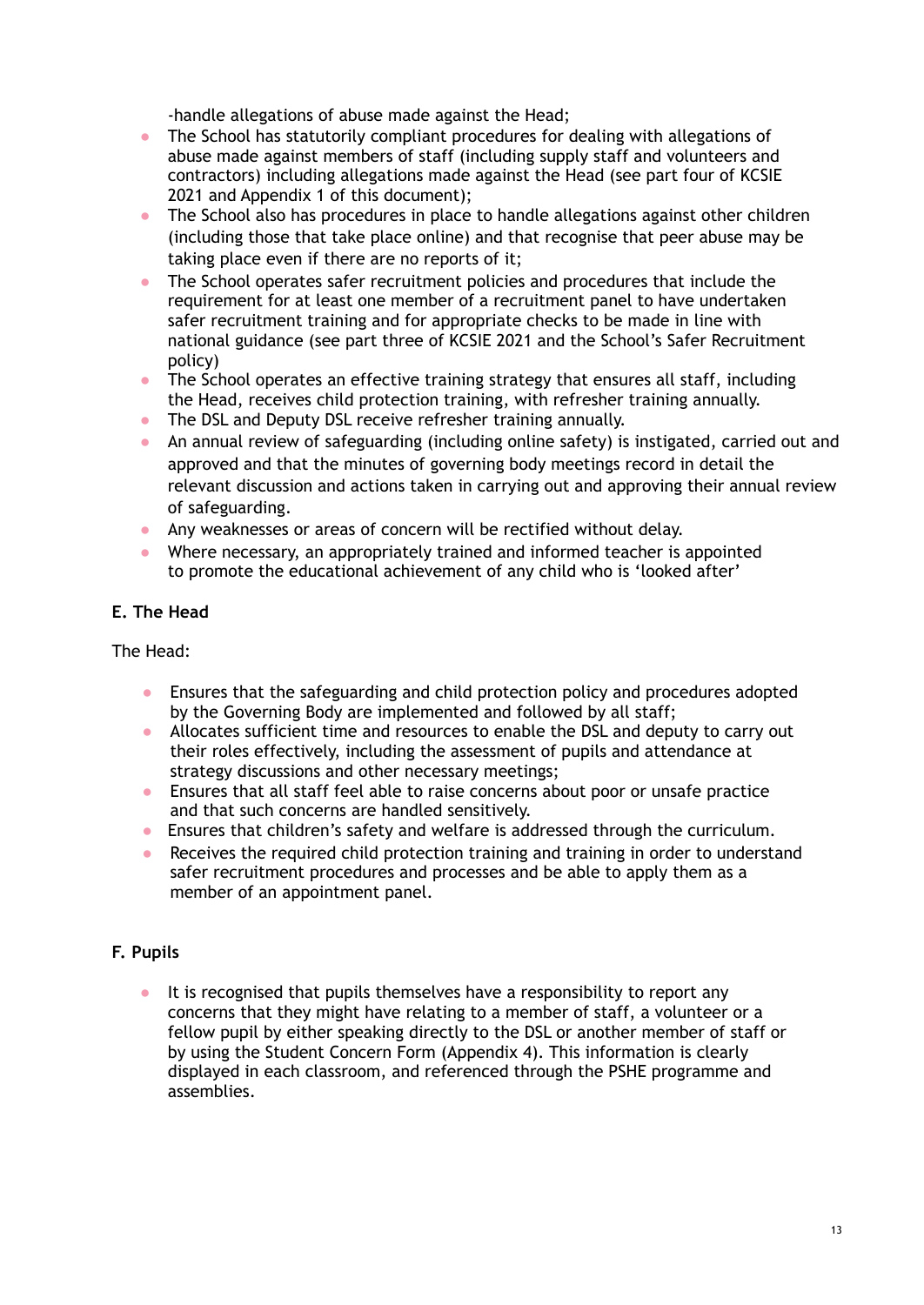# **Section 3 – Safeguarding Procedures**

#### **A. Safer recruitment**

● The School is committed to safer recruitment and is responsible for implementing the practices as set out in the School's Safer Recruitment Policy (Staff Handbook – Section C1, No. 7).

#### **B. Health & Safety, Extended School Activities and Educational Visits**

The School's Health & Safety and Educational visits procedures are set out in separate documents, and reflect the consideration given to the protection of our children both physically within the School environment and away from the School when undertaking School trips and visits.

Where extended school activities are provided by and managed by the School, our own Safeguarding and Child Protection Policy and procedures apply. Where other organisations provide services or activities on our site the member of the School's staff responsible for arranging the services or activities will check that the service or activity providers have appropriate procedures in place, including relevant risk assessments and safer recruitment procedures.

When our children attend off-site activities, including those abroad on School trips we will check that effective child protection arrangements are in place and request written confirmation from the alternative provision that all safer recruitment checks have been completed on individuals working at the establishment. Appendix 7 - Alternative Provision Request for Information.

All staff are bound by the School's Educational Visits Policy when arranging and organising off-site trips. All trip leaders have a meeting with the DSL during the planning stages of the trip to assess safeguarding risks and the DSL checks risk assessment and final arrangements before departure.

If More House were to organise exchange visits where pupils are accommodated by host families, those responsible are required to check host families and get appropriate assurances from partner schools overseas. Appendix 8 – Policy for Exchange and Visits.

If a visiting school wishes their pupils to stay with host families, we would ensure that all adults within the host families had undertaken a DBS check and that there were no safeguarding concerns.

**C. Work Experience** (read in conjunction with Work Experience policy – Section C1, No. 8)

- Work experience arrangements include safeguarding information for employers and a requirement that they accept their Child Protection responsibilities. Appendix 9 – Safeguarding Information for Work Experience Providers.
- The School recognises it has a legal responsibility, so far as is reasonably practicable, to take steps to ensure we do not expose students to risks to their health and safety. It is therefore essential that students are properly prepared and briefed on the hazards of the workplace and the control measures provided to reduce or eliminate the risk of injury, before they start their placement. The School takes steps to ensure employers, workplace supervisors and other employees know exactly what is expected of them and are aware of their legal responsibilities.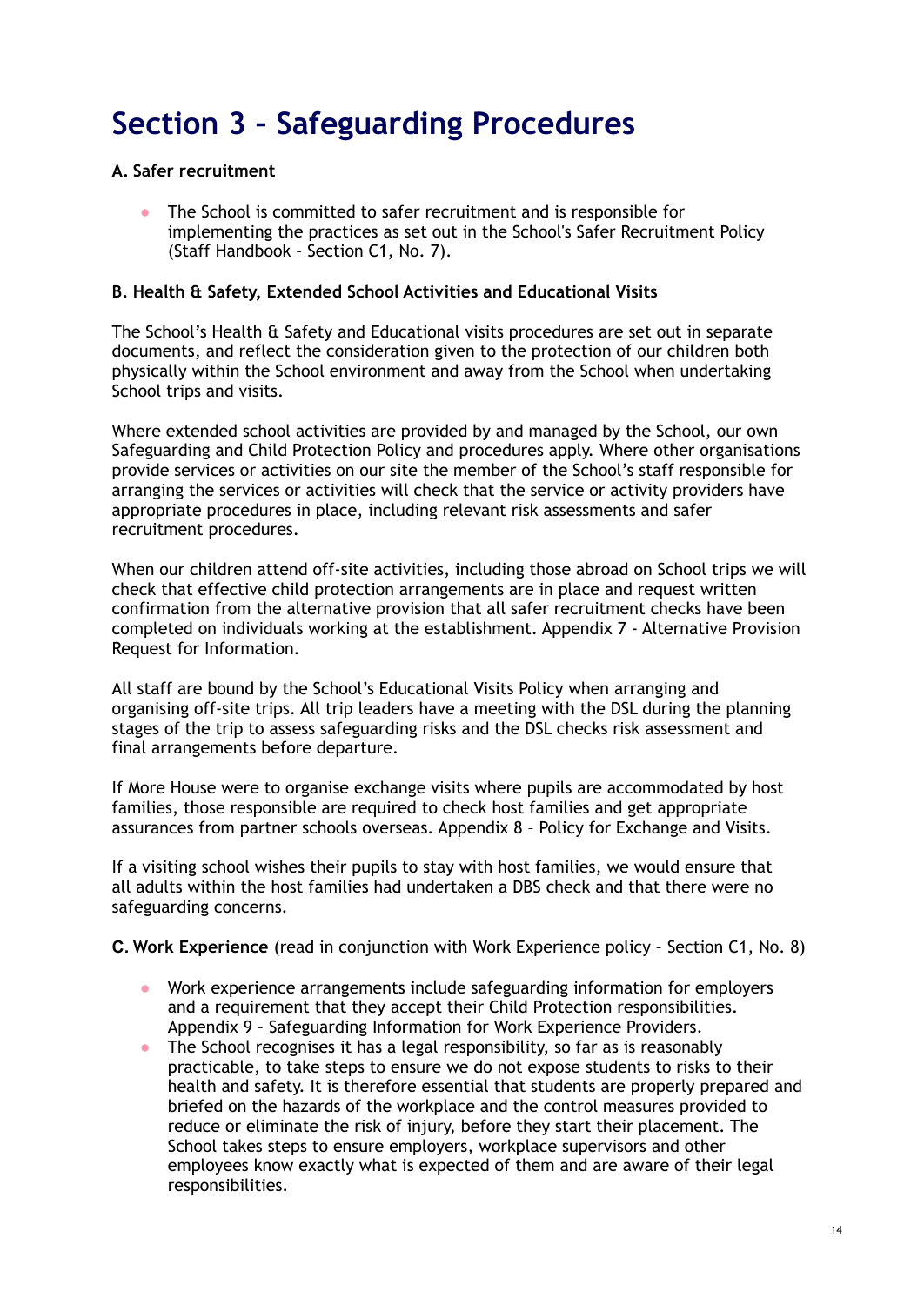- It is the School's responsibility to determine whether a particular child is suitable for a placement. Hence if a child is considered vulnerable, the School will take this into account when finding a suitable placement.
- Although the School has a responsibility for ensuring students' welfare with regard to personal medication, it is the responsibility of the parent / carer to ensure medication is provided on the site should it be needed. Placement providers are made aware of any medical requirements and actions needed in case of emergencies.
- The School recognises its responsibility to monitor the suitability of potential placements, including checks carried out for Health and Safety and also to ensure that businesses have up to date and full Employers' Liability insurance. In the event of these criteria not being met pupils are advised that the placement cannot go ahead and the School works with the pupil to find an alternative placement. When a parent wishes their child to attend a placement not covered then the School must have a written declaration of authority from the parent stating they take full responsibility for the safeguarding of their child while on placement.
- Students on work experience have the same status as employees under HSWA, and employers have a general duty (under section 2) to ensure their health, safety and welfare.
- The Working Time Regulations (1998) apply to students on work experience; however, the number and patterns of hours worked is normally agreed by the provider, school and student. If possible, normal working hours should be worked and where any requirement is outside of those hours then parental consent has to be obtained prior to the placement starting.
- Contact is made by the School at least once during the work experience placement and, where possible and appropriate for specific vulnerable students, visits are undertaken to the placement.

# **D. Photography and images**

The vast majority of people who take or view photographs or videos of children do so for entirely innocent, understandable and acceptable reasons. Sadly, some people abuse children through taking or using images, so we must ensure that we have some safeguards in place. To protect children, we will:

- seek their consent for photographs to be taken or published (for example, on our website or in newspapers or publications)
- seek parental consent via the annual indemnity form sent to parents
- use only the child's first name with an image
- ensure that children are appropriately dressed
- encourage children to tell us if they are worried about any photographs that are taken of them
- ask for photos taken during school events not to be shared on social media and recommend that people check the privacy settings of their social media account to understand who else will be able to view any images they share.

Further guidance for staff on the taking and storing of photographs and images of pupils is contained in the Staff Code of Conduct and E-Safety Policy.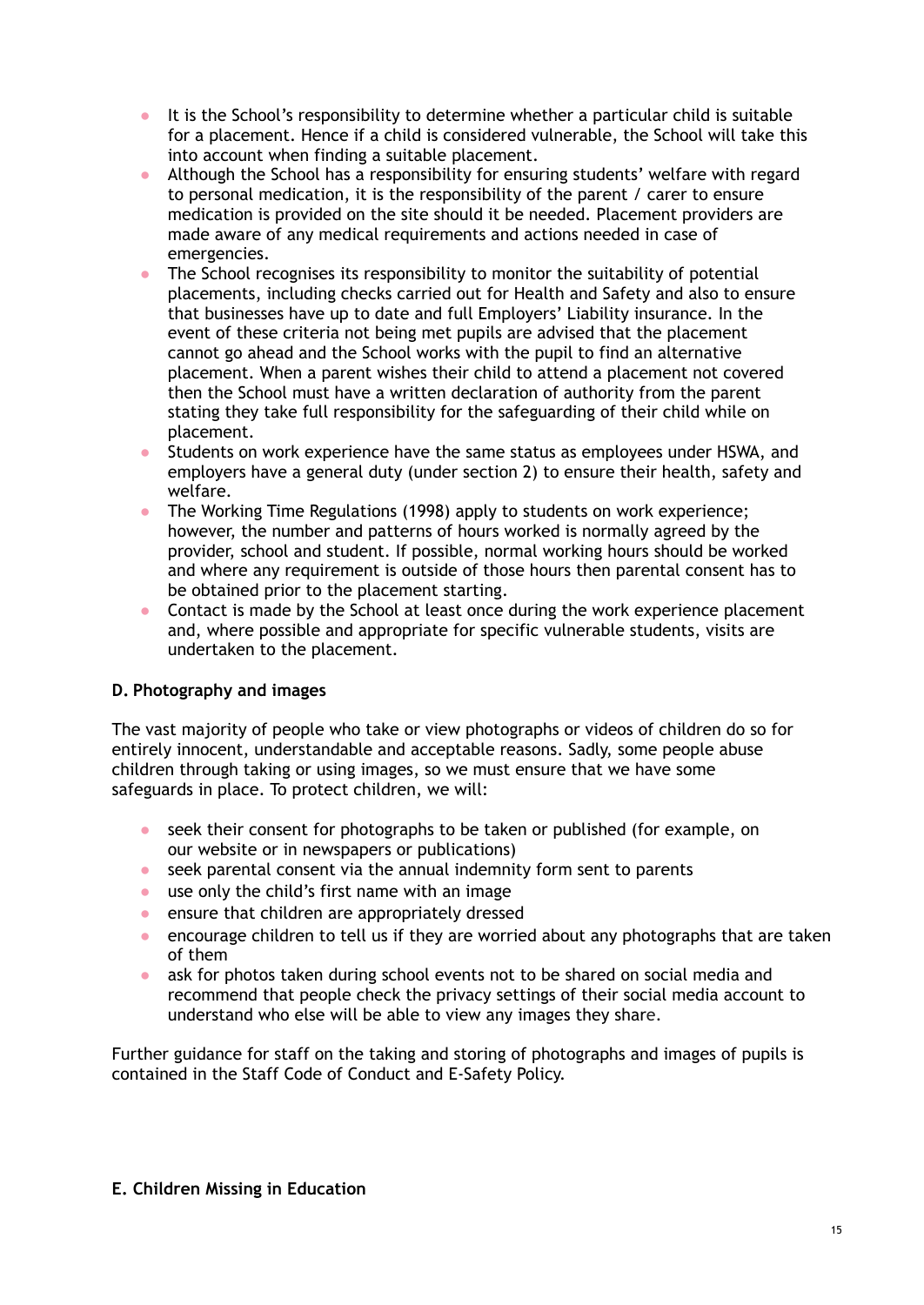A child going missing from education, which includes within the school day, is a potential indicator of abuse and neglect, including sexual exploitation. Unauthorised absences will be monitored and followed up in line with procedures as set out in the school's Absence Policy (see staff handbook Section C1, No.8 particularly where children go missing on repeated occasions). All staff will be aware of the signs of risk and individual triggers including travelling to conflict zones, FGM and forced marriage.

All pupils will be placed on admission and attendance registers as required by law. We will inform the LSCP of any child removed from our admission register. We will inform the LSCP of any pupil who fails to attend for a continuous period in line with local guidelines. School has more than one emergency contact number for each pupil.

### F. **Online Safety**

The use of technology has become a significant component of many safeguarding issues with many pupils having unlimited access to the internet. We recognise, in particular, that the introduction of a Bring Your Own Device policy in September 2021, will provide further internet access for pupils on site. This access means that some pupils may, whilst at school, sexually harass their peers, share indecent images (consensually or non-consensually) and view and share pornography and harmful content. Furthermore, technology often provides the platform that facilitates harm in the form of child sexual exploitation, radicalisation or sexual predation. Such issues may be categorised into four areas:

- Content: being exposed to illegal, inappropriate or harmful content;
- Contact: being subjected to harmful online interaction with others;
- Conduct: personal online behaviour that increases the likelihood of, or causes, harm;
- Commerce: risks such as online gambling, inappropriate advertising, phishing and or financial scams.

We take a whole school approach to online safety to protect and educate pupils and staff in their use of technology and have robust mechanisms to identify, intervene and escalate any concerns that may arise. Our approach is set out in detail in our Staff Code of Conduct, E-Safety Policy, Policy on the Use of Mobile and Smart Technology, Policy on Sexual Violence and Sexual Harassment and ICT Acceptable Use Policy. Some of the measures in place include:

- The use of IBoss filtering and monitoring systems to prevent exposure to inappropriate content or harmful media. Pupils are required to hand in their mobile phones at the start of the school day and all pupils sign an acceptable use agreement.  $6<sup>th</sup>$  Formers are able to access 3G/4G in the sixth form area; they are given advice about appropriate use in school and how to report a concern if they receive any inappropriate messages or images.
- The requirement for pupils in years 7-11 as part of BYOD that devices are only used for educational purposes under staff supervision during lessons and are stored in lockers during non-lesson time
- Pupils receive guidance on safe use of the web (including anti-bullying) through the ICT and PSHE curricula and in year group assemblies. Cyber-bullying by children, via texts, direct messages, social media or email, will be treated as seriously as any other type of bullying and will be managed through our Anti-bullying Strategy and procedures.
- Chat rooms and social networking sites are higher risk sources of inappropriate and harmful behaviour in the digital arena. Some children will undoubtedly be 'chatting' on mobile or social networking sites at home. The School runs parent seminars to help parents understand the possible risks.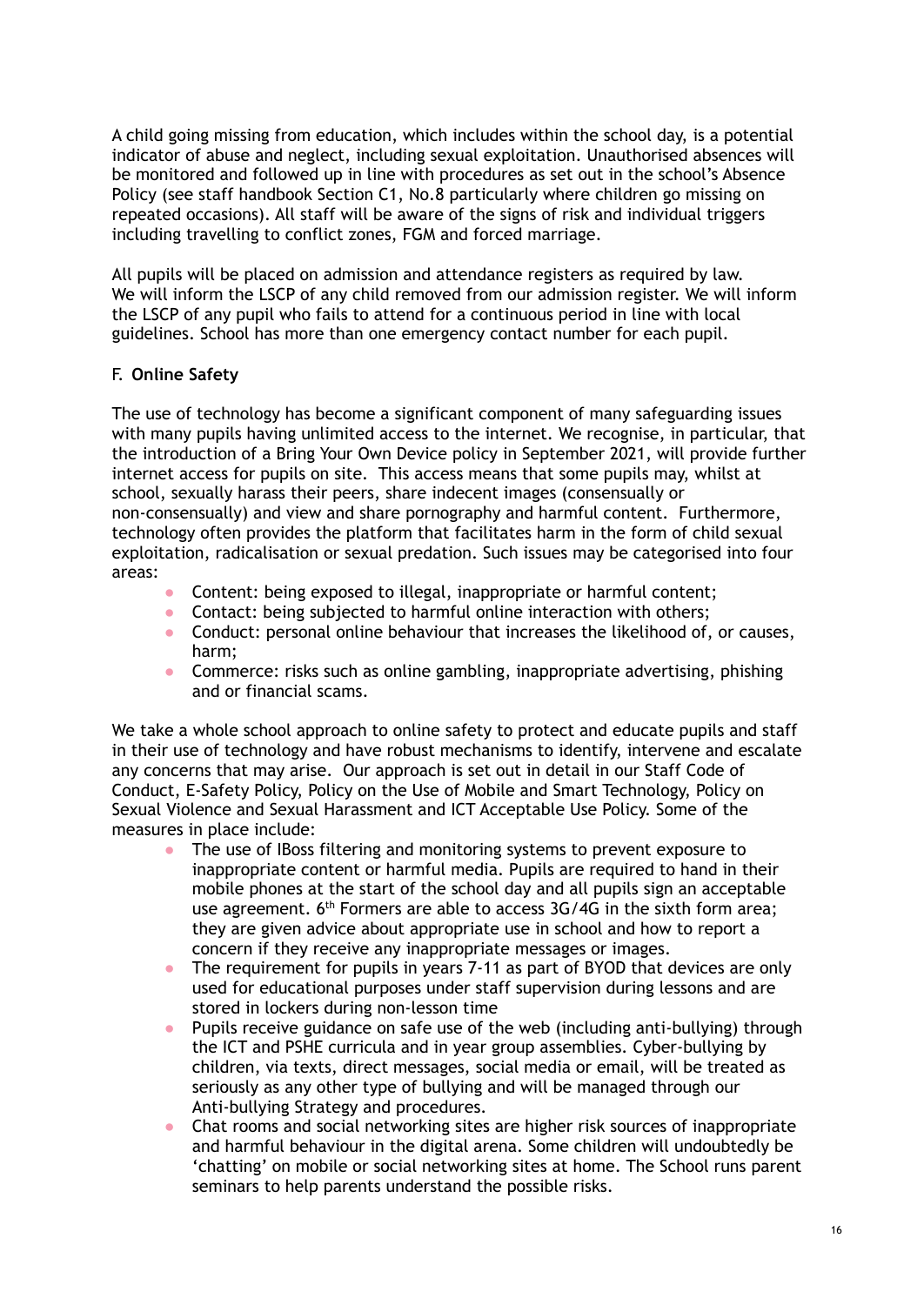● As part of the safeguarding training programme online safety training for staff is updated regularly in the form of bulletins and INSET.

We recognise that pupils with particular skill and interest in computing and technology may inadvertently or deliberately stray into cyber-dependent crime (cybercrime). If there are concerns about a child in this area, the DSL (or a deputy), will consider referring into the Cyber [Choices](https://nationalcrimeagency.gov.uk/what-we-do/crime-threats/cyber-crime/cyberchoices) programme and follow procedures set out in our safeguarding policies (Section C1 of the staff handbook).

### **G. Secure premises**

The School will take all practicable steps to ensure that School premises are as secure as circumstances permit.

The School keeps a visitors' book at Reception. All visitors must sign in on arrival and sign out on departure and are escorted whilst on School premises by a member of staff or appropriately vetted volunteer. All visitors will be given a name badge with the title 'Visitor' which must be clearly displayed and worn at all times whilst on the School premises.

If there is a situation where a parent's physical or mental state or behaviour is of concern the School Office will be informed and a risk assessment will be completed as required.

### **H. Children with SEN and Disabilities (SEND)**

Children with SEN(D) can face additional safeguarding challenges. They have a higher risk of being left out, of being isolated from their peers and they are disproportionately affected by bullying. Additional barriers can exist when recognising abuse and neglect including:

- assuming that indicators of abuse (eg behaviour, mood and injury) relate the child's condition;
- they are more prone to peer group isolation or bullying (including prejudice-based bullying);
- the potential for children with SEND or certain medical conditions being disproportionally impacted by behaviours such as bullying, without outwardly showing any signs;
- communication barriers and difficulties in managing or reporting these challenges.

The School has a significant proportion of pupils with SEND who are supported by their form tutor and the SENCO. The DSL attends the Department for Support for Learning department meetings and liaises with form tutors during pastoral team meetings to ensure that all SEND pupils are receiving adequate support.

For particularly vulnerable members of our school community the DSL will carry out a risk assessment which responds to the potential risk to the pupil in school and outside, for example, travelling to and from school.

#### **I. Peer on Peer Abuse**

All staff should recognise that children are capable of abusing their peers. Staff understand that abuse is abuse and should never be tolerated or passed off as 'banter', 'having a laugh' or 'part of growing up'. Staff have read and understood the anti bullying and behaviour policy in order to minimise the risk. The different forms that peer on peer abuse can take include: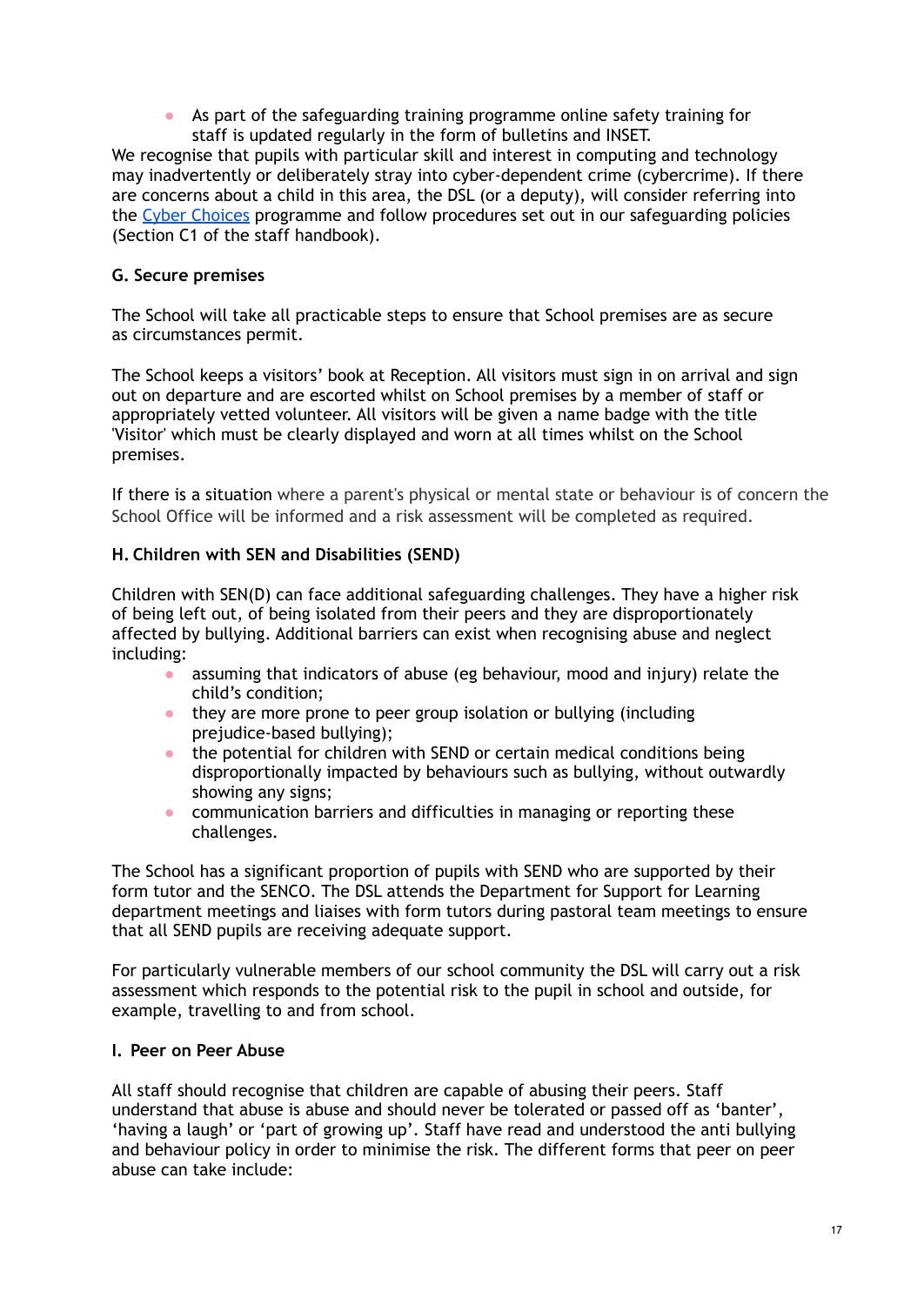- sexual violence and sexual harassment
- physical abuse
- sexting
- initiation

Further information and guidance on Peer on Peer abuse is available in section 6.

#### **J. Abuse of trust and inappropriate relationship**

All school staff are aware that inappropriate behaviour towards children is unacceptable and that their conduct towards all children must be beyond reproach.

The School's Staff Code of Conduct (Section C1, No. 2) separately sets out expectations of teaching and support staff.

#### **K. Induction for new staff**

As part of the induction procedure for new staff, the following topics will be covered and copies of the relevant policies provided:

- Safeguarding and Child Protection policy (including the policy and procedure for dealing with peer-on-peer abuse);
- On-line safety:
- Role and identity of the DSL and deputies;
- KCSIE part one and Annex B;
- Pupil behavior policy (including measures to prevent bullying, cyberbullying, prejudice-based and discriminatory bullying;
- Safeguarding response to children that go missing in education; and
- The staff code of conduct (including whistleblowing and acceptable use of IT, staff/pupil relationships, the low-level concerns policy and communications including the use of social media).

# **Section 4: Child Protection Procedures**

It is important that a child at risk or in need, receives the right help at the right time to address risks and prevent issues escalating. It is therefore important that all staff understand their responsibility to: identify, act on and refer the early signs of abuse and neglect; keep clear written records; listen to the views of the child; reassess concerns when situations do not improve; share information quickly and challenge inaction.

# **A. Early Help**

Early help means providing support as soon as a problem emerges at any point in a child's life. Any child may benefit from early help, but all School staff should be particularly alert to the potential need for early help for a child who:

- Is disabled or has special education needs (whether or not they have a statutory education health and care plan);
- Is a young carer;
- Is showing signs of being drawn in to anti-social or criminal behaviour, including gang involvement and association with organised crime groups;
- Is frequently missing or goes missing from care or from home;
- Is misusing drugs or alcohol themselves: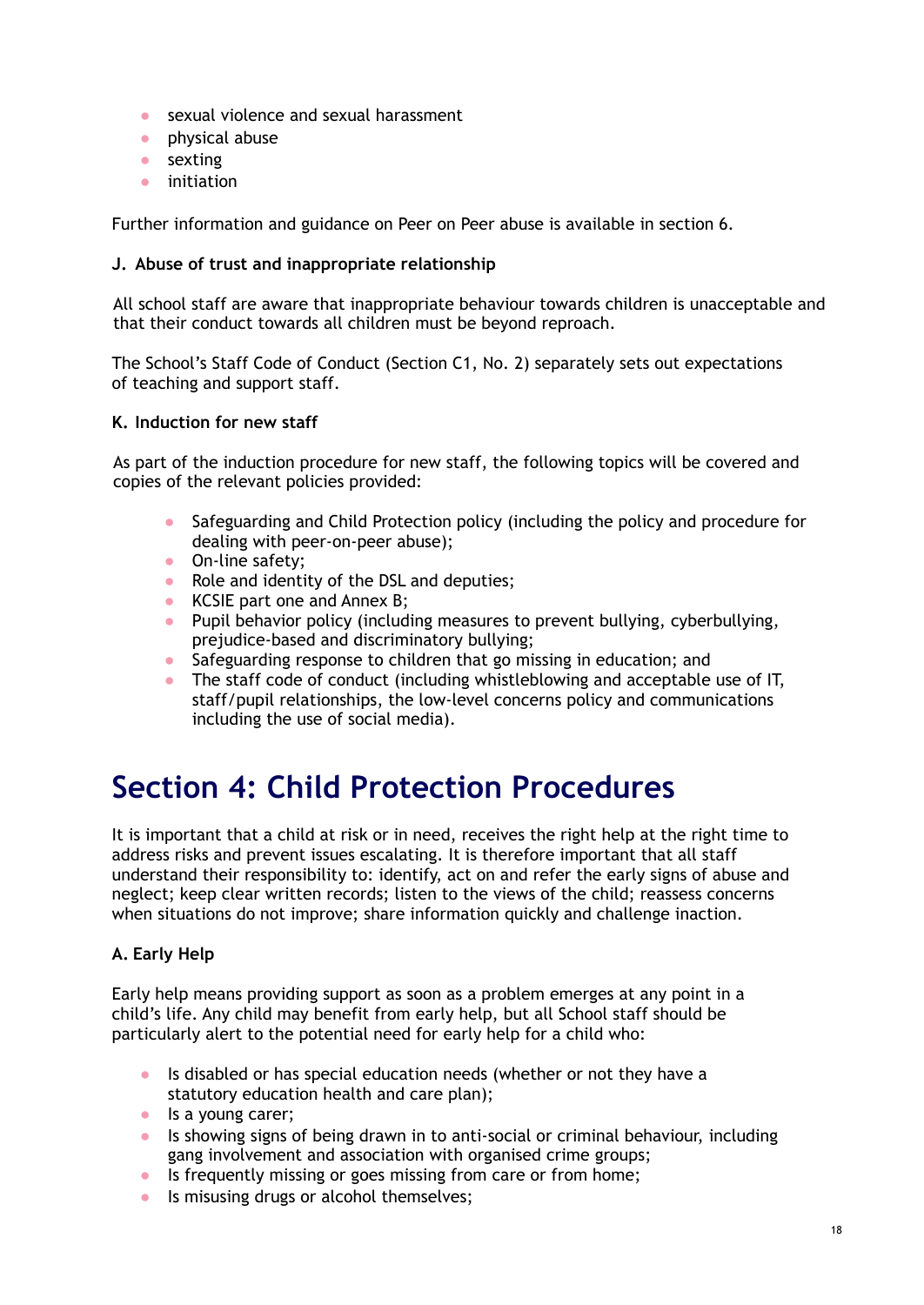- Is at risk of modern slavery, trafficking or exploitation;
- Is in a family circumstance presenting challenges for the child, such as substance abuse, adult mental health problems or domestic abuse;
- Has returned home to their family from care;
- Is showing early signs of abuse/and or neglect;
- Is at risk of being radicalised or exploited;
- Is a privately fostered child:
- Is vulnerable to being bullied, or engaging in bullying;
- Is living in temporary accommodation;
- Is living transient lifestyles;
- Is vulnerable to discrimination and maltreatment on the grounds of race, ethnicity, religion or sexuality;
- Is not making age appropriate progress and the causes are unclear.

Special consideration and attention includes the provision of safeguarding information, resources and support services in accessible formats. It may also include, as necessary, the appointment of an appropriately trained and informed teacher to promote the educational achievement of any child who is 'looked after' or who is otherwise considered in need of such support. Where a member of staff is placed in a position of working with a 'looked after' child, they will be provided with all necessary information, including: the child's status, contact arrangements with parents, care arrangements and delegated authority to carers and information available to the DSL.

#### **B. What to do if you have concerns about a child**

If a member of staff is concerned that a pupil may be suffering harm or is at risk of harm, the matter should be referred to the DSL as soon as possible using the Record of Concern Form (see: Appendix 3). This should be completed by hand and given to the DSL in a sealed envelope.

There will be occasions when you suspect that a child may be at serious risk, but you have no 'real' evidence. The child's behaviour may have changed; their art or written work could be concerning or you may have noticed other physical but inconclusive signs. In these circumstances, you should try to give the child the opportunity to talk. The signs you have noticed may be due to a variety of factors and it is fine to ask the child if they are alright or if you can help in any way.

Use the Record of Concern Form (see: Appendix 3) to record these early concerns and pass it to the DSL immediately. If the child does begin to reveal that they are being harmed or is at risk of harm you should follow the advice in the section 'If a child discloses information to you' below.

#### *If a child discloses information to you*

It takes a lot of courage for a child to disclose that they are being neglected and / or abused. They may feel ashamed, particularly if the abuse is sexual. Their abuser may have threatened what will happen if they tell, they may have lost all trust in adults or they may believe, or have been told, that the abuse is their own fault.

If a child talks to you about any risks to their safety or wellbeing you will need to let them know that you must pass the information on – you are not allowed to keep secrets. The point at which you do this is a matter for professional judgement. If you jump in immediately the child may think that you do not want to listen; if you leave it till the very end of the conversation, the child may feel that you have misled them into revealing more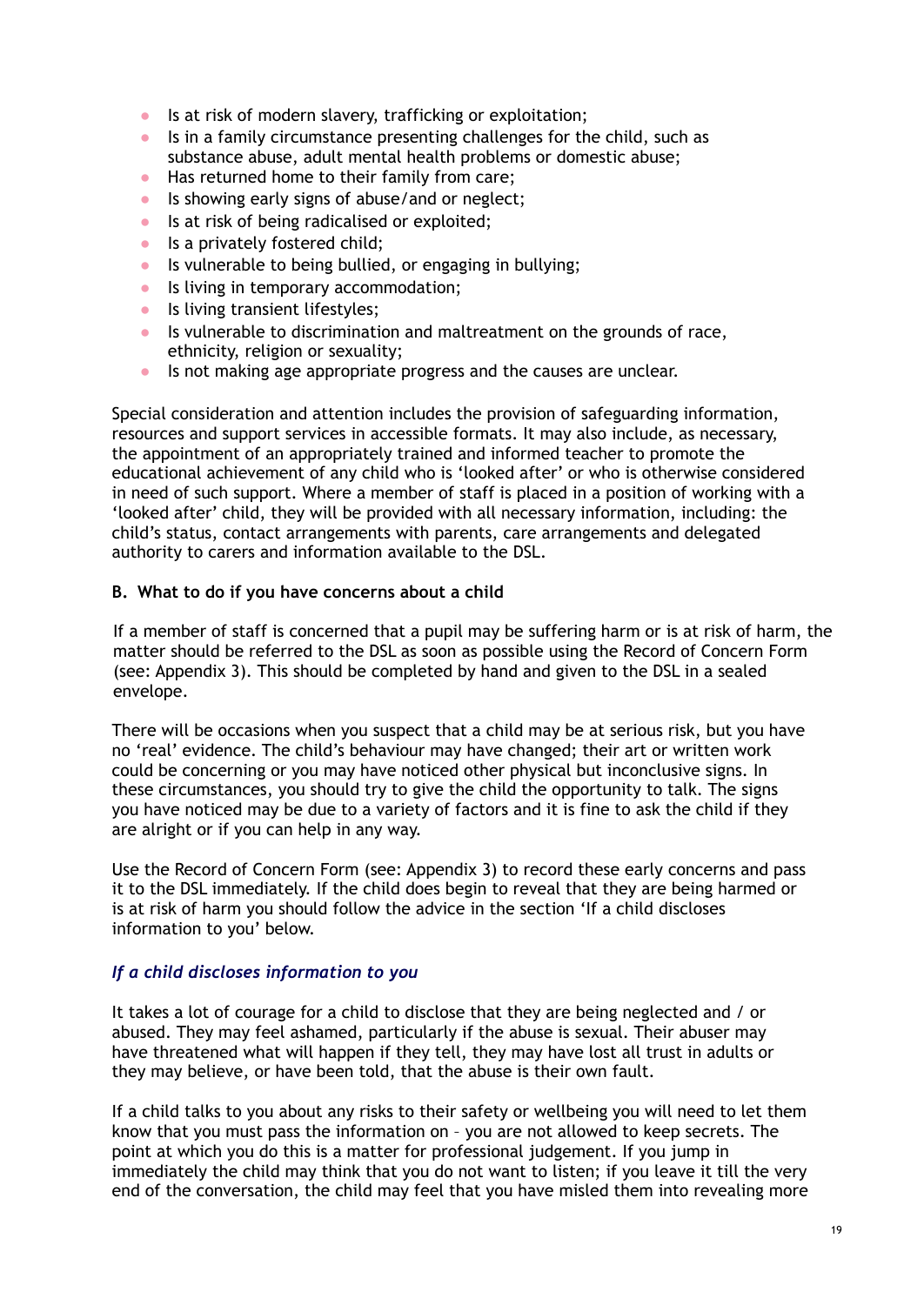than they would have otherwise.

### *During your conversation with the child:*

- Allow them to speak freely;
- Remain calm and do not overreact the child may stop talking if they feel they are upsetting you;
- Give reassuring nods or words of comfort 'I'm so sorry this has happened', 'I want to help', 'This isn't your fault', 'You are doing the right thing in talking to me'.
- Do not be afraid of silences remember how hard this must be for the child;
- Under no circumstances ask investigative questions such as how many times this has happened, whether it happens to siblings too, or what does the child's mother thinks about all this;
- At an appropriate time tell the child that in order to help them you must pass the information on;
- Do not automatically offer any physical touch as comfort. It may be anything but comforting to a child who has been abused;
- Avoid admonishing the child for not disclosing earlier. Saying 'I do wish you had told me about this when it started' or 'I can't believe what I'm hearing' may be your way of being supportive but the child may interpret it that they have done something wrong;
- Tell the child what will happen next. The child may agree to go with you to see the designated person. Otherwise let them know that someone will come to see them before the end of the day;
- Follow the procedure outlined below:

# *Taking action: advice for staff*

- Write up your conversation as soon as possible on the Record of Concern Form and hand it to the designated person.
- In an emergency take the action necessary to help the child, for example, call 999;
- Report your concern to the DSL as soon as possible, unless it involves an allegation against a member of staff or volunteer in which case the procedures in Appendix 1 should be followed.
- If the DSL is not available, ensure the information is shared with a deputy DSL (or in their absence, with the most senior person in the school) that day. If there is a risk of immediate serious harm to a child and it is not possible to report the matter in accordance with this procedure, a referral should be made to children's social care immediately. See section C. below.
- Do not start your own investigation;
- Share information on a need-to-know basis only do not discuss the issue with colleagues, friends or family;
- Seek support for yourself if you are distressed.

#### *A Record of Concern Form is provided in Appendix 3 of this document.*

#### **C. Reporting directly to child protection agencies**

Staff should follow the reporting procedures outlined above. However, they may also share information directly with children's social care, police or the NSPCC if:

• the situation is an emergency and the designated senior person, their deputies, the Head and/or the Chair of Governors are all unavailable;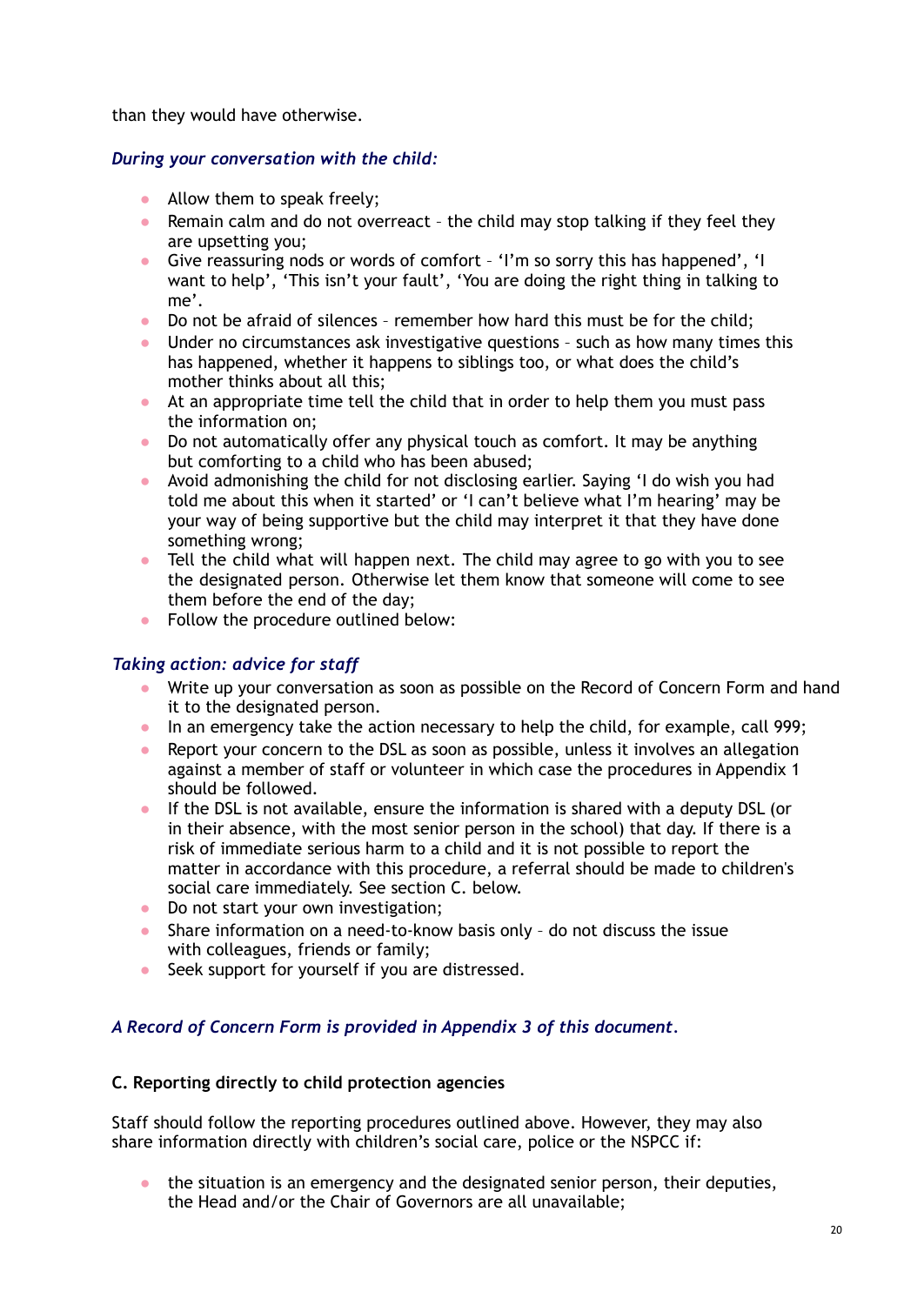• they are convinced that a direct report is the only way to ensure the child's safety.

#### **Anybody can make a referral**.

Under these circumstances, you (or, if necessary, the most senior person in the school that you can find to help you) should contact the Social Services team at Kensington & Chelsea in the first instance for advice on how to refer:

020 7361 3013 - Social Services Line, Monday to Friday: 8.30am - 5pm 020 7373 2227 - Emergency social worker, out of hours service.

You will be required to give the following information:

- Your Name and the School Address
- Name, Address and Date of Birth of the child that you have concerns about

This information is taken to help the specialist safeguarding team make enquiries and contact you again if necessary. Information you supply is held in the strictest of confidence and not disclosed to any party, including those connected to the child you have concerns about. If the child does not live within the borough of Kensington & Chelsea, then you will be advised which borough to contact with your concerns.

#### **Other ways to report your concerns:**

Call the local specialist Police child protection team on 101

NSPCC – for help if you are unsure whether to report your concerns. Call 0808 800 5000 to speak in confidence, or text anonymously to 88858.

#### **D. Notifying parents**

The School will normally seek to discuss any concerns about a child with their parents and provide contact details of the relevant local authority. This must be handled sensitively and the DSL will make contact with the parent in the event of a concern, suspicion or disclosure.

However, if the School believes that notifying parents could increase the risk to the child or exacerbate the problem, then advice will first be sought from children's social care. This is also subject to advice from the LSCP if the allegation involves a member of staff.

#### **E. Action by the DSL - referral to children's social care**

The DSL (or in their absence, a deputy DSL) will make a referral to children's social care immediately if it is believed that a child has suffered or is at risk of suffering significant harm.

In situations where a pupil is not at risk of suffering significant harm but is instead in need of additional support from one or more agencies, the DSL will still liaise with children's social care and, depending on their advice, will complete a CAF form to recommend assessment/referral of the pupil and/or his parents for appropriate social care services. Many School pupils are resident in other boroughs; in these cases, a CAF form should be obtained by contacting local children's services team for the borough of residence.

If there is room for doubt as to whether a referral should be made, the DSL will consult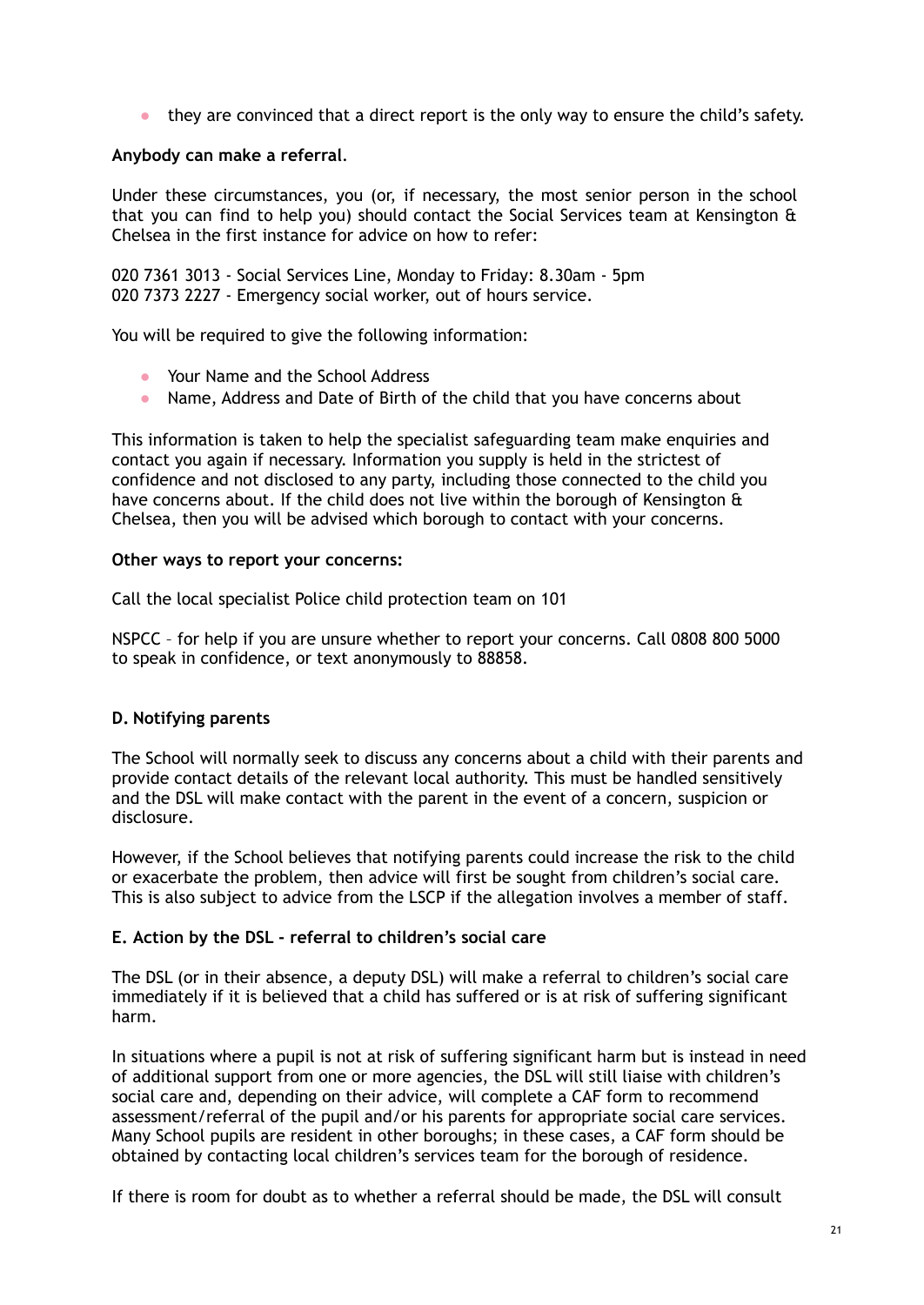with children's social care on a no names basis without identifying the family. However, as soon as sufficient concern exists that a child may be at risk of significant harm, a referral to children's social care will be made without delay.

If the initial referral is made by telephone, the DSL will confirm the referral in writing to the children's social care within 24 hours. If no response or acknowledgment is received within three working days, the DSL will contact the children's social care again.

All concerns, discussions and decisions made and the reasons for these decisions will be recorded in writing on the Record of Concern Form and updated as necessary.

#### **F. What to do if you have concerns about a member of staff (including supply staff and volunteers and contractors)**

If staff have safeguarding concerns, or an allegation is made about staff (including supply staff and volunteers and contractors) posing a risk of harm to children then:

- This should be referred to the Head
- Where there are concerns/allegations about the Head this should be referred to the Chair of Governors, without the Head being made aware of the concern or allegation
- If the allegation is made against a supply teacher, contractor or other person not directly employed by the School, the organisation or agency of employment will be informed.

The School's complaints procedure will be followed where a child or parent raises a concern about poor practice towards a child that initially does not reach the threshold for child protection action. The complaints procedure is available to all parents, pupils and staff via the School Policies page of the School's website.

Complaints from staff are dealt with under the School's complaints and disciplinary and grievance procedures.

The procedure in Appendix 1 will apply if there is an allegation that a teacher or other member of staff or volunteer or contractor has:

- Behaved in a way that has harmed a child, or may have harmed a child;
- Possibly committed a criminal offence against or related to a child;
- Behaved towards a child or children in a way that indicates he or she would pose a risk of harm if they work regularly or closely with children.

Low level concerns, which do not meet the criteria outlined above, should be reported to the Head as outlined in Appendix 1.

#### **G. What to do if you have concerns about safeguarding practices**

All staff and volunteers should feel able to raise concerns about poor or unsafe practice or safeguarding failures. All concerns will be taken seriously by the senior leadership team**.**

If staff do have concerns about safeguarding practices they should follow the **whistle blowing procedures** (available on the staff shared drive and School website)**.**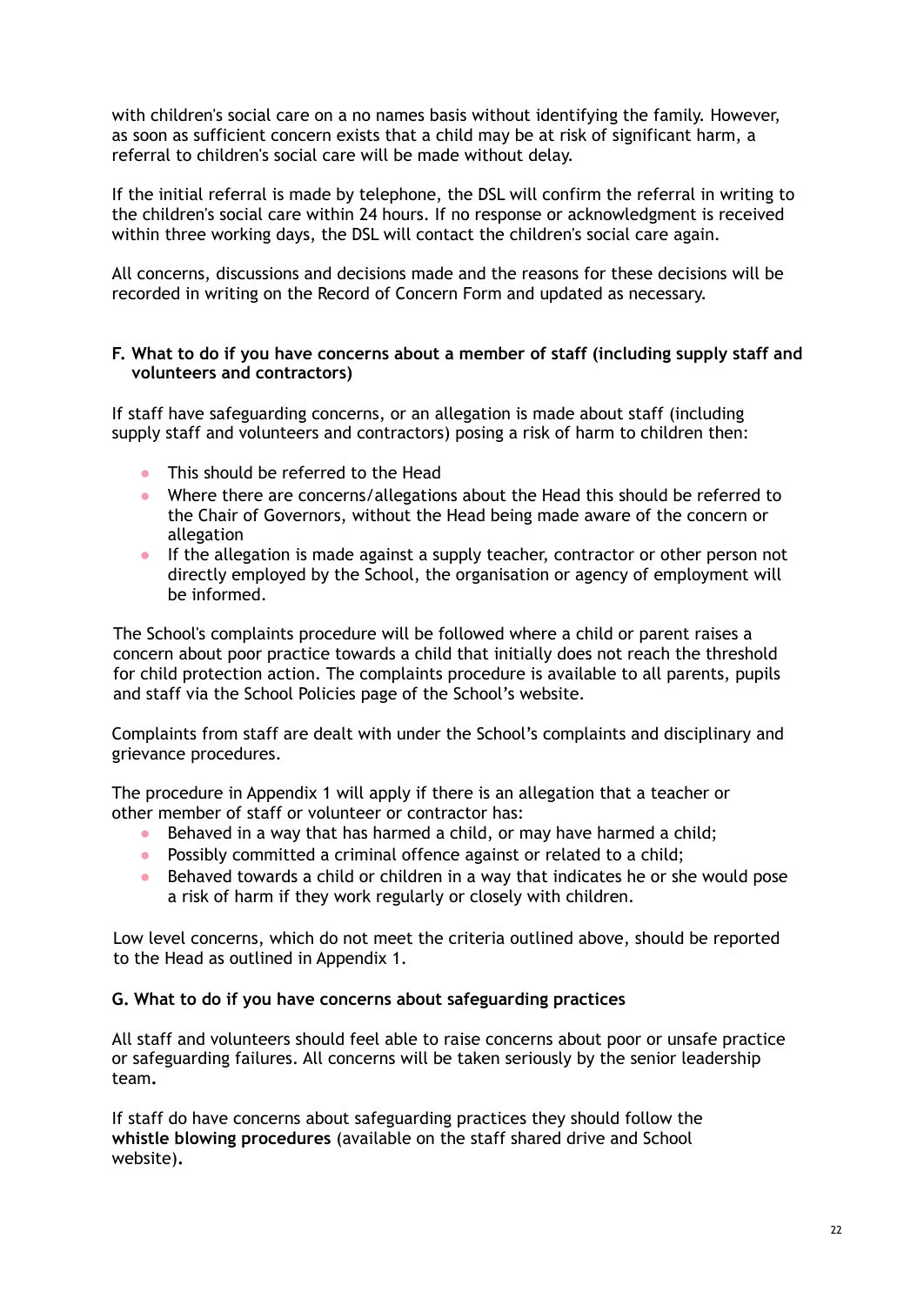#### **H. Monitoring and review**

Any child protection incidents at the School will be followed by a review of the safeguarding procedures within the School and a prompt report to the Governors. Where an incident involves a member of staff, social services will assist in this review to determine whether any improvements can be made to the School's procedures. In addition, the DSL will ensure that this policy is reviewed annually and its procedures and implementation are updated and reviewed regularly, working with the Governors as necessary.

The Governors will undertake an annual review of this policy and its procedures including good cooperation with local agencies and of the efficiency with which the relevant duties have been discharged.

The Governors will ensure that any deficiencies or weaknesses in regard to child protection arrangements at any time are remedied without delay.

#### **I. Confidentiality and sharing information**

The governing body will ensure relevant staff have due regard to the relevant data protection principals, which allow them to share (and withhold) personal information, as provided for in the Data Protection Act 2018 and the GDPR.

All staff will understand that child protection issues warrant a high level of confidentiality, not only out of respect for the child and staff involved, but also to ensure that being released into the public domain does not compromise evidence.

Staff should only discuss concerns with the DSL, the deputy DSL, Head or Chair of Governors (depending on the subject of the concern). That person will then decide who else needs to have the information and they will disseminate it on a 'need-to-know' basis. This point relates to the School's Communications and Confidentiality policy (Staff Handbook – Section C4,No. 4).

The School will cooperate with police and children's social care to ensure that all relevant information is shared for the purposes of child protection investigations under section 47 of the Children Act 1989 in accordance with the requirements of Working together to safeguard children 2018. Safeguarding records are requested from feeder schools of all new pupils using a pro-forma letter Appendix 6). Likewise, the School will pass on relevant safeguarding records when pupils move to a new school.

Where allegations have been made against staff, the School will consult with the LADO and, where appropriate, the police and children's social care to agree the information that should be disclosed and to whom.

Record of Concern Forms and other written information will be stored in a locked facility, separate from other pupil records, and any electronic information will be password protected and only made available to relevant individuals.

# **Section 5- Recognising Abuse**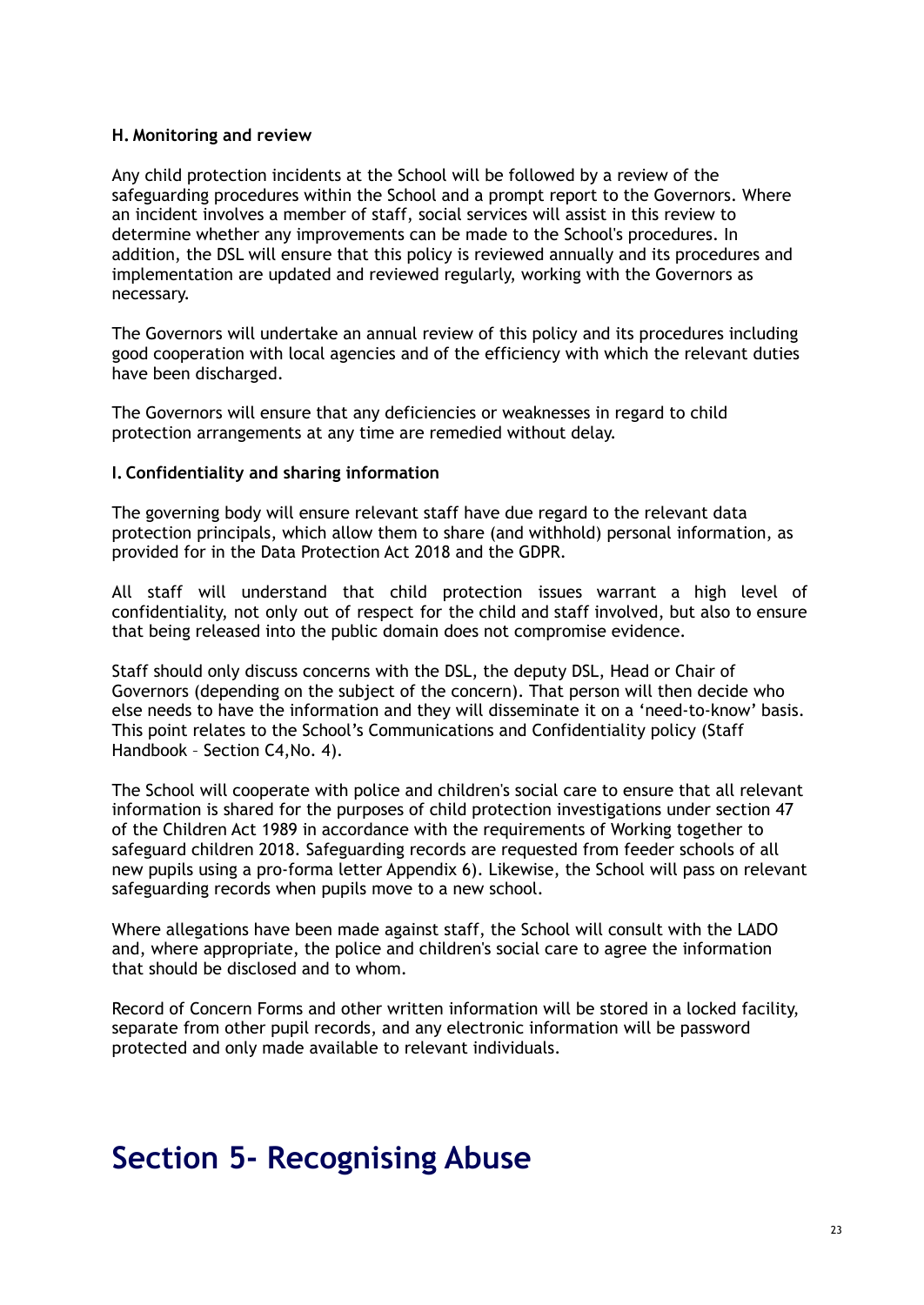To ensure that children are protected from harm, we need to understand what types of behaviour constitute abuse and neglect.

Abuse and neglect are forms of maltreatment. Somebody (adult or child) may abuse or neglect a child by inflicting harm, for example by hitting them, or by failing to act to prevent harm, for example by leaving a young or immature child home alone.

There are four categories of abuse: physical abuse, emotional abuse, sexual abuse and neglect, as defined in part one of KCSIE 2021. At More House we encounter all four kinds of abuse, but children whose parents work long hours and are unsupervised before and after school are particularly vulnerable to neglect and teachers should be aware of this and report any concerns to the DSL.

### **A. Physical abuse**

Physical abuse may involve hitting, shaking, throwing, poisoning, burning or scalding, drowning, suffocating or otherwise causing physical harm to a child. Physical harm may also be caused when a parent or carer fabricates the symptoms of, or deliberately induces illness in a child (this used to be called Munchausen's Syndrome by Proxy but is now more usually referred to as fabricated or induced illness).

### **B. Emotional abuse**

Emotional abuse is the persistent emotional maltreatment of a child such as to cause severe and adverse effects on the child's emotional development. It may involve conveying to a child that they are worthless or unloved, inadequate, or valued only insofar as they meet the needs of another person. It may include not giving the child opportunities to express their views, deliberately silencing them or 'making fun' of what they say or how they communicate. It may feature age or developmentally inappropriate expectations being imposed on children. These may include interactions that are beyond a child's developmental capability as well as overprotection and limitation of exploration and learning or preventing the child participating in normal social interaction. It may involve seeing or hearing the ill-treatment of another. It may involve serious bullying (including cyberbullying), causing children frequently to feel frightened or in danger, or the exploitation or corruption of children. Some level of emotional abuse is involved in all types of maltreatment of a child, although it may occur alone.

#### **C. Sexual abuse**

Sexual abuse involves forcing or enticing a child or young person to take part in sexual activities, not necessarily involving a high level of violence, whether or not the child is aware of what is happening. The activities may involve physical contact, including assault by penetration (for example rape or oral sex) or non-penetrative acts such as masturbation, kissing, rubbing and touching outside of clothing. They may also include non-contact activities, such as involving children in looking at, or in the production of, sexual images, watching sexual activities, encouraging children to behave in sexually inappropriate ways, or grooming a child in preparation for abuse (including via the internet). Sexual abuse is not solely perpetrated by adult males. Women can also commit acts of sexual abuse, as can other children.

# **D. Neglect**

Neglect is the persistent failure to meet a child's basic physical and/or psychological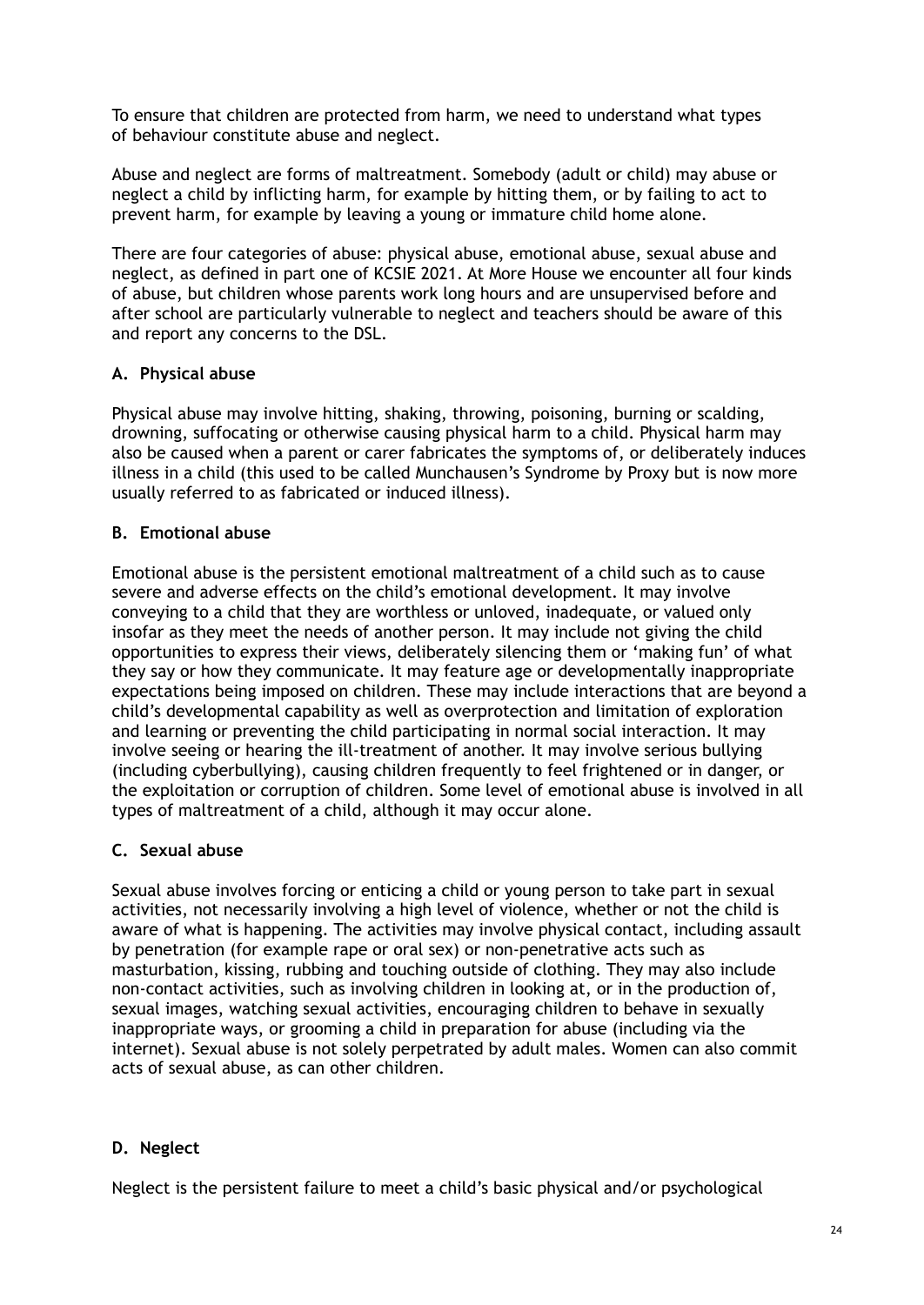needs, likely to result in the serious impairment of the child's health or development. Neglect may occur during pregnancy as a result of maternal substance abuse. Once a child is born, neglect may involve a parent or carer failing to: provide adequate food, clothing and shelter (including exclusion from home or abandonment); protect a child from physical and emotional harm or danger; ensure adequate supervision (including the use of inadequate care-givers); or ensure access to appropriate medical care or treatment. It may also include neglect of, or unresponsiveness to, a child's basic emotional needs.

# **E. Indicators of abuse**

Physical signs define some types of abuse, for example, bruising, bleeding or broken bones resulting from physical or sexual abuse, or injuries sustained while a child has been inadequately supervised. The identification of physical signs is complicated, as children may go to great lengths to hide injuries, often because they are ashamed or embarrassed, or their abuser has threatened further violence or trauma if they 'tell'. It is also quite difficult for anyone without medical training to categorise injuries into accidental or deliberate with any degree of certainty. For these reasons it is vital that staff are also aware of the range of behavioural indicators of abuse and report any concerns to the designated person.

Remember, it is your responsibility to report your concerns. It is not your responsibility to investigate or decide whether a child has been abused.

A child who is being abused and/or neglected may:

- have bruises, bleeding, burns, fractures or other injuries or show signs of pain or discomfort;
- keep arms and legs covered, even in warm weather, be concerned about changing for PE or swimming; look unkempt and uncared for;
- change their eating habits;
- have difficulty in making or sustaining friendships; appear fearful;
- be reckless with regard to their own or other's safety; self-harm;
- frequently miss school or arrive late; show signs of not wanting to go home;
- $\bullet$  display a change in behaviour:
- go from quiet to aggressive, or happy-go-lucky to withdrawn; challenge authority;
- become disinterested in their school work; be constantly tired or preoccupied;
- $\bullet$  be wary of physical contact;
- be involved in, or particularly knowledgeable about drugs or alcohol;
- display sexual knowledge or behaviour beyond that normally expected for their age.

Individual indicators will rarely, in isolation, provide conclusive evidence of abuse. They should be viewed as part of a jigsaw, and each small piece of information will help the DSL to decide how to proceed. It is very important that you report your concerns – you do not need 'absolute proof' that the child is at risk.

If you have concerns that a child is being neglected or suffering from abuse, complete a Record of Concern Form and hand it to the DSL as soon as possible.

# **Section 6: Specific Safeguarding Concerns**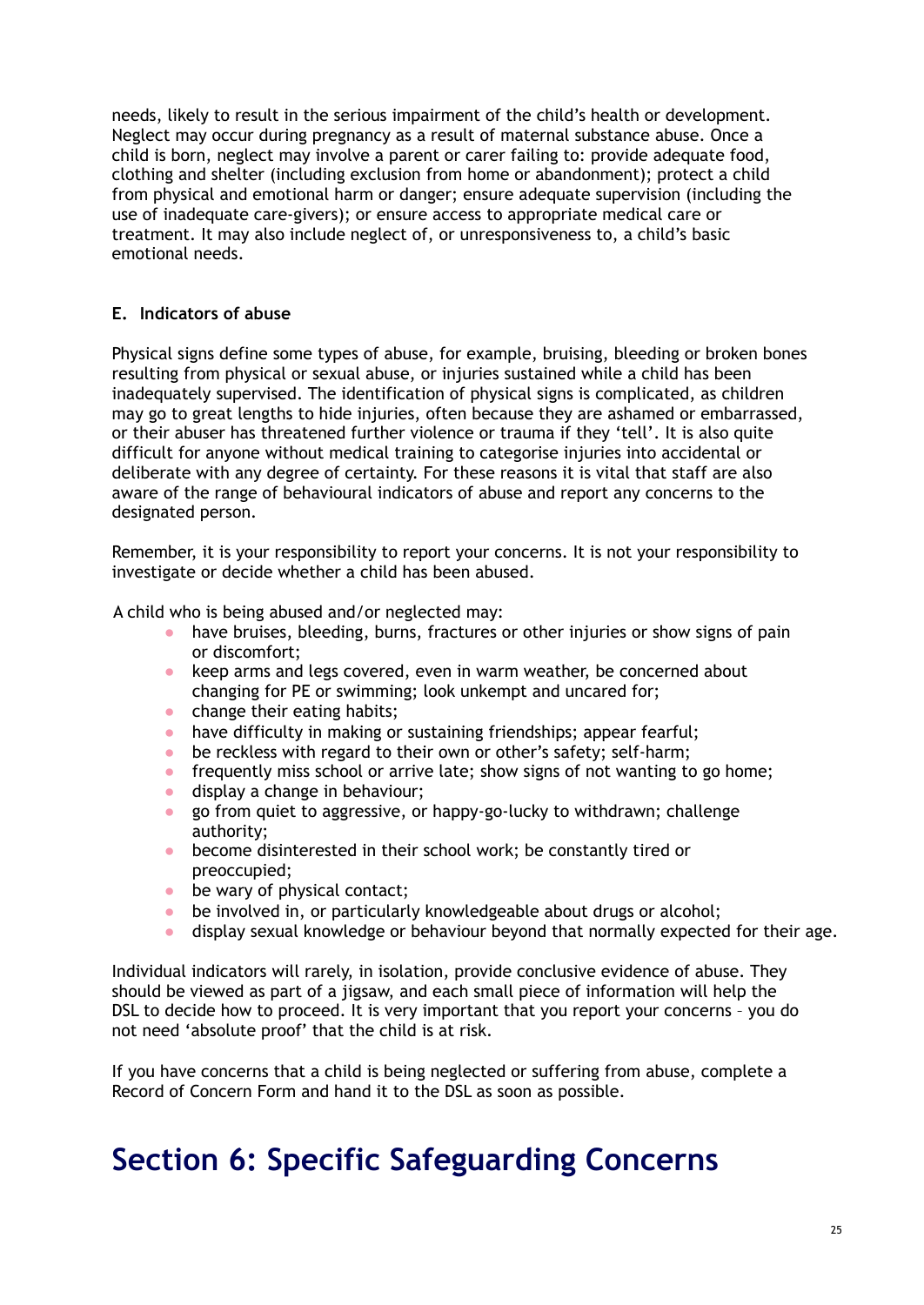All staff should have awareness of safeguarding issues that can put children at risk of harm.

- A. Child Criminal Exploitation (CCE) & Child sexual exploitation (CSE)
- B. Children in the Court System
- C. children with family members in prison
- D. Domestic abuse, drugs and alcohol abuse
- E. Fabricated or Induced Illness
- F. Faith Abuse
- G. Female Genital Mutilation (FGM), Forced Marriage and Honour Based Abuse
- H. Gang related violence
- I. Homelessness
- J. Mental Health
- K. Peer on peer Abuse, Bullying and Children with Harmful Behaviour
- L. Sexual Violence and Sexual Harassment between children
- M. Private Fostering
- N. Preventing Radicalisation
- O. Sexting
- P. Trafficking
- Q. Upskirting
- R. County Lines
- S. Child abduction and community safe incidents

### **A. Child Criminal Exploitation (CCE) and Child Sexual Exploitation (CSE)**

Some of the following can be indicators of CCE:

- •children who appear with unexplained gifts or new possessions;
- •children who associate with other young people involved in exploitation;
- •children who suffer from changes in emotional well-being;
- •children who misuse drugs and alcohol;
- •children who go missing for periods of time or regularly come home late; and
- •children who regularly miss school or education or do not take part in education.

CSE occurs where an individual or group takes advantage of an imbalance of power to coerce, manipulate or deceive a child into sexual activity (a) in exchange for something the victim needs or wants, and/or (b) for the financial advantage or increased status of the perpetrator or facilitator. The victim may have been sexually exploited even if the sexual activity appears consensual. CSE does not always involve physical contact; it can also occur through the use of technology. CSE can affect any child or young person (male or female) under the age of 18 years, including 16 and 17 year olds who can legally consent to have sex. It can include both contact (penetrative and non-penetrative acts) and non-contact sexual activity and may occur without the child or young person's immediate knowledge (e.g. through others copying videos or images they have created and posted on social media).

The above CCE indicators can also be indicators of CSE, as can:

- •children who have older boyfriends or girlfriends; and
- •children who suffer from sexually transmitted infections or become pregnant.

Teenage girls are particularly vulnerable to child sexual exploitation and staff should be vigilant and report any concerns to the DSL immediately. The DSL will investigate any concerns and make a referral as necessary.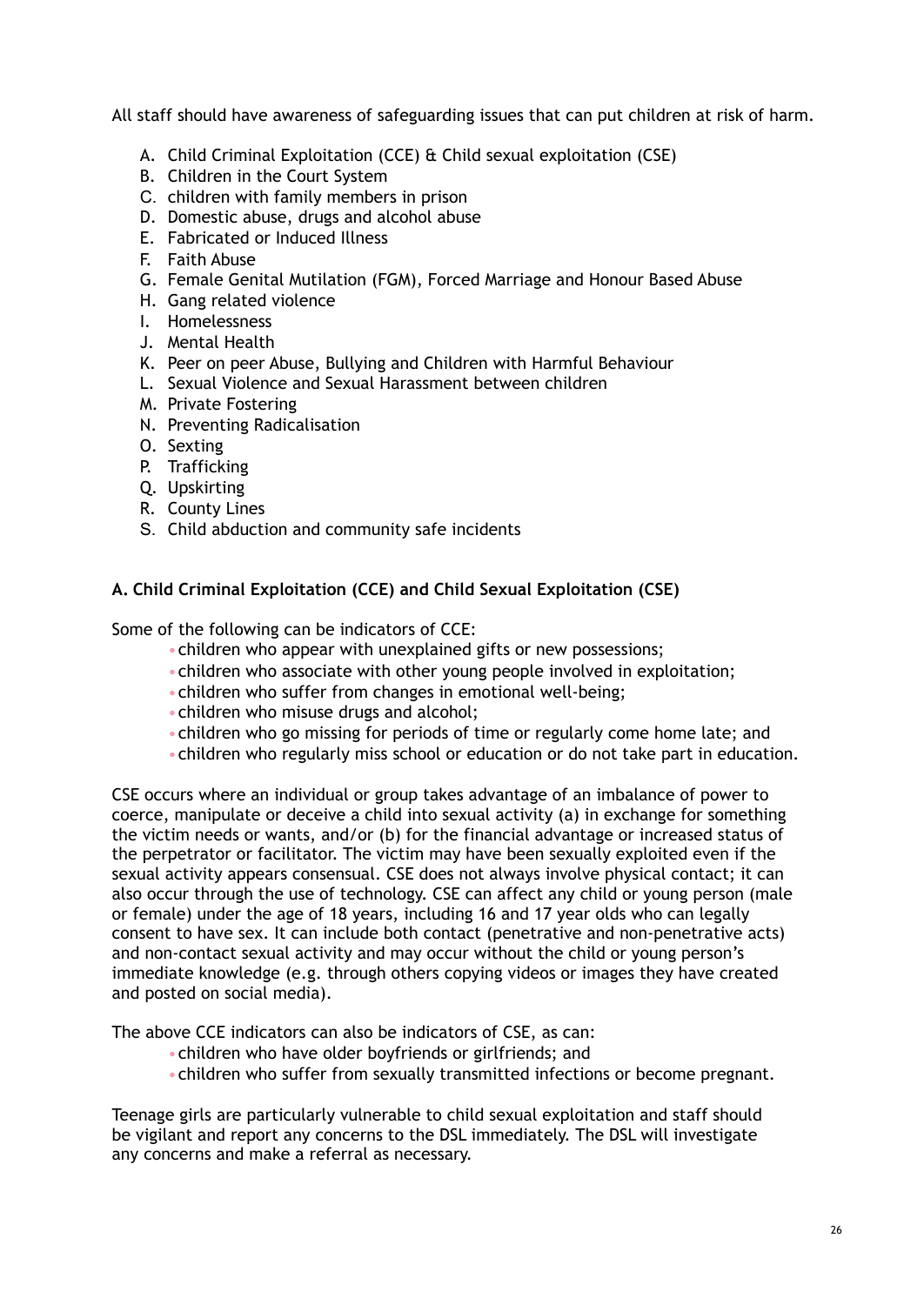## **B. Children in the Court System**

Children are sometimes required to give evidence in court, either because they have been a victim of crime or have witnessed a crime taking place. If a pupil at More House is required to go to court, the DSL will support this pupil using the child arrangements information tool produced by the Ministry of Justice. The pupil may need support from the School's counsellor and the DSL will arrange this if required.

#### **C. Children with family members in prison**

Children with a family member in prison are at risk of poor outcomes including poverty, stigma, isolation and poor mental health. If a pupil at More House has a family member in prison, the DSL will support this pupil using guidance from The National [Information](https://www.nicco.org.uk/) Centre on Children of [Offenders](https://www.nicco.org.uk/). The pupil may need support from the School's counsellor and the DSL will arrange this if required.

### **D. Domestic Abuse, drugs and alcohol abuse**

The cross-government definition of domestic violence and abuse is: any incident or pattern of incidents of controlling, coercive or threatening behaviour, violence or abuse between those aged 16 or over who are, or have been, intimate partners or family members regardless of gender or sexuality. The abuse can encompass, but is not limited to: the psychological; physical; sexual; financial; and emotional. All children can witness and be adversely affected by domestic abuse in the context of their home life where domestic abuse occurs between family members.

Exposure to domestic abuse can have a serious, long lasting, emotional and psychological impact on children. Children who are exposed to domestic abuse, drug or alcohol abuse are themselves at greater risk to abuse, particularly neglect. If staff have concerns of this nature about the home life of a pupil, they should report to the DSL straight away who will investigate and make a referral if necessary.

#### **E. Fabricated or Induced Illness**

Fabricated or induced illness (FII) is a rare form of child abuse. It occurs when a parent or carer, usually the child's biological mother, exaggerates or deliberately causes symptoms of illness in the child.

A high absence rate from school is an indicator of FII, especially if the child does not appear to be ill or have symptoms of their illness at school.

If you have concerns of this nature you should not speak to the parent directly about this. Please report to the DSL who will investigate and make a referral if necessary**.**

# **F. Faith Abuse**

Faith and belief-based child abuse, including practices around 'spirit possession' and 'witchcraft', is a hidden crime and police believe that this kind of abuse is under-reported in London.

#### **Faith Abuse can be separated into five different areas;**

● Abuse as a result of a child being accused of being a 'witch';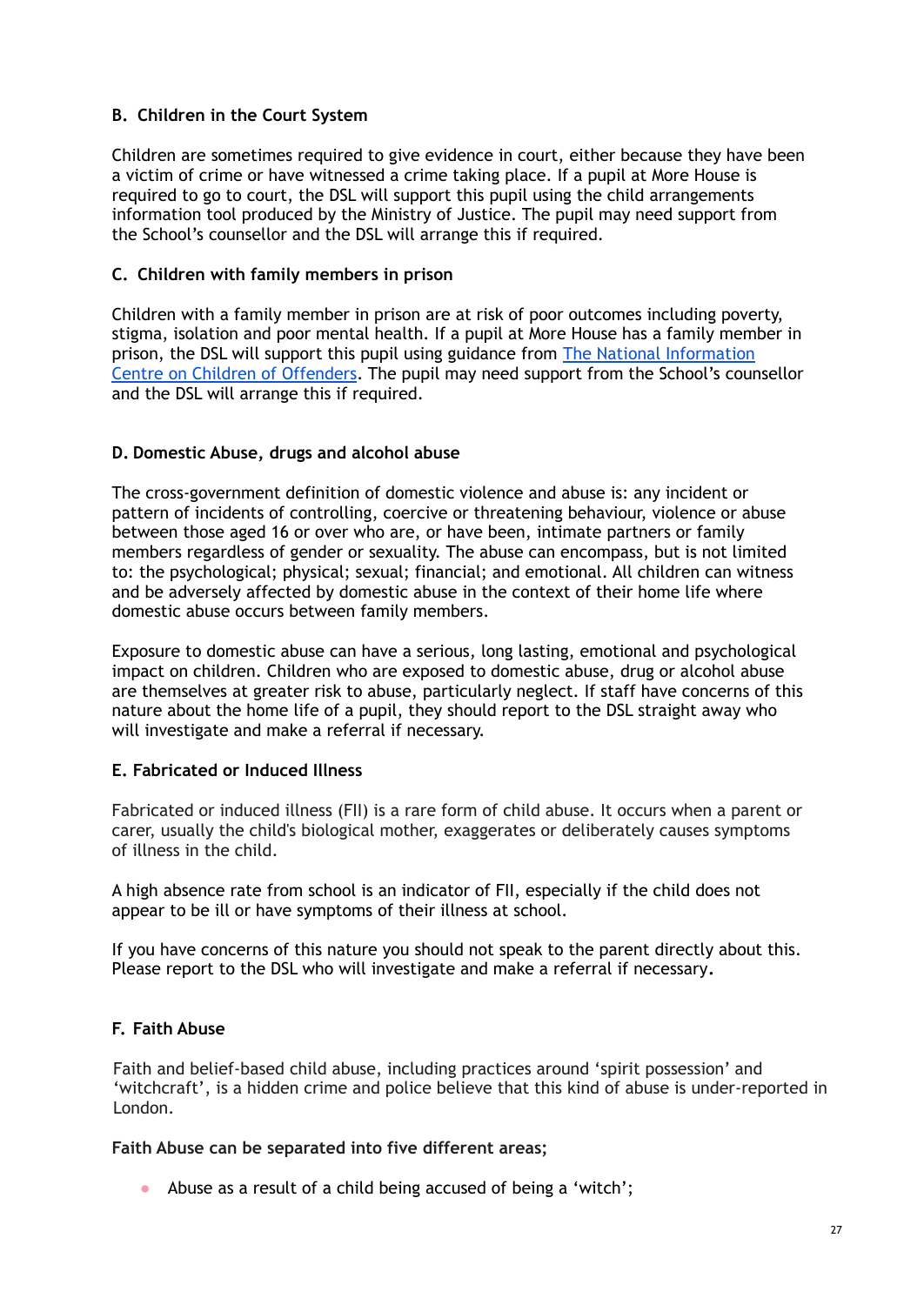- Abuse as a result of a child being accused of being possessed by 'evil spirits';
- Ritualistic abuse which is prolonged sexual, physical and psychological abuse;
- Satanic abuse which is carried out in the name of 'Satan' and may have links to cults; and
- Any other harmful practice linked to a belief or faith.

If you have concerns of this nature you should not speak to the parent directly about this. Please report to the DSL who will investigate and make a referral if necessary.

#### **G.Female Genital Mutilation, Forced Marriage and Honour Based Abuse.**

Honour Based Abuse includes incidents or crimes which have been committed to protect or defend the honour of the family and community, including Female Genital Mutilation (FGM), forced marriage and practices such as breast ironing. All forms of honour based violence are abuse and should be reported to the DSL as a safeguarding concern.

FGM comprises all procedures involving partial or total removal of external female genitalia or other injury to the genital organs. It is illegal in the UK.

Section 5B of the Female Genital Mutilation Act (2003) places a statutory duty on teachers to report to the police where they discover that FGM appears to have been carried out on a girl under 18.

Symptoms of FGM may include:

- Prolonged or repeated absences from school;
- Difficulty walking, standing, or sitting;
- Appearing withdrawn, anxious or depressed;
- Drop in academic performance;
- Spending a prolonged amount of time in the toilets.

Victims of FGM are likely to come from a community that is known to practise FGM. Professionals should note that girls at risk of FGM may not yet be aware of the practice or that it may be conducted on them, so sensitivity should always be shown when approaching the subject. Teachers must personally report to police if they suspect that FGM has been carried out, but should also discuss their concerns with the DSL.

A Forced Marriage is one entered into without the full will and consent of one or both parties and where violence or threats are used to coerce the person into marriage. If you suspect that a pupil is involved or being prepared for a forced marriage report concerns to the DSL using the Record of Concern Form immediately. The DSL will investigate and then contact social services if necessary.

#### **H. Gang related violence**

Children and young people involved with, or on the edges of, gangs might be victims of violence or they might be pressured into doing things like stealing or carrying drugs or weapons. They might be abused, exploited or put into dangerous situations. There are lots of reasons why young people feel the pressure to join gangs. They might be bored and looking for excitement or feel attracted to the status and power it can give them. They might join due to peer pressure, money or family problems. Gang membership can also make a child feel protected and that they belong.

If you suspect that a pupil is involved in or thinking of joining a gang, report concerns to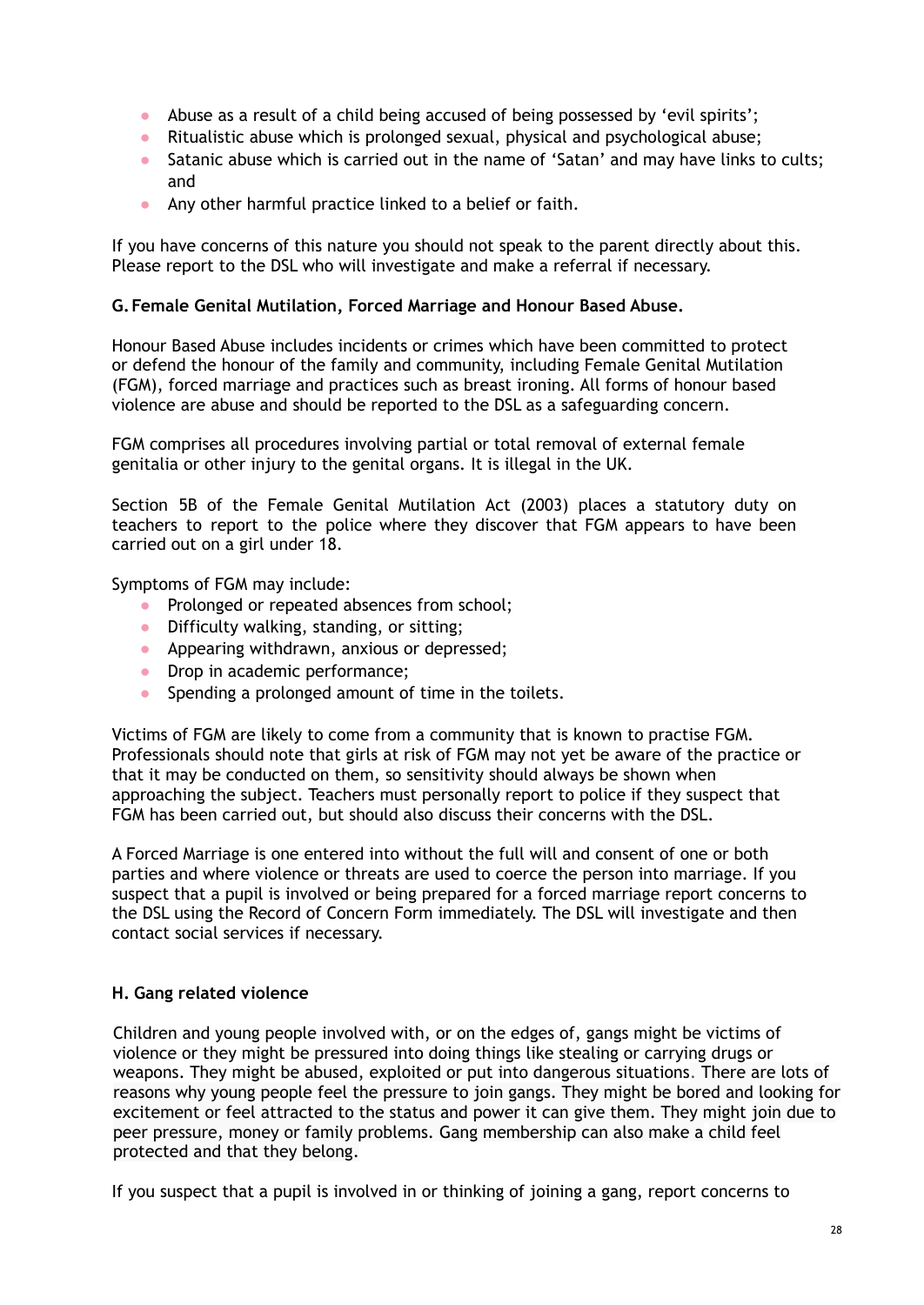the DSL using a Record of Concern Form immediately. The DSL will investigate and then contact social services if necessary.

# **I. Homelessness**

Being homeless or being at risk of homelessness presents a real risk to a child's welfare. In most cases school staff will consider homelessness in the context of children who live with their families, but we should also recognise the cases of children who are 16 or 17 and who have been excluded from the family home. If you have concerns that a child is homeless or at risk of homelessness, report them immediately to the DSL, who will investigate and contact social services if necessary.

### **J. Mental Health**

Only appropriately trained professionals should attempt to make a diagnosis of a mental health problem. However, teachers and particularly form tutors and class teachers see their pupil's day in, day out. They know them well and are well placed to spot changes in behaviour that might indicate a problem. Children can develop mental health problems when difficult events happen in their lives:

- Loss or separation resulting from death, parental separation, divorce, hospitalisation, loss of friendships (especially in adolescence), family conflict or breakdown that results in the child having to live elsewhere, being taken into care or adopted;
- Life changes such as the birth of a sibling, moving house or changing schools or during transition from primary to secondary school, or secondary school to sixth form. Exam pressures.
- Traumatic events such as abuse, domestic abuse, bullying, violence, accidents, injuries or natural disaster

All staff should also be aware that mental health problems can, in some cases, be an indicator that a child has suffered or is at risk of suffering abuse, neglect or exploitation. Where children have suffered abuse and neglect, or other potentially traumatic adverse childhood experiences, this can have a lasting impact throughout childhood, adolescence and into adulthood.

Schools should be mindful that some groups of children are more vulnerable to mental health difficulties than others. These include, but are not limited to, looked after children, children with learning difficulties, children on the autism spectrum and children from disadvantaged backgrounds.

#### Indicating factors

- Confused thinking;
- Prolonged depression (sadness or irritability);
- Feelings of extreme highs and lows;
- Excessive fears, worries and anxieties;
- Social withdrawal:
- Dramatic changes in eating or sleeping habits;
- Strong feelings of anger; and
- Strange thoughts (delusions).

School should be a safe and affirming place for children where they can develop a sense of belonging and feel able to trust and talk openly with adults about their problems.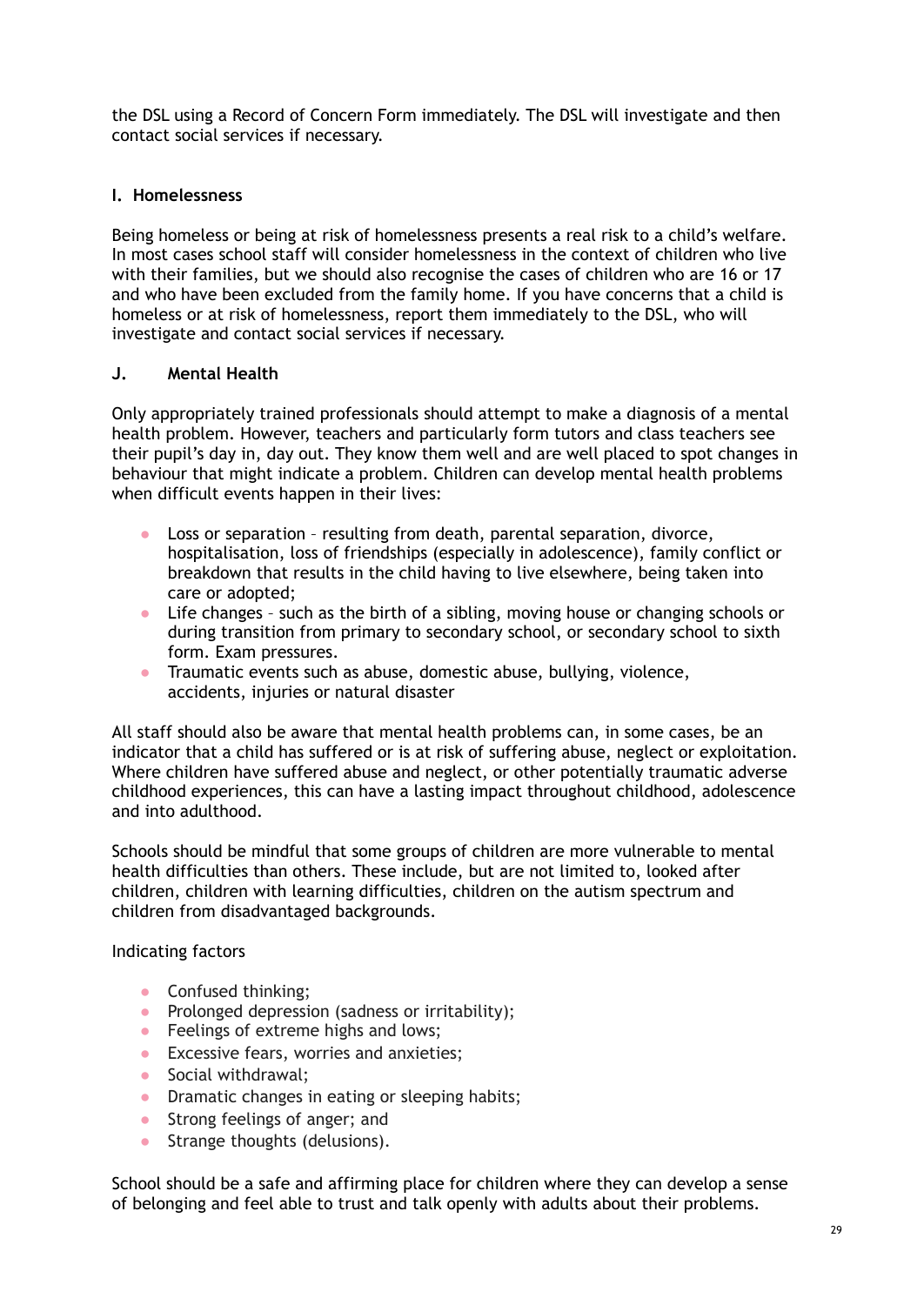Safeguarding training at More House enables staff to identify possible mental health problems. All concerns about a pupil's mental health or wellbeing (which constitute a safeguarding concern) should be reported directly to the DSL. The DSL will, as appropriate and in consultation with the pupil, parents and pastoral team decide on the next course of action. This may involve the engagement of early help resources within school (such as the school counsellor) or outside agencies.

# **K.Peer on Peer Abuse – Bullying and Children with Harmful Behaviour**

The School actively engages with its local partners in relation to peer-on-peer abuse, and works closely with the LSCP (Royal Borough Kensington and Chelsea/ Westminster) and other relevant agencies.

The relationships the School has built with these partners are essential to ensuring that the School is able to prevent, identify early and appropriately handle cases of peer-on-peer abuse. They help the School

- To develop a good awareness and understanding of the different referral pathways that operate in its local area, as well as the preventative and support services which exist;
- To ensure that our pupils can access the range of services and support they need quickly;
- To support and help inform our local community's response to peer-on-peer abuse;
- To increase our awareness and understanding of any concerning trends and emerging risks in our local area to enable us to take preventative action to minimise the risk of these being experienced by our pupils.

The School actively refers concerns/allegations of peer-on-peer abuse where necessary to the LSCP (Royal Borough Kensington and Chelsea/ Westminster) and/or other relevant agencies. Children resident out of the Borough but attending More House will be reported to their home MASH or equivalent social care.

The School is determined that no kind of peer abuse (including online abuse) will be tolerated, whether on or off site; neither will it be passed off as 'banter', 'just having a laugh', 'part of growing up' or 'boys being boys'. The School recognises that it is more likely that girls will be victims and boys perpetrators but all peer-on-peer abuse is unacceptable and will be taken seriously.

Staff recognise the importance of challenging abusive behaviour between peers and will report any concerns to the DSL using a Record of Concern Form. Furthermore, it is important to realise that, even in the absence of reported cases of peer abuse, such abuse may still be taking place and is simply not being reported. Pupils are able to and should report any instances of peer abuse, wherever it has taken place, in person either to a DSL or another member of staff or anonymously, using a Student Concern Report Form. The School will ensure that the methods of reporting are well promoted. When a report of peer abuse is received, it will be treated seriously and acted on promptly; the victim will be supported and kept safe. The School has in place a robust and differentiated programme of educational events and initiatives aimed at minimising the risk of peer on peer abuse. It also places great importance on engaging with all stakeholders, including parents, pupils and staff to develop its policies and procedures.

Forms of peer on peer abuse may include (but are not limited to):

- bullying (including cyberbullying, prejudice-based and discriminatory bullying);
- abuse in intimate personal relationships between peers;
- physical abuse which can include hitting, kicking, shaking, biting, hair bullying, or otherwise causing physical harm;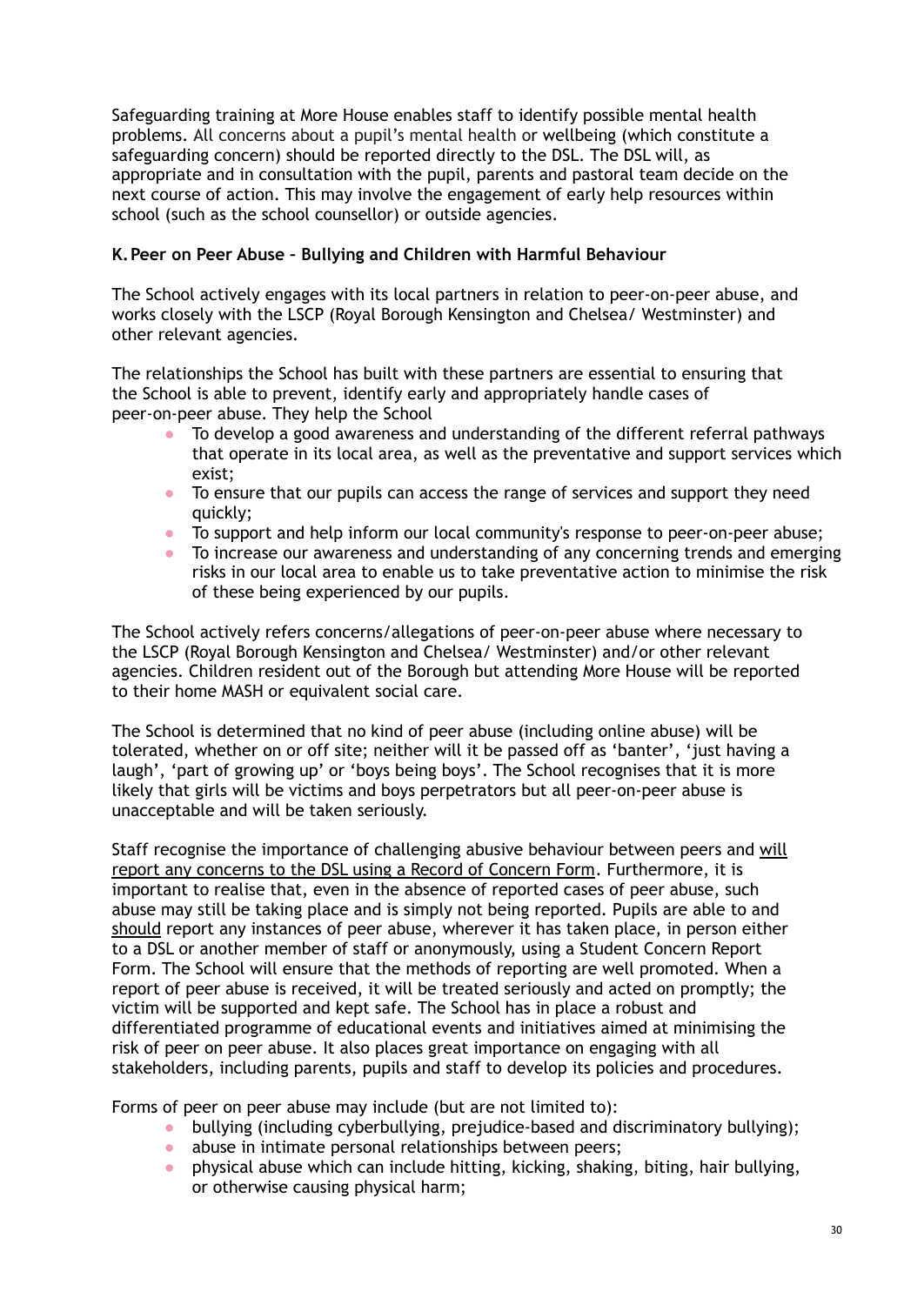- **•** sexual violence and sexual harassment:
- consensual and non-consensual sharing of nudes and semi-nude images and/or videos;
- causing someone to engage in sexual activity without consent, such as forcing someone to strip, touch themselves sexually, or to engage in sexual activity with a third party;
- upskirting; and
- **•** initiation/hazing type violence and rituals.

The School's Anti- bullying strategy and Policy on Sexual Violence and Sexual Harrassment (Staff Handbook section C1) can be found on the staff drive and the School website. The School acknowledges that to allow or condone bullying may lead to consideration under child protection procedures. This includes homophobic and gender related bullying. If there is a concern that a child is at risk of serious harm, the School's Child Protection Procedures must be followed.

Children may be harmed by other children or young people and will be supported through the pastoral system, including tutors, senior staff and the School counsellor as appropriate. Staff will be aware of the harm caused by bullying and will use the School's anti-bullying procedures where necessary. The School recognises the particular vulnerability of girls (and, in particular those with SEN/D) to abuse and these girls are supported by their form tutor on a daily basis.

There will be occasions when a child's behaviour warrants a response under child protection rather than anti-bullying procedures. All such instances must be reported to the DSL and will be dealt with in accordance with this and the named associated policies. A factual record will be made of the allegation, but no attempt at this stage should be made to investigate the circumstances.

Where there is reasonable cause to suspect that a child is suffering, or is likely to suffer, significant harm, the DSL will refer the abuse to external agencies, including, as necessary, the police, and children's social care services as described above. The DSL will make a record of the concern, the discussion and any outcome and keep a copy in the files of both pupils.

A pupil (or pupils) against whom an allegation of abuse has been made may be suspended from the School during the investigation. The School will take advice from children's social care on the investigation of such allegations and will take all appropriate action to ensure the safety and welfare of all pupils involved including the pupil or pupils accused of abuse.

If it is necessary for a pupil to be interviewed by the police in relation to allegations of abuse, the School will ensure that, subject to the advice of children's social care, the pupil's parents are informed as soon as possible and that the pupil is supported during the interview by an appropriate adult. In the case of pupils whose parents are abroad, the pupil's Education Guardian will be requested to provide support to the pupil and to accommodate her if it is necessary to suspend her during the investigation. Where neither social services nor the police accept the complaint, a thorough School investigation will take place into the matter using normal disciplinary procedures. If the school considers a safeguarding risk is present, a risk assessment will be prepared, along with a preventative supervision plan. The plan will be monitored and a date set for a follow- up evaluation with everyone concerned.

More detailed information on the systems in place to support victims, perpetrators and any other pupils affected by peer on peer abuse as well as the processes for recording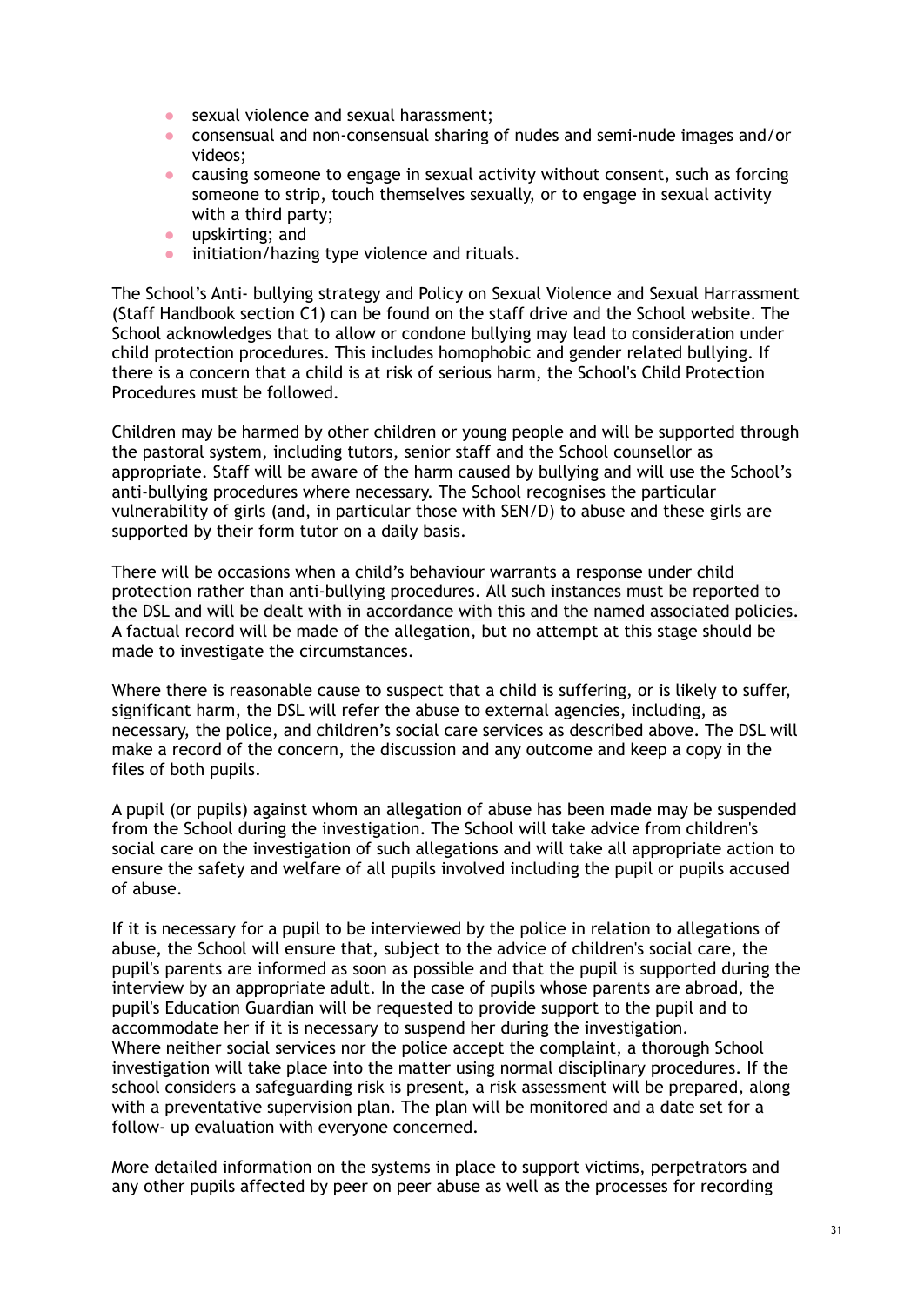and investigating instances can be found in the School's Anti- bullying Strategy, E-safety Policy and Policy on Sexual Violence and Sexual Harrassment (Staff Handbook section C1).

#### **L. Sexual Violence and Sexual Harassment between children**

Sexual violence and sexual harassment can be between two children or a group of children. Girls are more likely to be victims and boy are more likely to be perpetrators of sexual harassment; children with SEND are likely to be more vulnerable. Sexual violence refers to rape, assault or initiation/hazing type violence and sexual harassment includes sexual comments, jokes, physical behaviour such as deliberately brushing up against someone, sexting and upskirting.

The management of children and young people with harmful behaviour (including sexually harmful behaviour, gender based violence, sexual assaults and sexting) can be complex and the School will work with other relevant agencies to maintain the safety of the whole school community. Such issues will always be taken seriously and acted upon, under the appropriate policy and not dismissed as 'banter' or 'part of growing up'.

At More House we take a whole school approach to this issue and we will raise awareness of inappropriate behaviour through the PSHE and RSE curriculum. Young people who display such behaviour may be victims of abuse themselves and the child protection procedures will be followed for both victim and perpetrator. Due to the nature of our school community the risk of Sexual Violence and Sexual harassment may appear low but the School takes the view that 'it could happen here' and recognises that a lack of reported incidents may mean that some instances in fact go unreported.

If you have concerns regarding sexual violence and sexual harassment you should report these to the DSL immediately using the Record of Concern Form (Appendix 3). It is essential that all victims are reassured that they are being taken seriously and that they will be supported and kept safe. They should never be made to feel ashamed or made to feel that they are creating a problem by reporting sexual violence or harassment.

The DSL will take action on any concerns of this nature in accordance with the procedures outlined in Sexual Violence and Harassment policy. (Staff Handbook section C1, No. 13)

#### **M.Private Fostering**

- A private fostering arrangement is one that is made privately (without the involvement of the LSCP) for the care of a child under the age of 16 years (under 18, if disabled) by someone other than a parent or close relative, in their own home, with the intention that it should last for 28 days or more.
- A close family relative is defined as a 'grandparent, brother, sister, uncle or aunt' and includes half-siblings and step-parents; it does not include great-aunts or uncles, great grandparents or cousins.
- Parents and private foster carers both have a legal duty to inform the relevant LSCP at least six weeks before the arrangement is due to start; not to do so is a criminal offence.
- Whilst most privately fostered children are appropriately supported and looked after, they are a potentially vulnerable group who should be monitored by the LSCP, particularly when the child has come from another country.
- In some cases, privately fostered children are affected by abuse and neglect, or may be involved in trafficking, child sexual exploitation or modern-day slavery.
- Schools have a mandatory duty to report to the LSCP where they are aware or suspect that a child is subject to a private fostering arrangement. Although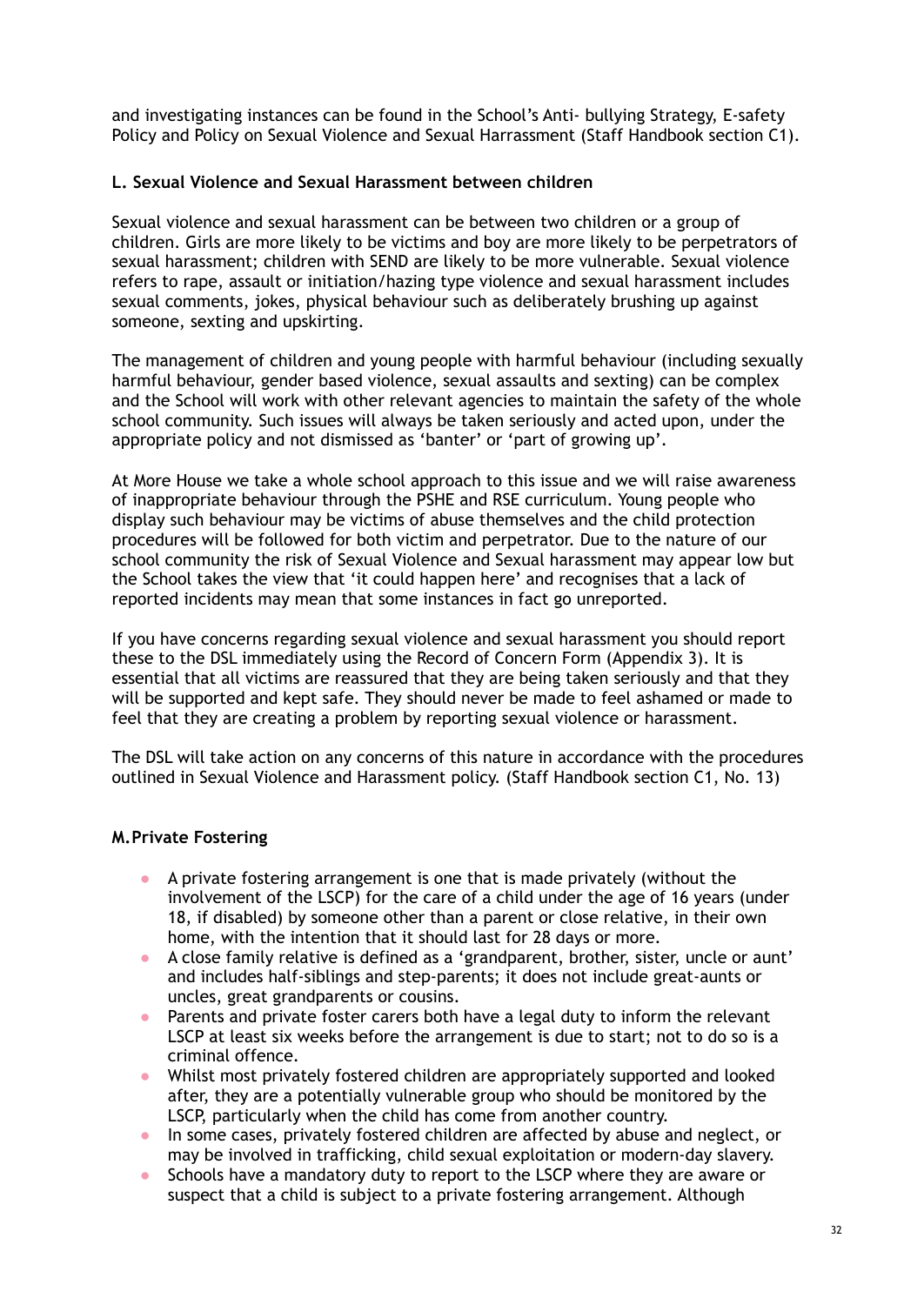schools have a duty to inform the LSCP, there is no duty for anyone, including the private foster carer or social workers to inform the school. However, it should be clear to the school who has parental responsibility.

• School staff should notify the DSL when they become aware of private fostering arrangements. The DSL will speak to the family of the child involved to check that they are aware of their duty to inform the LA. The School itself has a duty to inform the LSCP of the private fostering arrangements.

#### **N. Preventing Radicalisation**

- Since 2010, when the Government published the Prevent Strategy, there has been an awareness of the specific need to safeguard children, young people and families from violent extremism. There have been several occasions both locally and nationally in which extremist groups have attempted to radicalise vulnerable children and young people to hold extreme views including views justifying political, religious, sexist or racist violence, or to steer them into a rigid and narrow ideology that is intolerant of diversity and leaves them vulnerable to future radicalisation.
- The School values freedom of speech and the expression of beliefs / ideology as fundamental rights underpinning our society's values. Both pupils and teachers have the right to speak freely and voice their opinions. However, freedom comes with responsibility and free speech that is designed to manipulate the vulnerable or that leads to violence and harm of others goes against the moral principles in which freedom of speech is valued. Free speech is not an unqualified privilege; it is subject to laws and policies governing equality, human rights, community safety and community cohesion.
- The current threat from terrorism in the United Kingdom may include the exploitation of vulnerable people, to involve them in terrorism or in activity in support of terrorism. The normalisation of extreme views may also make children and young people vulnerable to future manipulation and exploitation. The School is clear that this exploitation and radicalisation should be viewed as a safeguarding concern.
- Definitions of radicalisation and extremism, and indicators of vulnerability to radicalisation are in Appendix 5. It should be emphasised that vulnerability indicators towards radicalisation have much in common with other forms of harm (lack of role model, isolation, new peer relationships, glorifying violence etc.).
- The School seeks to protect children and young people against the messages of all violent extremism including, but not restricted to, those linked to Islamist ideology, or to Far Right / Neo Nazi / White Supremacist ideology, Irish Nationalist and Loyalist paramilitary groups, and extremist Animal Rights movements.
- The School Governors, the Head and the Designated Safeguarding Lead will assess the level of risk within the school and put actions in place to reduce that risk. Risk assessment may include consideration of the school's RS curriculum, SEND policy, PSHE, Counselling and Mentoring Policy, the use of school premises by external agencies, integration of pupils by gender and SEN, anti-bullying strategy and other issues specific to the School's profile, community and philosophy.
- This risk assessment will be reviewed as part of the annual review of safeguarding.
- Our school, like all others, is required to identify a Prevent Single Point of Contact (SPOC) who will be the lead within the organisation for safeguarding in relation to protecting individuals from radicalisation and involvement in terrorism: this will normally be the Designated Safeguarding Lead. The SPOC for More House School is the deputy DSL (MK). The responsibilities of the SPOC are described in Appendix 6. The school or individuals may also contact the local Prevent Schools Officer: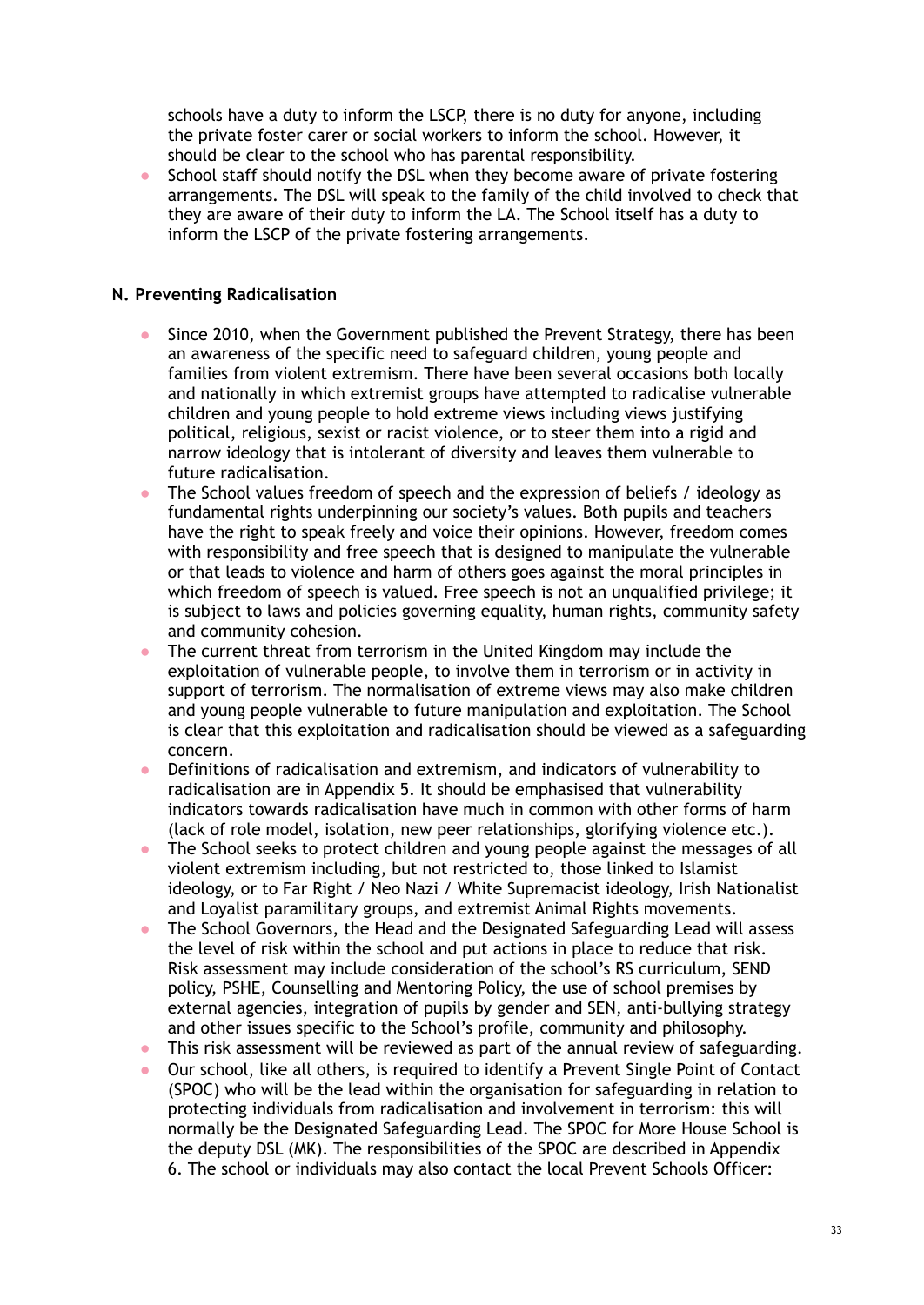**Tina Bencik** Secure email: [tina.bencik@lbhf.gov.uk](mailto:tina.bencik@lbhf.gov.uk) Tel: 02087532992 [prevent@lbhf.gov.uk](mailto:prevent@lbhf.gov.uk) [Counter-extremism@education.gsi.gov.uk](mailto:Counter-extremism@education.gsi.gov.uk)

- When any member of staff has concerns that a pupil may be at risk of radicalisation or involvement in terrorism, they should speak with the SPOC and/or use the Record of Concern Form (see Appendix 3). Training on Prevent-related issues can be accessed by contacting either the SPOC or Prevent Schools Officer (see contact above).
- Numerous factors can contribute to and influence the range of behaviours that are defined as violent extremism, but most young people do not become involved in extremist action. For this reason, the appropriate interventions in any particular case may not have any specific connection to the threat of radicalisation, for example they may address mental health, relationship or drug/alcohol issues.

# **O. Sexting**

Sexting is when someone shares sexual, naked or semi-naked images or videos of themselves or others, or sends sexually explicit messages. They can be sent using mobiles, tablets, smartphones, laptops - any device that allows you to share media and messages. Sexting may also be called trading nudes, dirties or pic for pic.

Sexting can be seen as harmless, but creating or sharing explicit images of a child is illegal, even if the person doing it is a child. A young person is breaking the law if they:

- take an explicit photo or video of themselves or a friend
- share an explicit image or video of a child, even if it's shared between children of the same age
- possess, download or store an explicit image or video of a child, even if the child gave their permission for it to be created

If you discover or suspect that a child has been involved in sexting, report your concern to the DSL as soon as possible using the Record of Concern Form and they will take action in accordance with our safeguarding policies as appropriate (staff handbook Section C1).

# **P. Trafficking**

Child trafficking and modern slavery are child abuse. Children are recruited, moved or transported and then exploited, forced to work or sold. It can be difficult to identify a trafficked child, but the following are possible indicators:

- Children have no documents when registering with the School (birth certificate or passport)
- It is unclear who the child lives with, or the relationship between the child and carer is unclear
- The adult speaks for the child
- Children look intimidated and behave in a way that does not correspond with behaviour typical of children their age
- Children and young people being overly tired in school
- Children disclosing exploitation, for example being made to do excessive household work or being forced to commit crime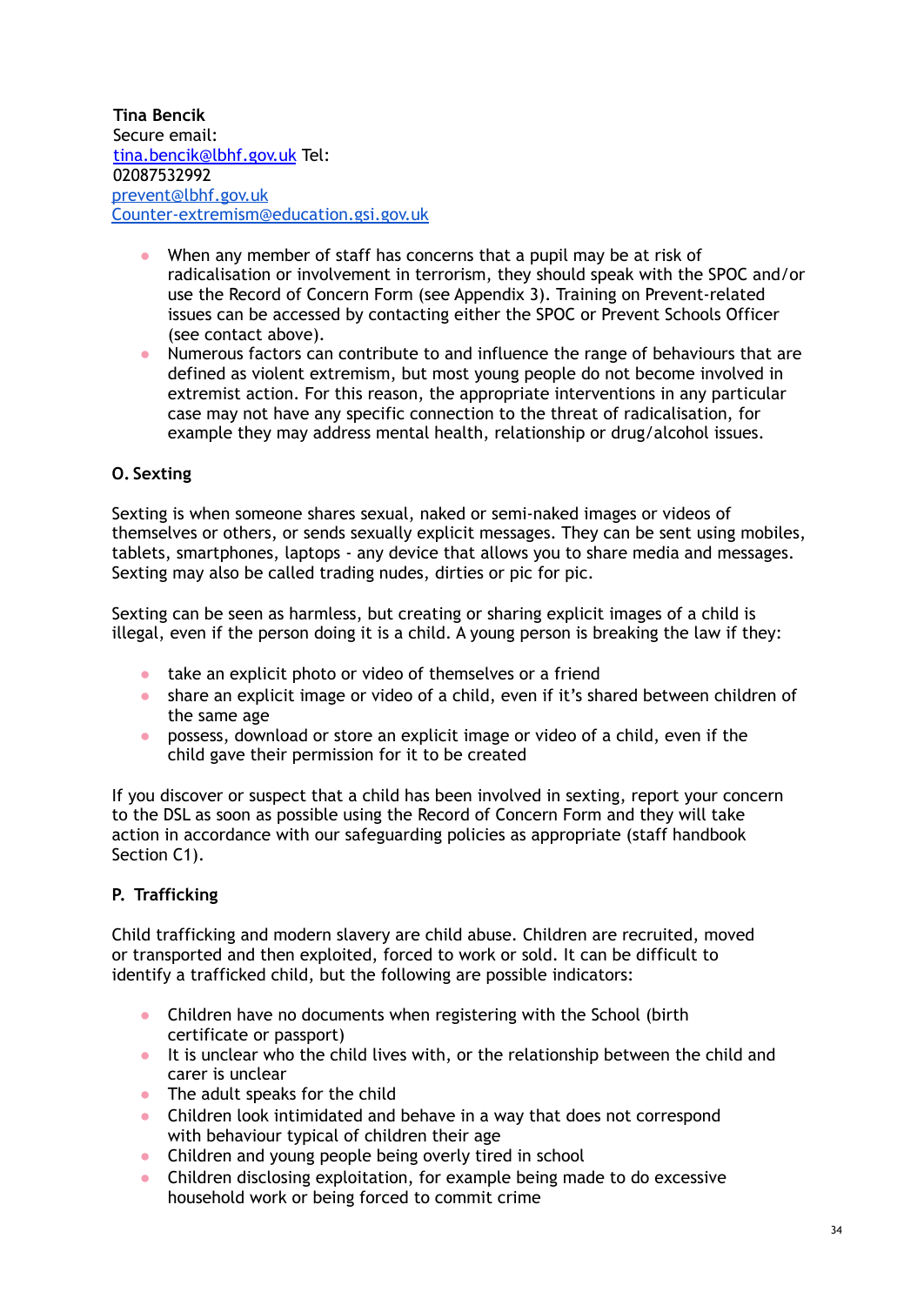- Not being registered with a school or a GP practice, or appearing to change school and GP frequently
- Symptoms of STIs or pregnancy, signs of sexual or physical assault, poor dental health
- Poor school attendance with no or vague explanation/s given for absences
- Receiving repeated unexplained or unidentified phone calls
- Seen entering or leaving vehicles driven by unknown adults
- Possesses money or goods not accounted for
- Having a history with gaps and unexplained moves or going missing for periods of time.
- Having what appears to be a prepared story, which lacks credibility.

In general terms they may show indicators of extreme psychological distress including flashbacks, lack of concentration, anxiety, social aggression or withdrawal, finding it difficult to relate to others in the school setting. If you have concerns about a pupil relating to trafficking, report to the DSL immediately and they will investigate and make a referral if required, accounting for guidance in the National Referral [Mechanism](https://www.gov.uk/government/publications/human-trafficking-victims-referral-and-assessment-forms/guidance-on-the-national-referral-mechanism-for-potential-adult-victims-of-modern-slavery-england-and-wales).

# **Q.Upskirting**

Upskirting typically involves taking a picture under a person's clothing without them knowing, with the intention of viewing their genitals or buttocks to obtain sexual gratification, or cause the victim humiliation, distress or alarm. It is now a criminal offence.

If you discover or suspect that a child has been involved in upskirting, report your concern to the DSL as soon as possible using the Record of Concern Form and they will take action in accordance with our safeguarding policies (staff handbook Section C1).

# **R. County Lines**

County lines is a term used to describe gangs and organised criminal networks involved in exporting illegal drugs (primarily crack cocaine and heroin) into one or more importing areas (within the UK), using dedicated mobile phone lines or other form of "deal line".

Exploitation is an integral part of the county lines offending model with children and vulnerable adults exploited to move (and store) drugs and money. Offenders will often use coercion, intimidation, violence (including sexual violence) and weapons to ensure compliance of victims. Children can be targeted and recruited into county lines in a number of locations including schools, further and higher educational institutions, pupil referral units, special educational needs schools, children's homes and care homes. Children are often recruited to move drugs and money between locations and are known to be exposed to techniques such as 'plugging', where drugs are concealed internally to avoid detection.

Children can easily become trapped by this type of exploitation as county lines gangs create drug debts and can threaten serious violence and kidnap towards victims (and their families) if they attempt to leave the county lines network.

One of the ways of identifying potential involvement in county lines are missing episodes (both from home and school), when the victim may have been trafficked for the purpose of transporting drugs and a referral to the National Referral Mechanism103 should be considered. If a child is suspected to be at risk of or involved in county lines, a safeguarding referral will be considered alongside consideration of availability of local services/third sector providers who offer support to victims of county lines exploitation.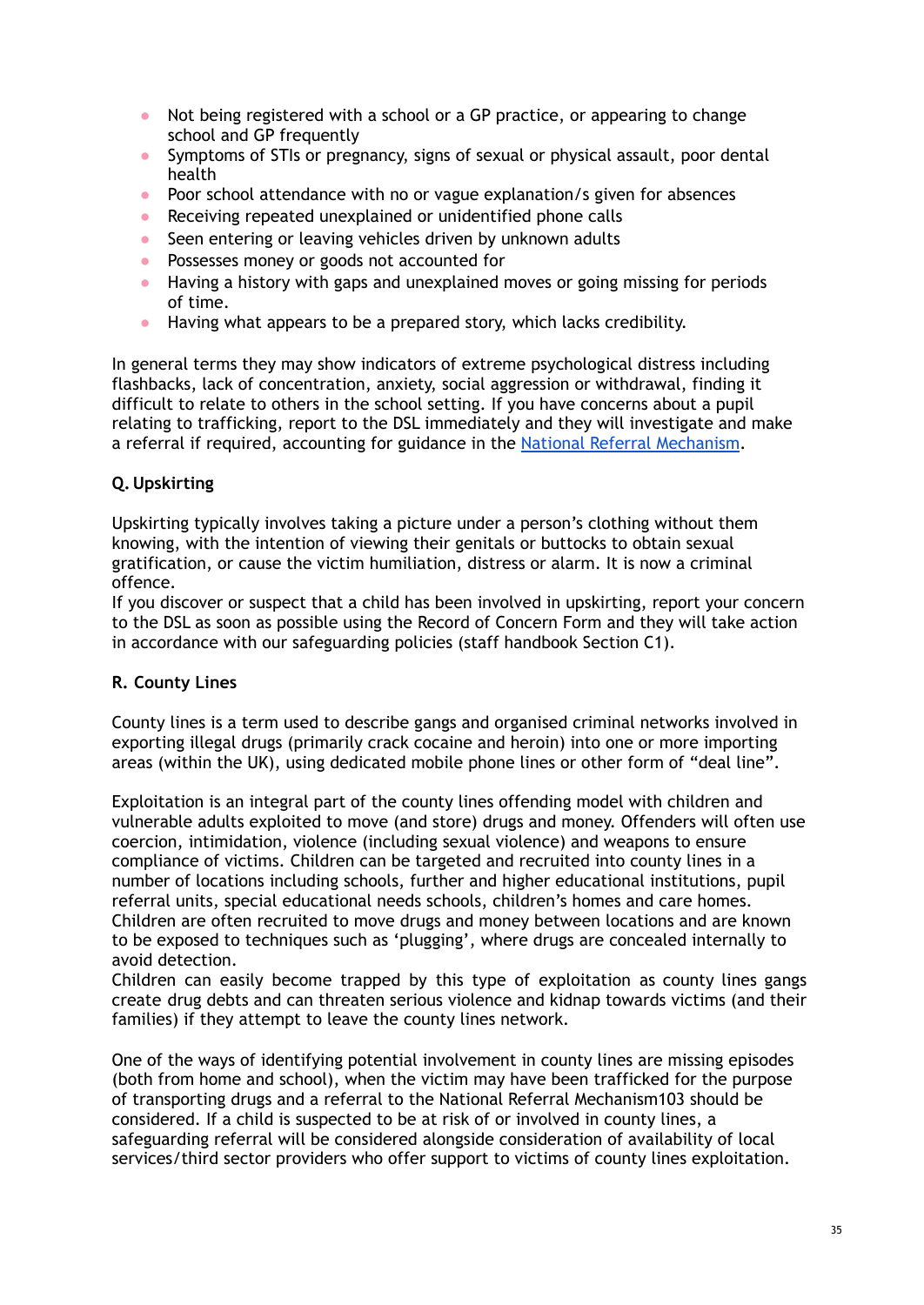## **S. Child abduction and community safe incidents**

Child abduction is the unauthorised removal or retention of a minor from a parent or anyone with legal responsibility for the child. It can be committed by parents or other family members; by people known but not related to the victim (such as neighbours, friends and acquaintances); and by strangers.

As part of it's PSHE programme the School offers practical advice to pupils on how to keep themselves safe.The School also engages the local Schools Safe Team to provide advice, resources and talks on related topics (including consent).

Any concerns relating to community safe incidents should be reported to the DSL as soon as possible using the Record of Concern Form and they will take action in accordance with our safeguarding policies (staff handbook Section C1).

# **Section 7 – Related policies and Key Contacts**

### **A. Related policies**

The following documents are available via the Staff Handbook on the S Drive or via Firefly. Those available to parents are on the web-site:

- Anti-Bullying Policy
- Staff Code of Conduct
- Policy on Formal Complaints
- RSE Policy
- Data Protection
- Drugs Policy
- First Aid Policy
- Procedure for the management of allegations of abuse by a member of staff– Appendix 1 of this document
- Staff grievance, lack of capability and disciplinary procedures
- Safer Recruitment Policy
- SEN register available on ISAMS and S:Drive
- Policy on Restraint and Corporal Punishment
- Policy on Behaviour and Discipline
- Work Experience Policy
- Public Interest Disclosure (Whistle Blowing Policy)
- PE Code of Conduct
- Self-harm Policy
- Eating disorder Policy
- E-Safety Policy (including policy on Mobile Phones and Smart Devices including Smart Watches)
- Policy on Sexual violence and Sexual Harassment
- SEN(D) Policy
- Remote Learning Policy
- Staff Wellbeing Policy
- Outbreak Management Plan (including details of DLS cover during Covid-19)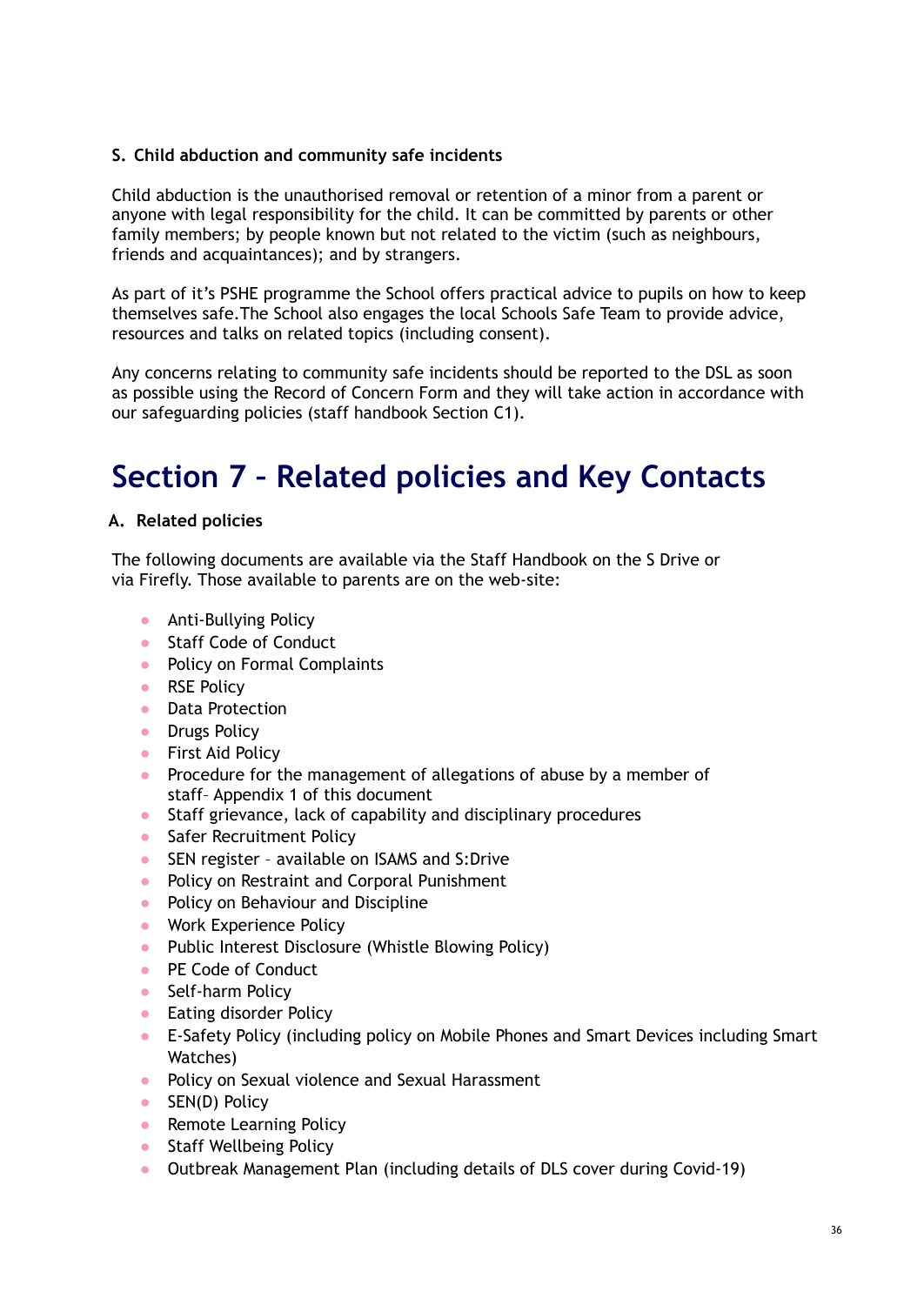#### **B. Key service and professional contacts**

If you:

- wish to report any abuse or discuss concerns in relation to children and young people;
- wish to find details of local procedures, please contact:

Hammersmith & Fulham - [familyservices@lbhf.gov.uk](mailto:familyservices@lbhf.gov.uk) or tel: 020 8753 6600 Kensington and Chelsea - [socialservices@rbkc.gov.uk](mailto:socialservices@rbkc.gov.uk) or tel: 020 7361 3013 Westminster - [accesstochildrensservices@westminster.gov.uk](mailto:accesstochildrensservices@westminster.gov.uk) or tel: 020 7641 4000

#### **LADO: Aqualma Daniel**

Safer Organisations Manager & Local Authority Designated Officer (LADO) RBKC and Westminster Royal Borough of Kensington and Chelsea / City of Westminster Tel : 07870481712 Email Aqualma.Daniel@rbkc.gov.uk

LSCP (website: Hammersmith & Fulham/Kensington & Chelsea/Westminster): <https://www.rbkc.gov.uk/lscp/>

NSPCC 0808 800 5000 TEXT 88858

Ofsted whistleblower hotline 0300 123 3155

Tina Bencik Prevent Schools Officer Email: [tina.bencik@lbhf.gov.uk](mailto:tina.bencik@lbhf.gov.uk) Secure email: [tina.bencik@lbhf.gov.uk](mailto:tina.bencik@lbhf.gov.uk) Tel: 020 8753 2992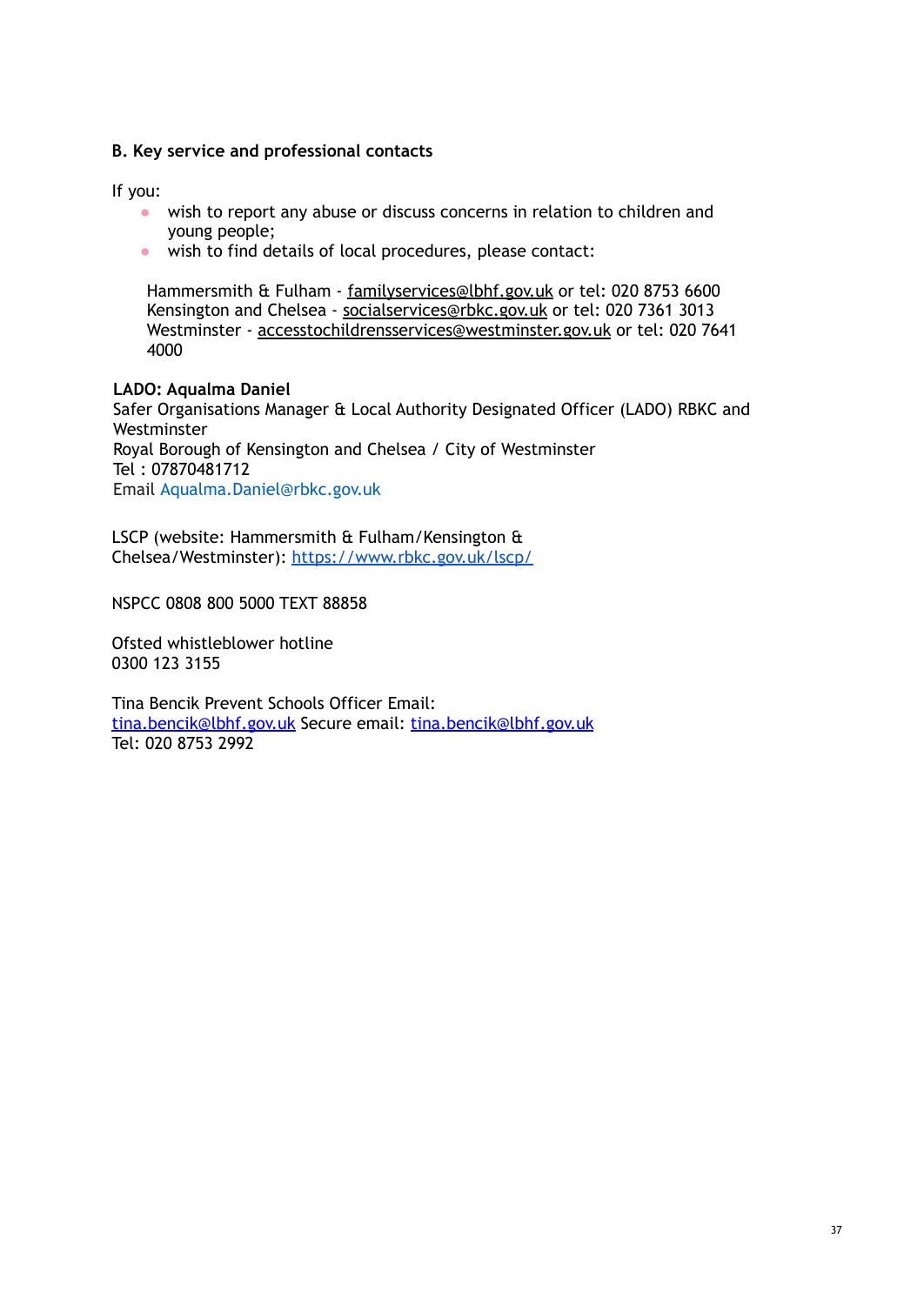#### **Procedure to be followed in the event of an allegation against a member of staff (including supply teachers, volunteers or contractors) of abuse**

The DFE has issued statutory guidance which all schools and local authorities must follow when a potential child protection allegation is made against a member of staff. The guidance is contained within the document: Keeping Children Safe in Education (2021), Part Four.

#### **Section 1: The School's procedures for allegations that meet the harms threshold**

The School's procedures for dealing with allegations made against staff will be used where the member of staff (including supply staff), volunteer or contractor has:

- Behaved in a way that has harmed a child, or may have harmed a child and/or;
- Possibly committed a criminal offence against or related to a child and/or;
- Behaved towards a child or children in a way that indicates he or she would pose a risk of harm if they work regularly or closely with children and/or;
- Behaved or may have behaved in a way that indicates they may not be suitable to work with children; this may have happened outside school; this is known as a transferable risk. Where appropriate an assessment of transferable risk to children with whom the person works should be undertaken. If in doubt the School will always contact the LADO.

#### **Reporting an allegation against staff or volunteers**

All allegations, complaints, concerns or suspicions against staff should be reported directly to the Head, or, in their absence, to the Chair of Governors, unless that person is the subject of the concern.

Where there may be a conflict of interest in reporting the matter to the Head, the LADO will be contacted directly.

All allegations, complaints, concerns or suspicions about the Head should be reported to the Chair of Governors (or in his absence, the Vice Chair) without the Head being informed of the complaint, concern or suspicion.

All allegations, complaints, concerns or suspicions about the Chair of Governors should be reported to the Head (or in their absence, the Vice Chair of Governors).

#### **The initial response to the allegation**

Where the School identifies that child has been harmed, that there might be an immediate risk of harm to a child or if the situation is an emergency, the DSL should immediately contact children's social care and, if appropriate, the police.

There are two areas to consider when an allegation is made:

- 1. **Looking after the welfare of the child -** the DSL is responsible for ensuring that the child is not at risk and will refer cases of suspected abuse to children's social care.
- 2. **Investigating and supporting the person subject to the allegation** the Head or Chair of Governors or Vice Chair of Governors will act as the 'Case Manager' and will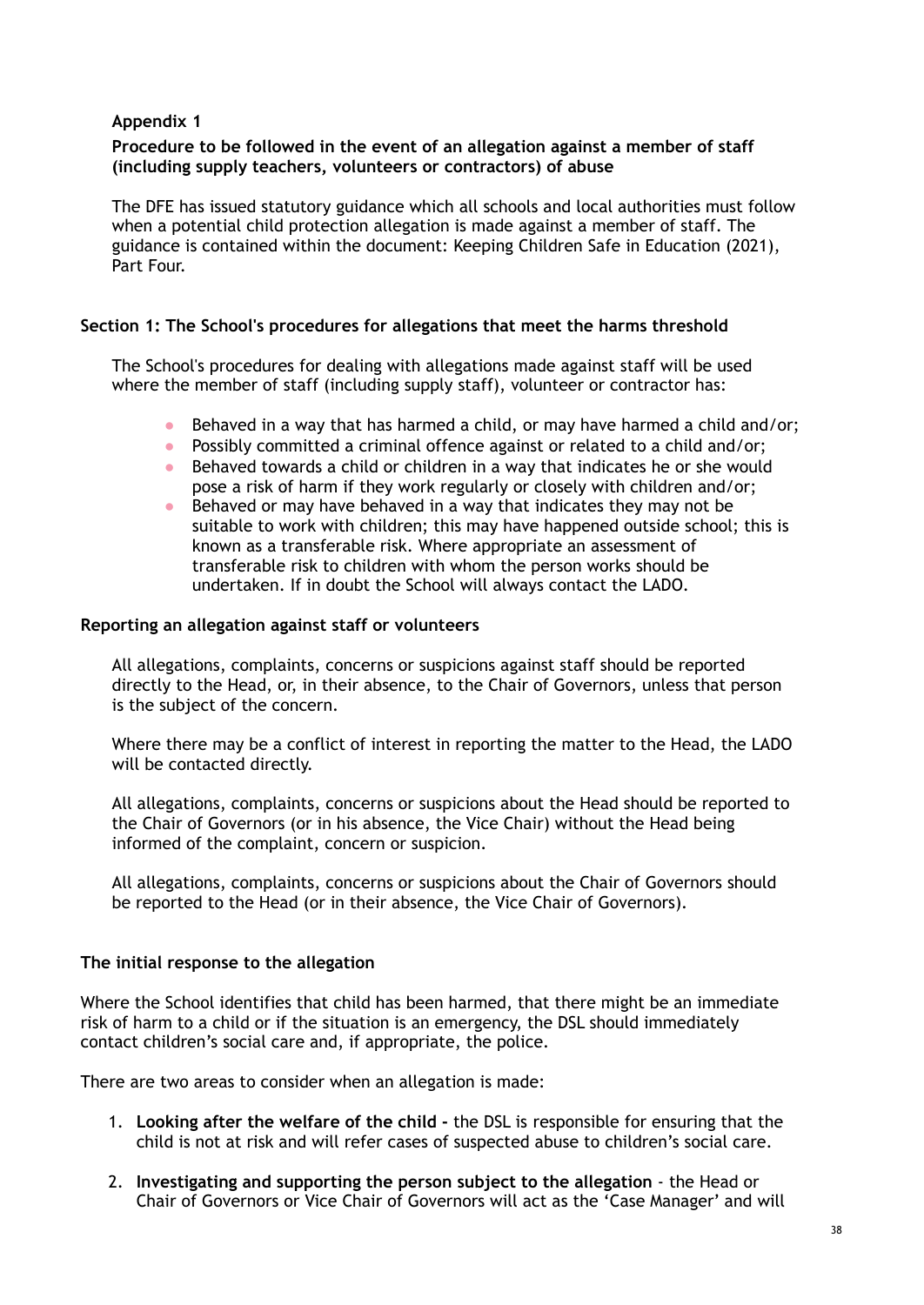discuss with the LADO the nature, content and context of the allegation, and agree a course of action.

When dealing with allegations the School will:

- apply common sense and judgement
- deal with allegations quickly, fairly and consistently; and
- provide effective protection for the child and support the person subject to the allegation.

Before contacting the LADO, the School will conduct basic enquiries to establish the facts to help determine whether there is any foundation to the allegation, being careful not to jeopardise future police investigation. Possible questions to consider before speaking to the LADO are:

- was the individual in school at the time of the allegations?
- did the individual or could they have come into contact with the child?
- are there any witnesses?

The Head will consider carefully when to inform the individual of the allegation and will do this with guidance from the LADO, and if appropriate children's social care and the police.

The Head will consult the DSL if there are concerns about the welfare of other children in the community or the member of staff's family. The DSL will complete a risk assessment and make referrals as required.

#### **Working with the LADO**

The School is fully aware of Kensington and Chelsea's [arrangements](https://www.rbkc.gov.uk/lscp/information-professionals-and-volunteers/lado-managing-allegations) for managing [allegations](https://www.rbkc.gov.uk/lscp/information-professionals-and-volunteers/lado-managing-allegations) against School staff and the LADO's contact details can be found in section 12 of the Child Protection Procedures. All discussions with the LADO will be recorded in writing.

The LADO will be informed within one working day of all allegations that come to the School's attention or that are made directly to the police. The LADO must also be informed of any assessments/allegations about a professional's personal /family life which could suggest that they may be a risk to children with whom they are working.

The LADO will provide advice and guidance to the School when considering allegations against adults working with children. The LADO's role is not to investigate the allegation but to ensure that an appropriate investigation is carried out, whether that is by the police, children's services, the School or a combination of these.

#### **Timescales**

All allegations must be dealt with as a priority so as to avoid any delay. Where it is clear immediately that the allegation is unsubstantiated or malicious, the case should be resolved within one week. It is expected that most cases of allegations of abuse against staff will be resolved within one month with exceptional cases being completed within 12 months. If the nature of the allegation does not require formal disciplinary action, the Head should institute appropriate action within three working days. If a disciplinary hearing is required and can be held without further investigation, it should be held within 15 working days.

#### **No further action**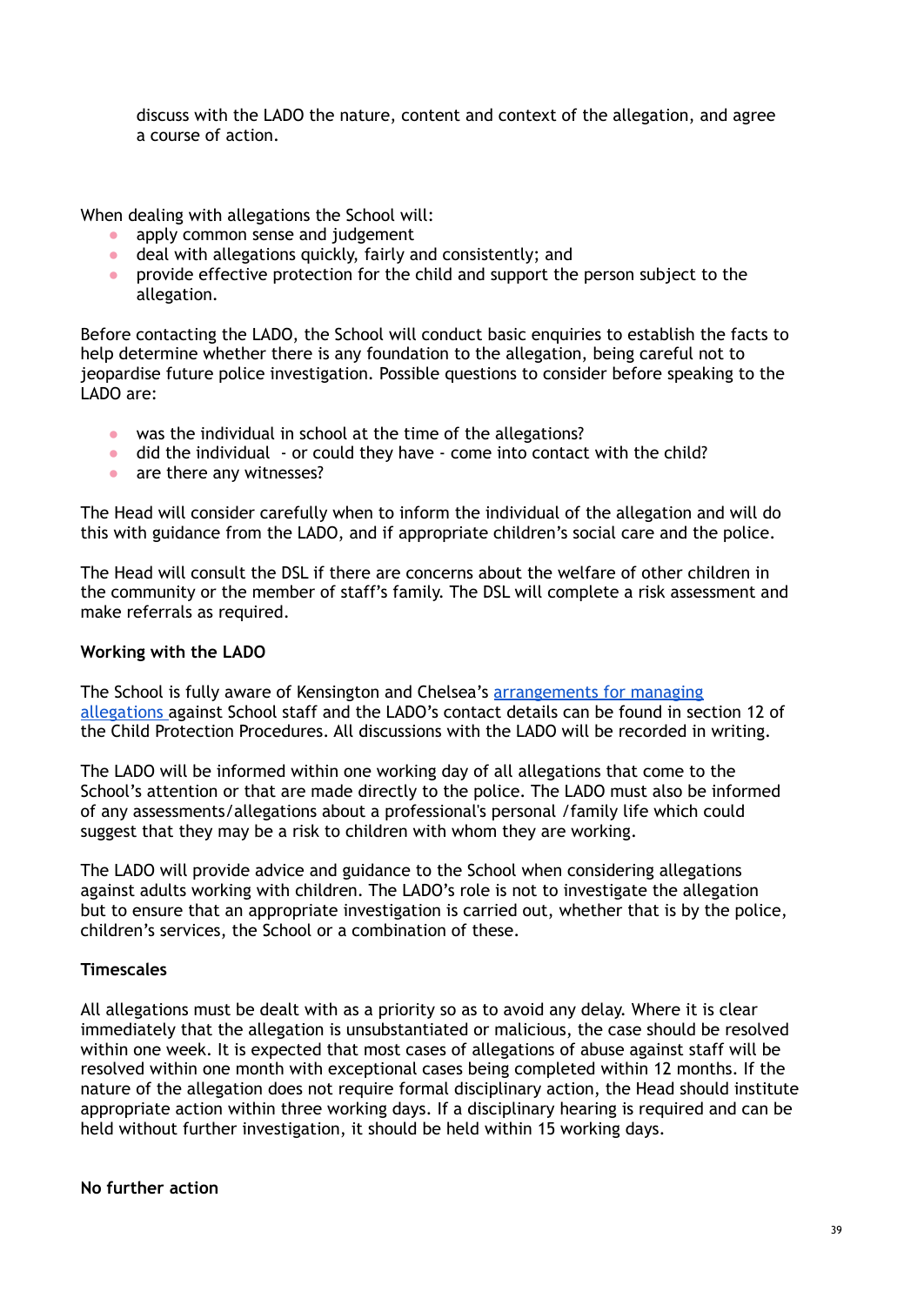Where the initial discussion leads to no further actions, the Head and the LADO will:

- record the decision and justification for it; and
- agree on what information should be put in writing to the individual.

#### **Further enquiries**

Where further enquiries are required to enable a decision about how best to proceed, the LADO and the Head will work together and the LADO will advise the Head how best to undertake the investigation alongside the police or children's services, if required. If the nature or complexity of the allegation requires it, the School will secure the services of an independent investigator and will liaise with Kensington and Chelsea and the LADO about this.

The Head will monitor the progress of the case and ensure that it is being dealt with as quickly as possible in a thorough and fair process. Reviews will be conducted at fortnightly or monthly intervals, depending on the complexity of the case. The first review should take place no later than four weeks after the initial assessment and dates for subsequent reviews should be set if the investigation continues.

#### **Supply teachers and all contracted staff**

Whilst the School is not the employer of supply teachers, it will ensure allegations are dealt with properly. The School will inform agencies of its process for managing allegations.

The School will not cease to use a supply teacher due to safeguarding concerns, without finding out the facts and liaising with the LADO to determine a suitable outcome.

The supply agency will be fully involved and co-operate with any enquiries from the LADO, police or children's social care.The School will take the lead as they will have the information required by the LADO as part of the referral process.

Supply staff, whilst not employed by the School, are under the supervision, direction and control of the Governing Body when working at the School. They will be advised to contact their trade union, if they have one or a friend or colleague for support. The LADO will organise an allegations management meeting and this will involve the supply agency to ensure that any previous concerns or allegations known to the agency are taken into account by the School during the investigation. The school will inform the agency of its process for managing allegations, but also take into account the agency's policies and their duty to refer to the DBS as personnel suppliers.

#### **Governors**

If an allegation is made against a Governor the School will consult the LADO and follow the local procedures. When an allegation is substantiated, the School will follow the procedures and consider removing them from office.

#### **Suspension**

Suspension will not be an automatic response when an allegation is reported and all options to avoid suspension should be considered first. Consideration will be given as to whether the result that would be achieved by suspension could be obtained by alternative arrangements, for example, redeployment either within or outside of the School or providing an assistant when the individual has contact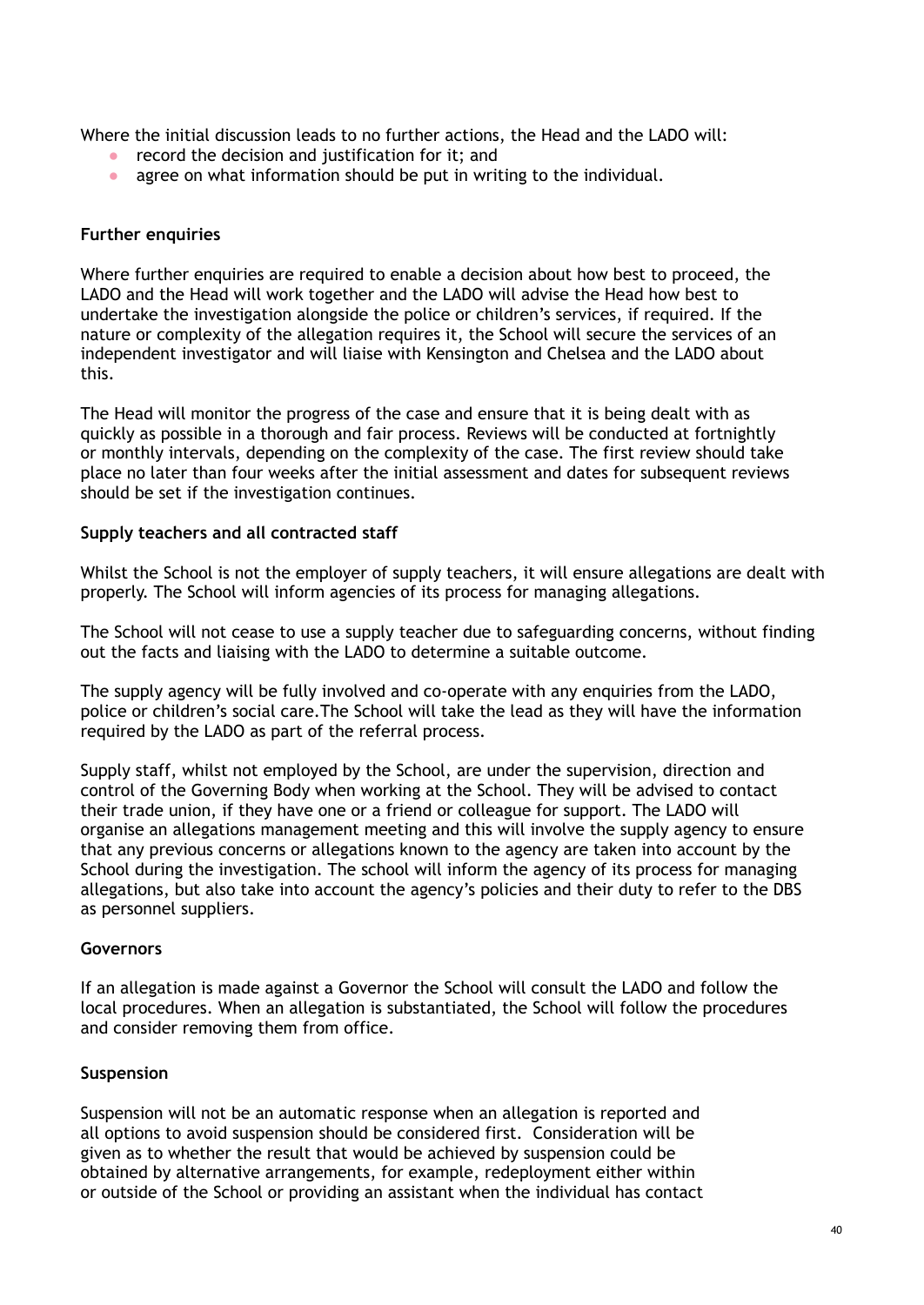with children. These alternatives allow time for an informed decision but depend on the nature of the allegation.

The Head will consider carefully whether the circumstances warrant suspension from contact with children at the school, or until the allegation is resolved. Suspension will only be considered in a case where there is cause to suspect a child or other children at the School is or are at risk of significant harm or the allegation is so serious that it might be grounds for dismissal.

The School will listen to views of the LADO, police and children's social care when making a decision about suspension.

If suspension is deemed appropriate, the reasons and justification will be recorded and the member of staff notified of those reasons in writing within one working day. Appropriate support will be provided for the suspended individual and contact details provided. The report will include what alternatives to suspension have been considered and why they were rejected.

The LADO will seek the views of the police and childrens' services about whether the accused member of staff should be suspended from contact with children. Police involvement does not make it mandatory to suspend a member of staff; this decision should be taken on a case-by-case basis having undertaken a risk assessment about whether the person poses a risk of harm to children.

#### **Supporting those involved**

#### **Duty of Care**

The welfare of a child is paramount and this will be the prime concern in terms of investigating an allegation against a person in a position of trust.

When a safeguarding allegation is being investigated it is likely to be very stressful for the adult involved and their families. Individuals will be informed of concerns or allegations as soon as possible and given an explanation of the likely course of action, unless external agencies object to this. The individual concerned will be advised to contact their trade union representative, if they have one, or a colleague for support. He/she will also be given access to welfare counselling and medical advice.

The School will offer appropriate support at such time and recognises the sensitivity of the situation. Information is confidential and will not be shared with other staff, children or parents who are not involved in the investigation.

The Head (case manager) will appoint a named representative to keep the member of staff informed of the progress of the case and to consider what other support might be appropriate. If the member of staff is suspended, he/she will also be kept up to date with current work-related issues and be permitted to have social contact with colleagues, unless there is evidence to suggest this may prevent gathering of evidence.

Parents and carers of the child or children involved will be told formally about the allegation as soon as possible. The Head will first contact the LADO, childrens' social care and police so that they are aware of what information can be disclosed. Parents and carers will be kept informed about the progress of the case in relation to their child and no information can be shared about the staff member.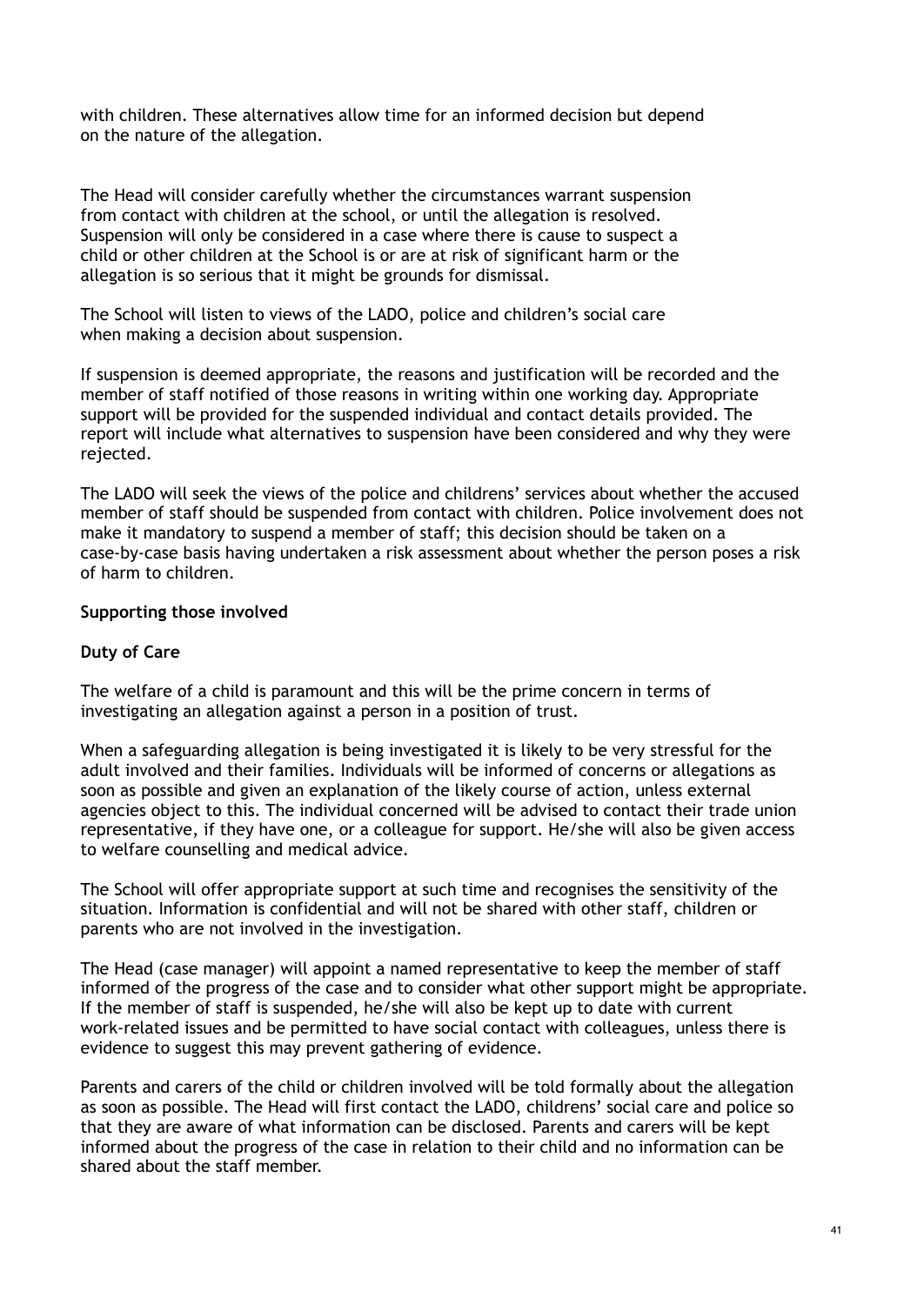Parents and carers will be made aware of the requirement to maintain confidentiality and unwanted publicity about any allegations made against teachers in schools whilst investigations are in progress.

### **Confidentiality and Information sharing**

In an allegations management meeting or during the initial assessment of the case, the agencies involved should share all relevant information they have about the person who is the subject of the allegation, and about the alleged victim. Where the police and children's services are involved the school will ask them to obtain consent from the individuals involved to share their statements and evidence for use in the School's disciplinary process.

The School will make every effort to maintain confidentiality and guard against unwanted publicity whilst the allegation is being investigated or considered. The school will adhere to the reporting restrictions outlined in the 2011 Education Act and will not disclose any information that could lead to the identification of the staff member involved until the accused is charged with the offence or the Secretary of State publishes information arising from the allegation. These restrictions do not apply if the staff member waives their right to anonymity by going public themselves or gives written consent for someone else to do so. The School will also make parents aware of the restrictions on publishing information.

The Head will take advice from the LADO about who needs to know and exactly what information can be shared, how to manage speculation, leaks and gossip, what if any information can be reasonably given to the wider community to reduce speculation and how to manage press interest.

### **Allegation outcomes**

The School will use the definitions below to determine the outcome of an allegation.

- **Substantiated:** there is sufficient evidence to prove the allegation;
- **Malicious**: there is sufficient evidence to disprove the allegation and there has been a deliberate act to deceive or cause harm to the person who is the subject of the allegation.
- **False:** there is sufficient evidence to disprove the allegation.
- **Unsubstantiated:** there is insufficient evidence to either prove or disprove the allegation. The term, therefore, does not imply guilt or innocence; or
- **Unfounded:** to reflect cases where there is no evidence or proper basis which supports the allegation being made.

The options open to the School will depend on the nature and circumstances of the allegations and the evidence and information available. These will range from taking no further action, to dismissal or a decision not to use the person's services in the future.

If the School ceases to use the services of a member of staff or volunteer because they are unsuitable to work with children, a settlement/compromise agreement will not be used and a referral to the Disclosure and Barring Service will be made as soon as possible if the criteria are met as per the guidance published by the DBS.

If the accused person resigns or ceases to provide his / her services, this will not prevent child protection allegations being followed up in accordance with this policy and the statutory guidance. A referral to the Disclosure and Barring Service (DBS) will be made as soon as possible if the criteria are met as per the guidance published by the DBS.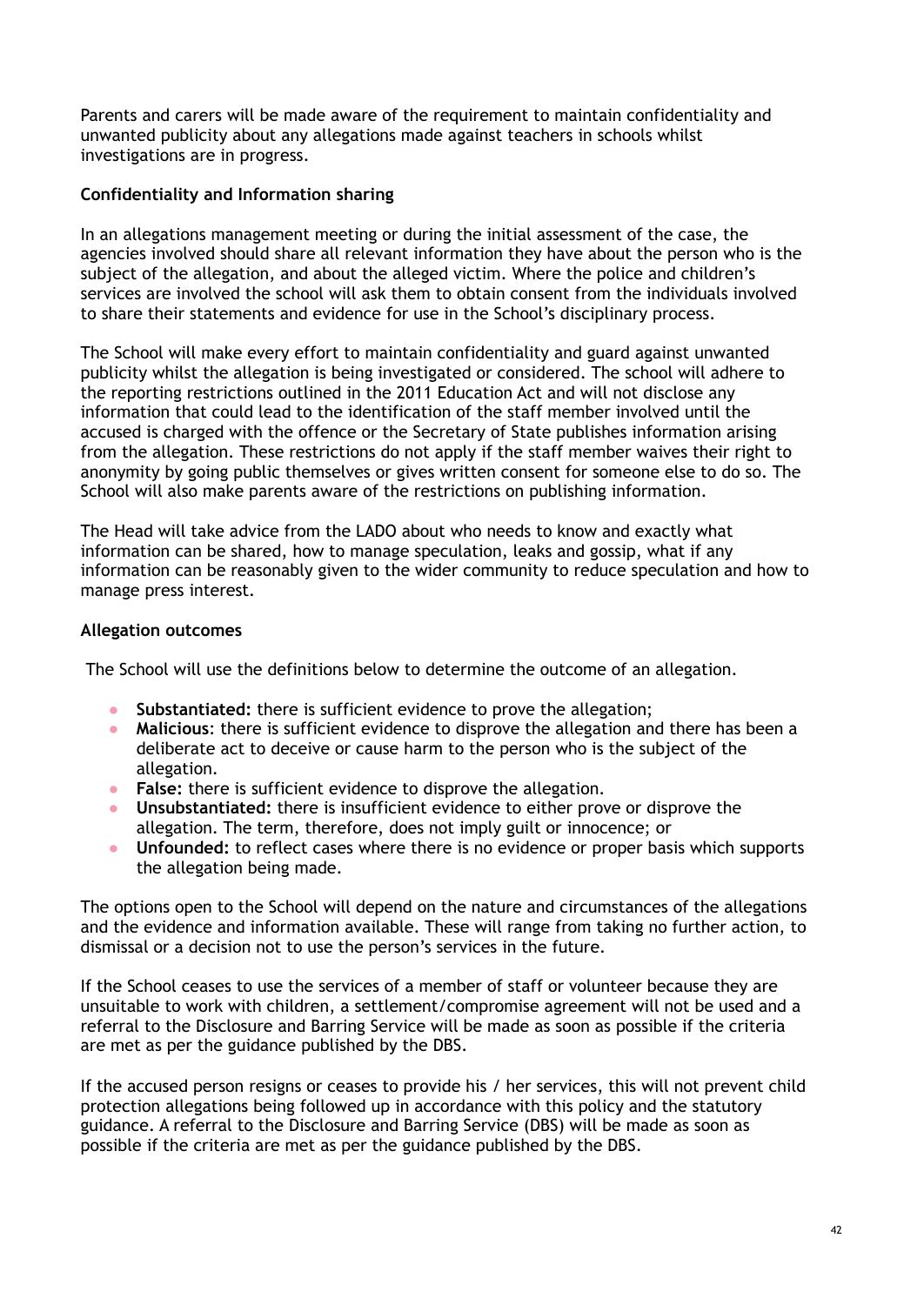Staff should be aware that the DBS has statutory authority to bar a person from working in regulated activity with children and/or vulnerable adults in the UK.

Where a teacher is dismissed (or would have been dismissed had he/she not resigned), separate consideration will be given as to whether a referral to the Teacher Regulation Agency (TRA) should be made, as per the flow chart that appears in the guidance published by the TRA.

Any such incidents will be followed by a review of the safeguarding procedures within the School, with a report being presented to the Governors without delay.

#### **Following a criminal investigation or a prosecution**

The School will consult with the LADO following the conclusion of a criminal investigation or prosecution as to whether any further action, including disciplinary action, is appropriate and if so, how to proceed. The options will depend on the circumstances of the case, including the result of the police investigation or trial and the standards of proof applicable.

#### **Unsubstantiated, unfounded, false or malicious allegation**

Where an allegation by a pupil is found to have been unsubstantiated, unfounded, false or malicious the Head will discuss alongside the DSL and LADO, whether the child involved may be in need of help or may have been abused by someone else and this is a cry for help. In such circumstances, a referral to childrens' social care may be appropriate.

If the allegation is deemed to have been deliberately invented or malicious, the Head will consider whether to take disciplinary action in accordance with the School's behaviour and discipline policy.

Where a parent has made a deliberately invented or malicious allegation the Head will consider whether to require that parent to withdraw their child or children from the school on the basis that they have treated the School or a member of staff unreasonably.

Whether or not the person making the allegation is a pupil or a parent (or other member of the public), the School reserves the right to contact the police to determine whether any action might be appropriate.

#### **Returning to work**

If it is decided that the person who has been suspended should return to work, the School will consider how best to facilitate this, for example, arranging a phased return and/or the provision of a mentor to provide assistance and support in the short term. The School will also consider how to manage contact with the child[ren] who made the allegation.

#### **Managing the situation and exit arrangements**

#### Resignation and settlement agreements

Settlement agreements will not be used and the school will not cease its investigation if the person leaves, resigns or ceases to provide their services. The School will make every effort to reach a conclusion on all safeguarding allegations even if the person concerned refuses to cooperate or if their period of notice has expired. The School will reach and record an outcome wherever possible and inform the person concerned of the allegations and sanctions that might be imposed.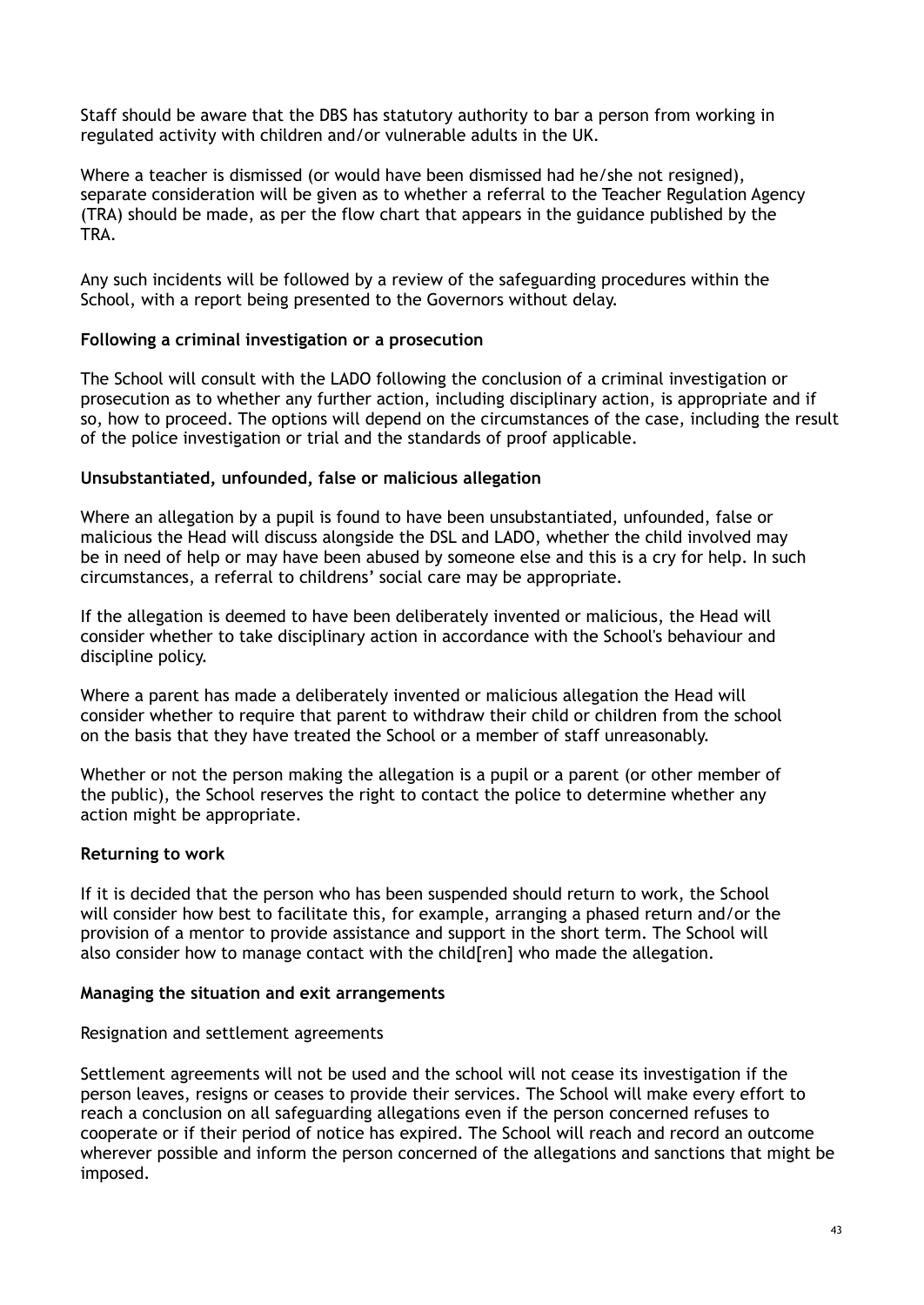Other than when the allegations are false, malicious, unsubstantiated, or unfounded, the outcome will be made clear when providing references to prospective employers. The information provided will be factual and will not include opinions.

# **Record keeping**

A clear and comprehensive summary of any allegations made against a member of staff, and all details leading to and including a resolution, and a note of any actions taken and decisions reached will be kept on the confidential personnel file and will be retained until the accused has reached normal retirement age or for a period of **10 year**s if that is longer. A copy will also be provided to the person concerned, where agreed by Children's Social care and/or the police.

The School will keep records for the same amount of time regardless of whether the allegations were unfounded. However, if it is found that allegations are malicious the School will destroy the record immediately. All record keeping will follow current [statutory](https://learning.nspcc.org.uk/media/1442/child-protection-records-retention-and-storage-guidelines.pdf) guidance.

#### **Learning Lessons**

Following a substantiated allegation the School will work with the LADO to review the circumstances of the case and assess whether there are any improvements that could be made to the School's procedures to help prevent similar events in the future. If the member of staff was suspended, the School will reflect upon the process used and consider how future investigations could be carried out without suspending the individual.

#### **Non recent allegations**

Where an adult makes an allegation to the school that they were abused as a child, the individual will be advised to report the allegation to the police and the School will also report the allegation to the LADO.

#### **Section Two: Concerns that do not meet the harm threshold.**

This section outlines the action the School will take when dealing with concerns (including allegations) which do not meet the harm threshold outlined in section 1.

The School promotes an open and transparent culture in which all concerns about all adults working in or on behalf of the School (including supply staff, volunteers and contractors) are dealt with promptly and appropriately.

All staff are clear about professional boundaries and act within these boundaries and in accordance with our School ethos. Appropriate behaviour and professional boundaries are included in our safeguarding induction, staff code of conduct and also repeated during regular safeguarding training and updates.

A low-level concern would not be referred to the LADO, but will be taken seriously. It is when a staff member behaves in a way that is not consistent with the staff code of conduct, including inappropriate conduct outside of School. Examples of such behaviour could include; being over friendly with children, having favourites, taking photographs of pupils on their mobile phone, engaging with a child on a one-to-one basis in a secluded area of the School, using inappropriate sexualised, intimidating or offensive language.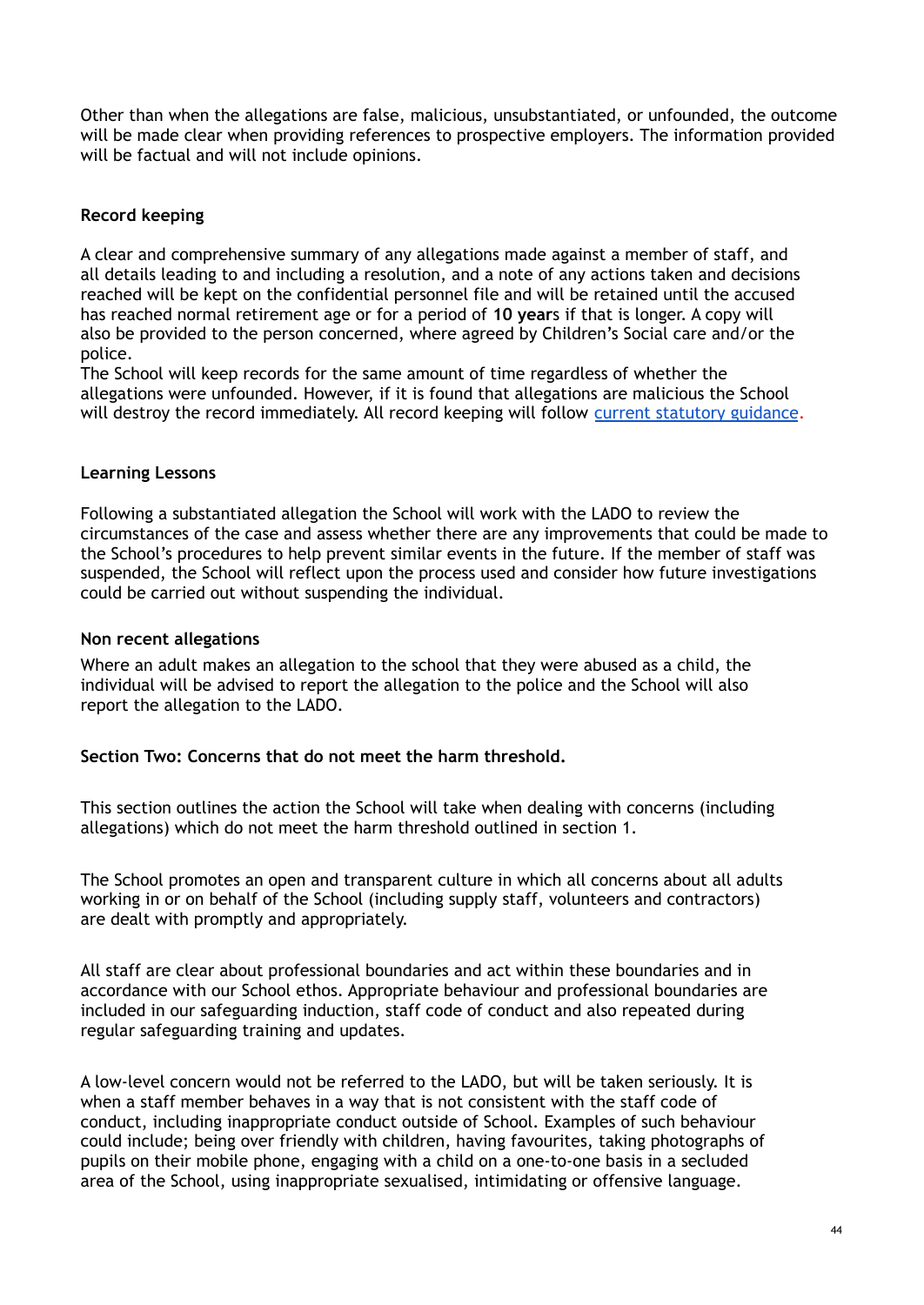It is important that any such concerns are shared responsibly with the DSL and recorded and dealt with appropriately. It might be that a staff member has a 'nagging doubt' about something they have seen or heard and staff are regularly reminded of the importance of reporting these concerns and of the need to adhere to the staff code of conduct.

The School will:

- ensure staff are clear about what appropriate behaviour is and confident about what this looks like in terms of teacher-pupil relationships. This is addressed through staff induction, safeguarding training and regular updates.
- ensure staff feel confident to share low-level concerns with the DSL by creating a culture of openness, transparency and trust.
- address unprofessional behaviour and support the individual to correct it at an early stage.
- provide a responsive, sensitive and proportionate handling of such concerns when they are raised;
- identify any weakness in the School's safeguarding procedures through the annual audit.

#### **Sharing low-level concerns**

Low level concerns should be reported to the Head and, if the concern is about the Head, it should be reported to the Chair of Governors.

The school encourages staff to come forward and self-refer if they have found themselves in a situation that could be misinterpreted or if they feel they have behaved in a way that would be considered below the expected standard.

If the low-level concern relates to a person employed by a supply agency or a contractor, the concern should be shared with the Head and the supply agency should be informed so that any potential patterns of inappropriate behaviour can be identified.

#### **Recording low-level concerns**

All low level concerns will be recorded in writing by the Head. The record should include details of the concern, the context in which the concern arose and action taken. The name of the individual sharing the concern should also be noted, but they can remain anonymous if they so wish.

The School will keep these records securely in a password protected folder. The Head will be able to access these records. These records will be reviewed in order to identify patterns of concerning or inappropriate behaviour. If a pattern is identified, the LADO will be informed and advice taken about the next steps. If, during review there appears to be issues within the school that have enabled this behaviour to occur, then policies will be reviewed and further staff training will be given to minimise risk of it happening again.

Records will be retained until the individual leaves their employment, but will not be included in references unless they relate to issues which would normally be included in a reference such as misconduct or poor performance. Any substantiated concerns that have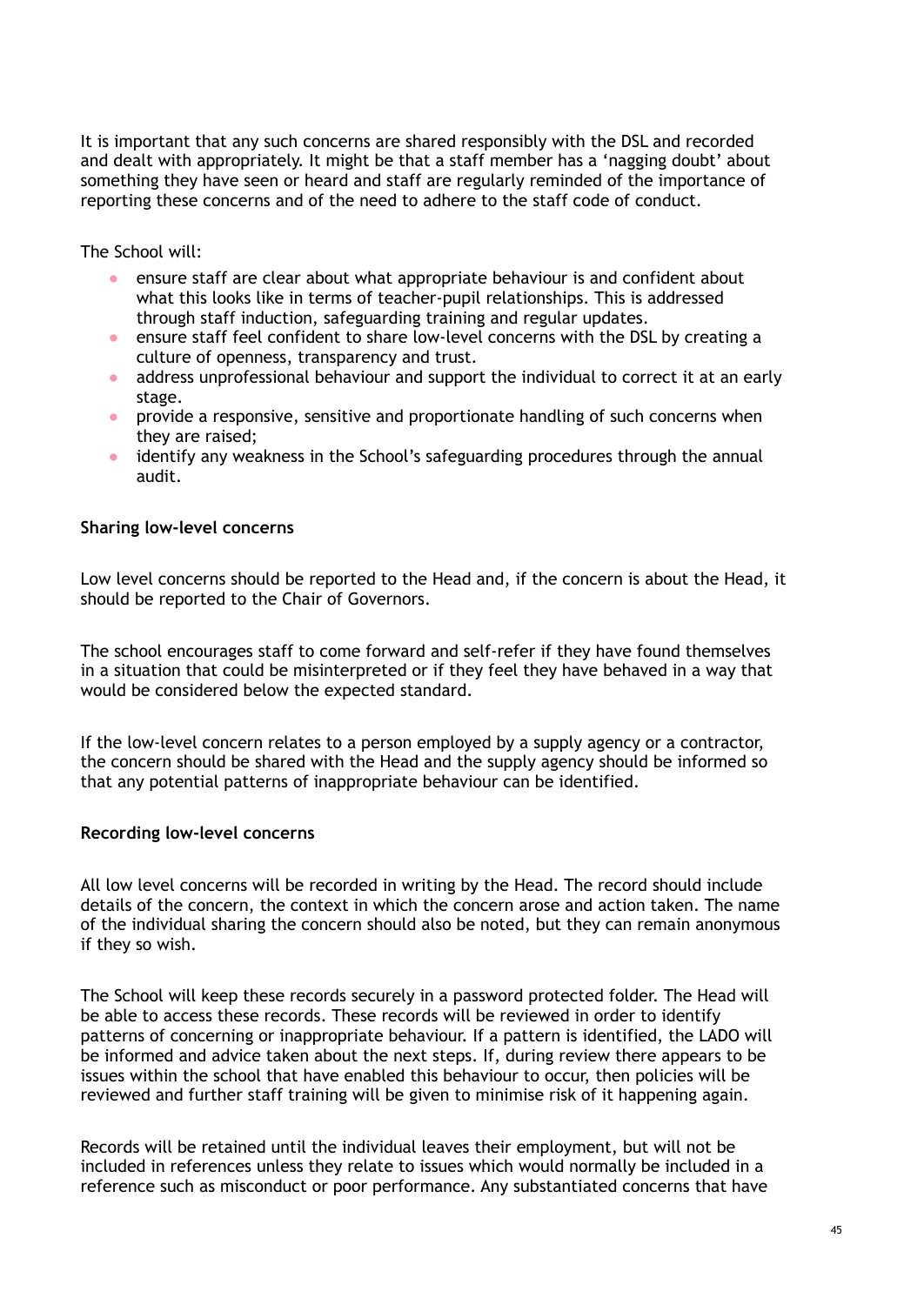met the threshold for a referral to the LADO will be included in a reference as outlined in section 1 of this Appendix.

### **Responding to low-level concerns**

The Head will respond to safeguarding concerns by speaking directly to the person who has raised the concern, unless it has been raised anonymously. The Head will then speak to the individual concerned and any witnesses. They will use this information to determine what further action may need to be taken and will record all of this information along with the rationale for the action and decisions taken.

The Head may decide it is necessary to discuss the cas informally with the LADO without naming the School or individual until the LADO has advised whether a referral is required.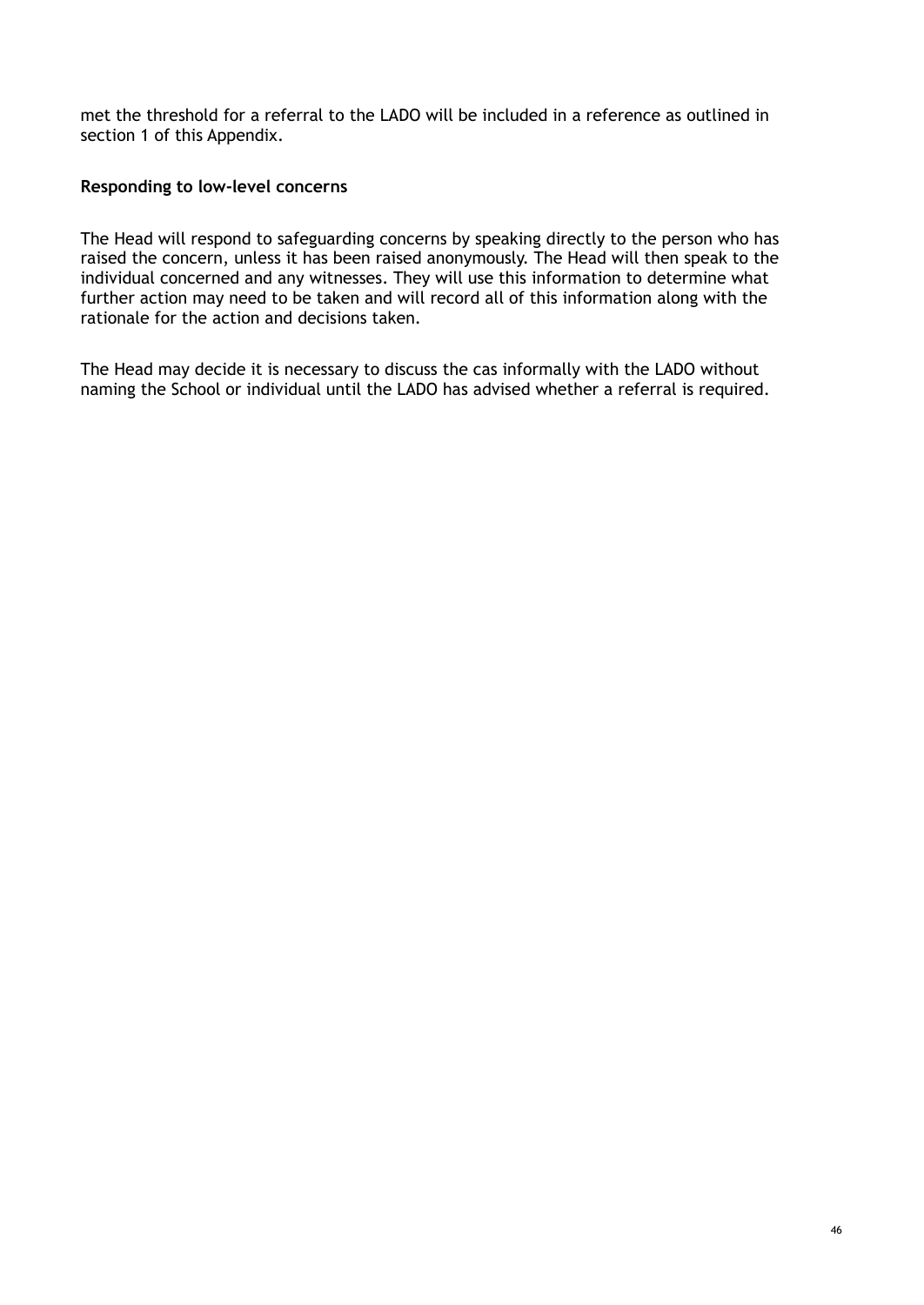Confirmation of having received, read and understood the Safeguarding and Child Protection Policy and associated policies

#### **Name:**

- I confirm that I have received, read and understand the School's Safeguarding and Child Protection Policy, including the procedure for reporting concerns about a child.
- I confirm that I have read and understand part one and Annex B of Keeping Children Safe in Education (2021).
- I confirm that I have read and understand the School's Staff Code of Conduct.
- I confirm that I have read and understand the School's Whistleblowing Policy
- I confirm that I have read and understand the School's Policy on Behaviour and Discipline.
- I confirm that I have read and understand the School's Absence Policy.
- I confirm that I have read and understand the School's E-Safety Policy
- I confirm that I have been made aware of my duty to safeguard and promote children's welfare.
- I confirm that I know who the DSL and deputy DSL are at More House School
- I understand that I am required to inform the School of any criminal convictions (except minor traffic offences) since the start of my employment at More House

#### Signature:

#### Date:

Please sign and return this form to the designated safeguarding lead:

DSL Signature:

Date:

#### THIS FORM MUST BE RETURNED BY THE DSL TO THE DIRECTOR OF FINANCE AND RESOURCES

#### **Safeguarding Induction completed:**

Date:

Name:

Signed:

Signed DSL: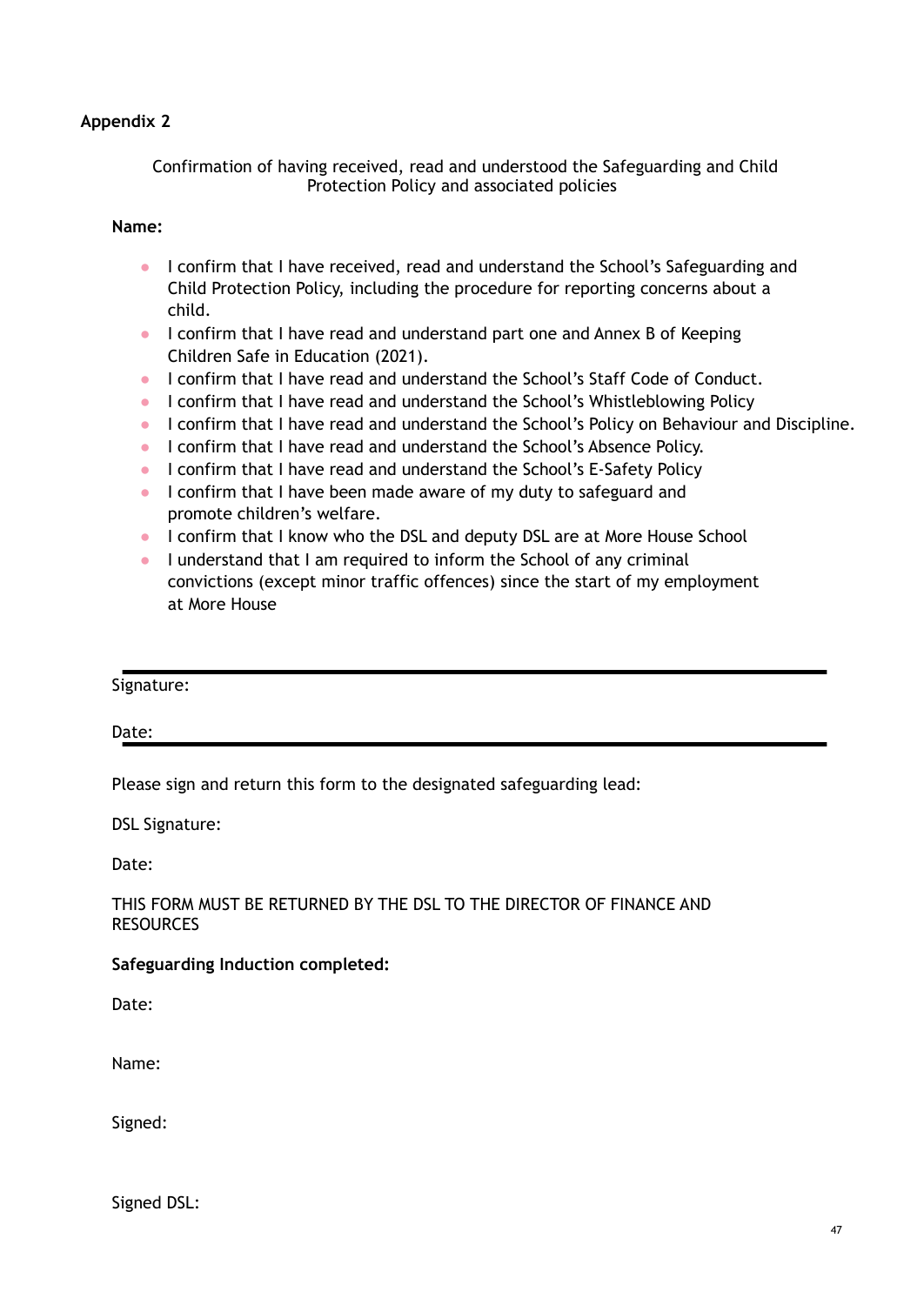# **Form for reporting and recording concerns about a pupil Record of Concern Form**

Please complete this form if you have any concerns about a pupil

| Pupil Name                        |            |  |
|-----------------------------------|------------|--|
| Day/Date/Time                     | <b>DoB</b> |  |
| Member(s) of staff noting concern |            |  |

| Concern (Please describe as fully as<br>possible) |       |
|---------------------------------------------------|-------|
| Signature:                                        | Date: |

| <b>Actions Taken</b> |                      |        |           |
|----------------------|----------------------|--------|-----------|
| Date                 | Person taking action | Action | Signature |
|                      |                      |        |           |
|                      |                      |        |           |
|                      |                      |        |           |
|                      |                      |        |           |
|                      |                      |        |           |
|                      |                      |        |           |
|                      |                      |        |           |
|                      |                      |        |           |
|                      |                      |        |           |
|                      |                      |        |           |

Would you like feedback about this concern? Yes No Date Given........................

*Please pass this form in a sealed envelope to the Designated Safeguarding Lead when completed. This form should be completed on the day that you are made of the concern and please use full names when referring to pupils and staff*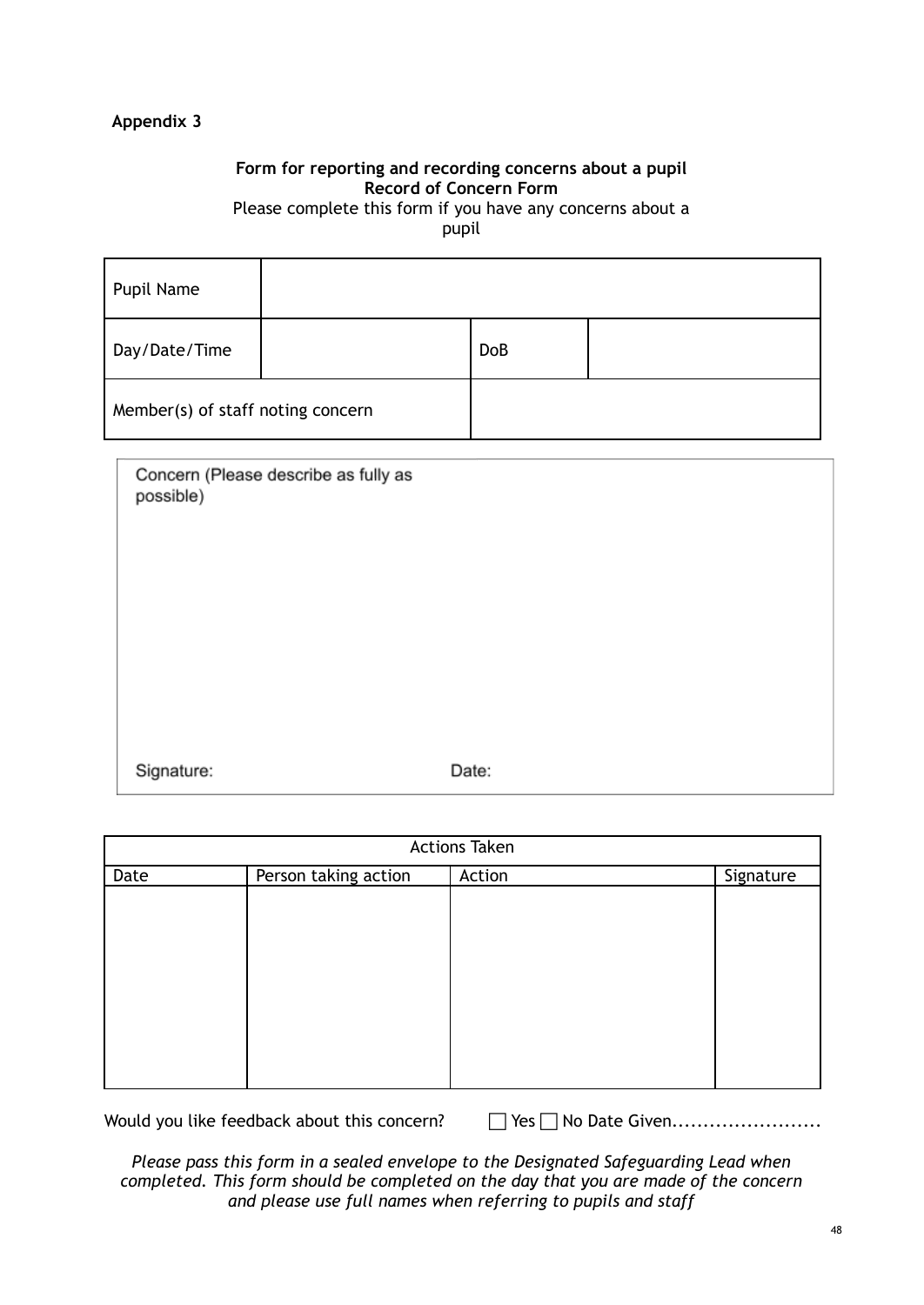# **Student Concern Form**

**You can use this form to report any concerns that you might have (for example bullying, abuse or neglect) about yourself or someone else**

**Instructions: Please complete both pages, responding only to the questions that you feel comfortable answering and are able to accurately answer. You may choose to include your name (which will be confidential) at the bottom of the form or you may submit it anonymously. Please note that the school's ability to investigate an anonymous complaint may be limited.**

**Please either hand in or email the completed form to Ms Phelps [\(cphelps@morehousemail.org.uk\)](mailto:cphelps@morehousemail.co.uk) or**

**Mr Keeley [\(keeley.head@morehousemail.org.uk\)](mailto:keeley.head@morehousemail.org.uk) or**

**Another member of staff**

**Describe what happened/what is happening:**

**When did it happen?**

**Where did it happen?**

**Who was involved in the incident?**

**Who was the target of the incident?**

**Did anyone else witness the incident (if yes, please list)?**

**Were you or others physically hurt (please explain)?**

**Was there damage to anyone's personal property?**

**Have you or the target missed any school or made any changes to your daily routine as a result of the incident(s)?**

**Have you told anyone about the incident?**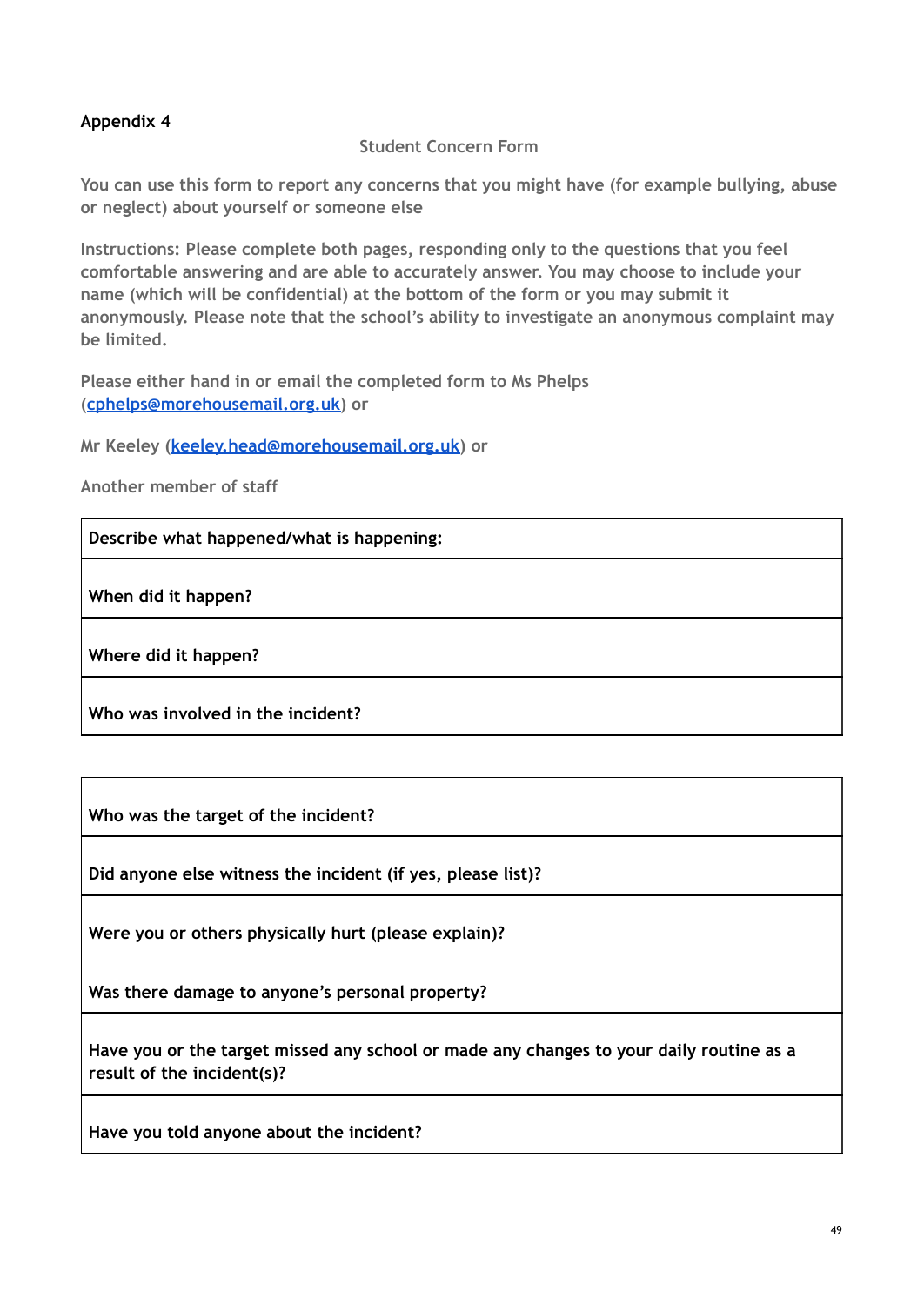**Have you previously filed a report (this information is used to determine if retaliation is occurring)?**

**Your Name (optional & confidential):**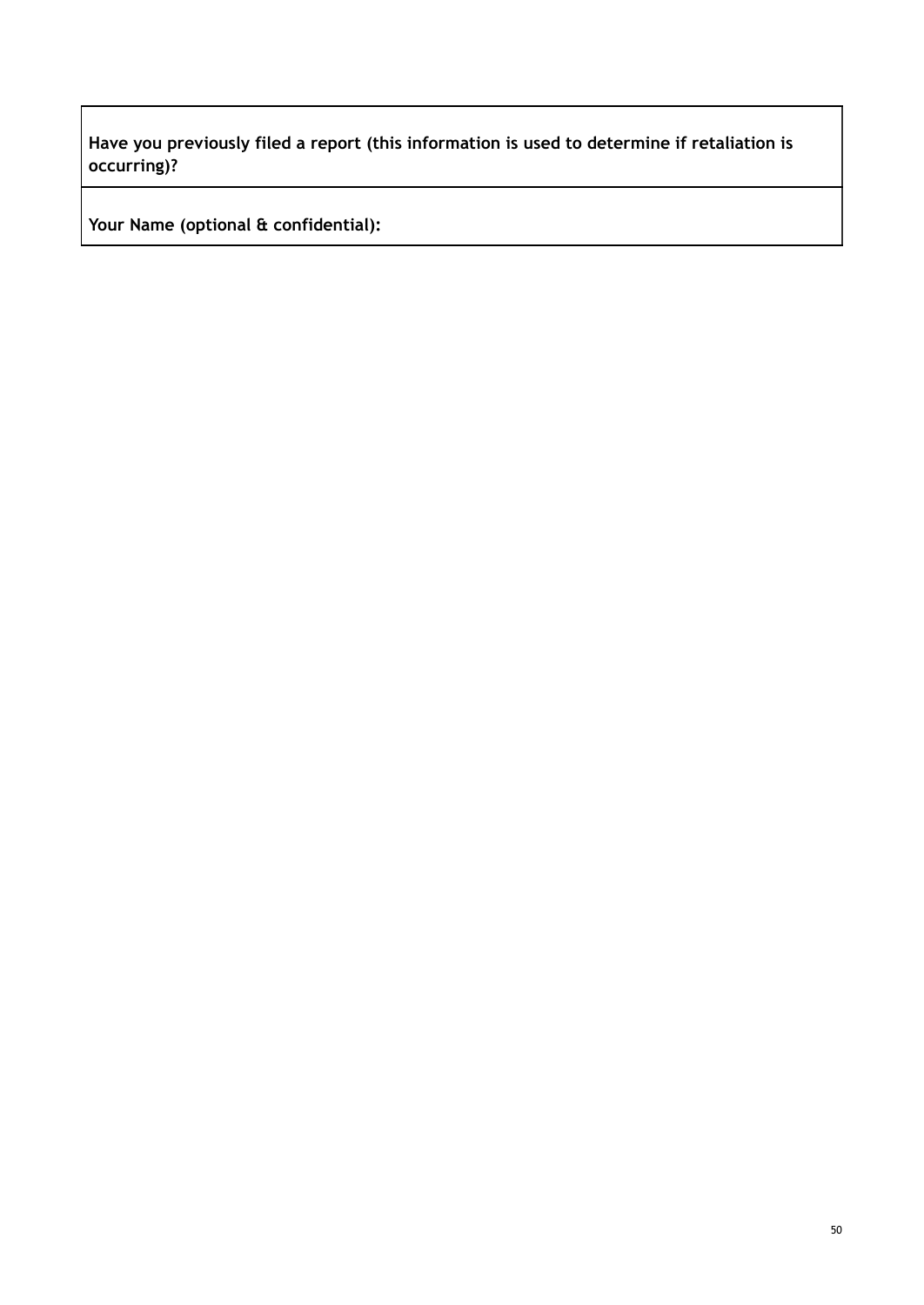#### **Indicators of vulnerability to radicalisation**

- Radicalisation refers to the process by which a person comes to support terrorism and forms of extremism leading to terrorism.
- Extremism is defined by the Government in the Prevent Strategy as:
	- Vocal or active opposition to fundamental British values, including democracy, the rule of law, individual liberty and mutual respect and tolerance of different faiths and beliefs. We also include in our definition of extremism calls for the death of members of our armed forces, whether in this country or overseas.
- Extremism is defined by the Crown Prosecution Service as:
	- The demonstration of unacceptable behaviour by using any means or medium to express views which:
	- Encourage, justify or glorify terrorist violence in furtherance of particular beliefs;
	- Seek to provoke others to terrorist acts;
	- Encourage other serious criminal activity or seek to provoke others to serious criminal acts; or
	- Foster hatred which might lead to inter-community violence in the UK.
- There is no such thing as a "typical extremist": those who become involved in extremist actions come from a range of backgrounds and experiences, and most individuals, even those who hold radical views, do not become involved in violent extremist activity.
- Pupils may become susceptible to radicalisation through a range of social, personal and environmental factors - it is known that violent extremists exploit vulnerabilities in individuals to drive a wedge between them and their families and communities. It is vital that school staff are able to recognise those vulnerabilities.
- Indicators of vulnerability include:
	- Identity Crisis the pupil is distanced from their cultural / religious heritage and experiences discomfort about their place in society;
	- Personal Crisis the pupil may be experiencing family tensions; a sense of isolation; and low self-esteem; they may have dissociated from their existing friendship group and become involved with a new and different group of friends; they may be searching for answers to questions about identity, faith and belonging;
	- Personal Circumstances migration; local community tensions; and events affecting the pupil's country or region of origin may contribute to a sense of grievance that is triggered by personal experience of racism or discrimination or aspects of Government policy;
	- Unmet Aspirations the pupil may have perceptions of injustice; a feeling of failure; rejection of civic life;
	- Experiences of Criminality which may include involvement with criminal groups, imprisonment, and poor resettlement / reintegration;
	- Special Educational Need pupils may experience difficulties with social interaction, empathy with others, understanding the consequences of their actions and awareness of the motivations of others.
- However, this list is not exhaustive, nor does it mean that all young people experiencing the above are at risk of radicalisation for the purposes of violent extremism.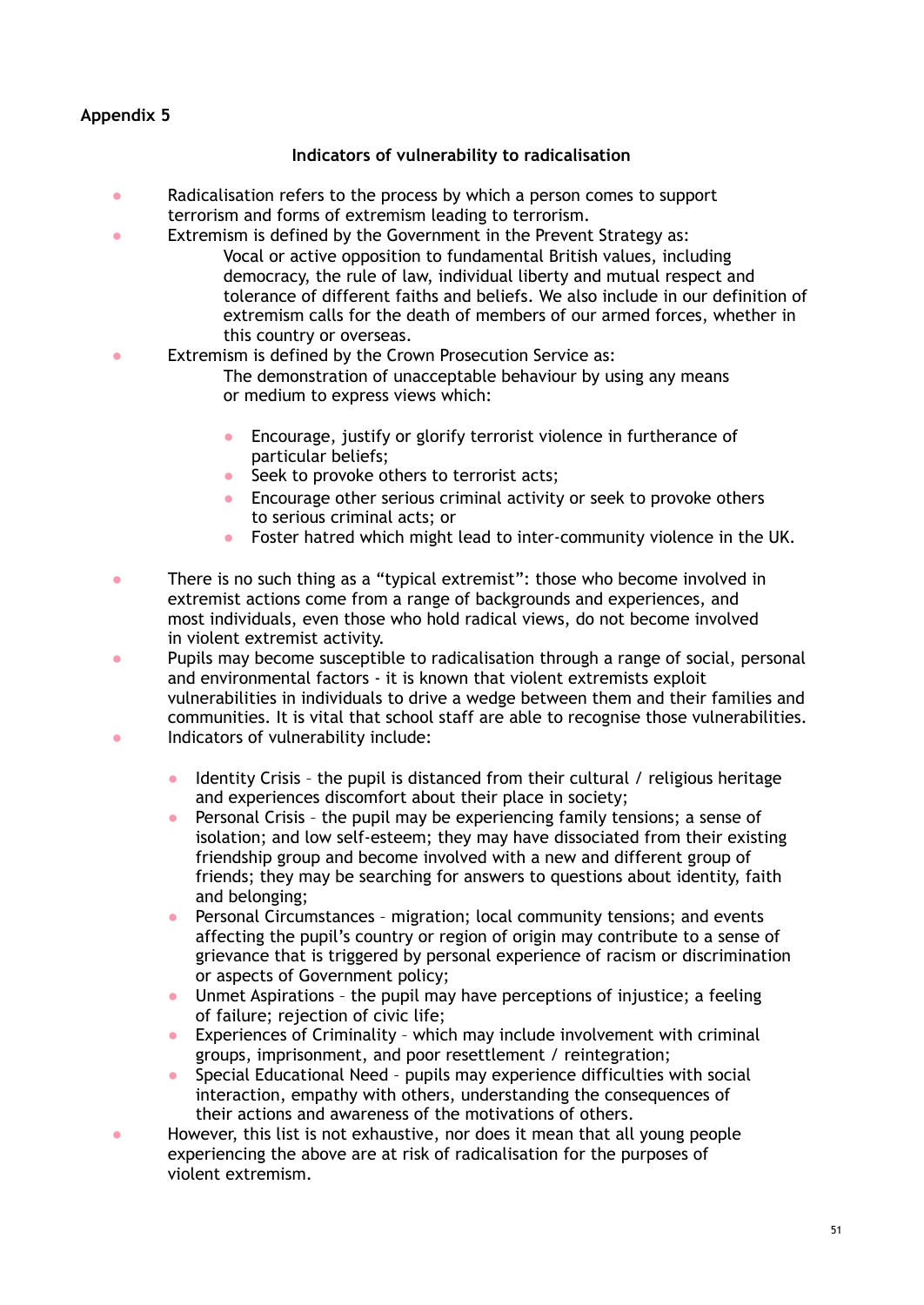- More critical risk factors could include:
	- Being in contact with extremist recruiters;
	- Accessing violent extremist websites, especially those with a social networking element;
	- Possessing or accessing violent extremist literature;
	- Using extremist narratives and a global ideology to explain personal disadvantage;
	- Justifying the use of violence to solve societal issues;
	- Joining or seeking to join extremist organisations; and
	- Significant changes to appearance and / or behaviour;
	- Experiencing a high level of social isolation resulting in issues of identity crisis and / or personal crisis.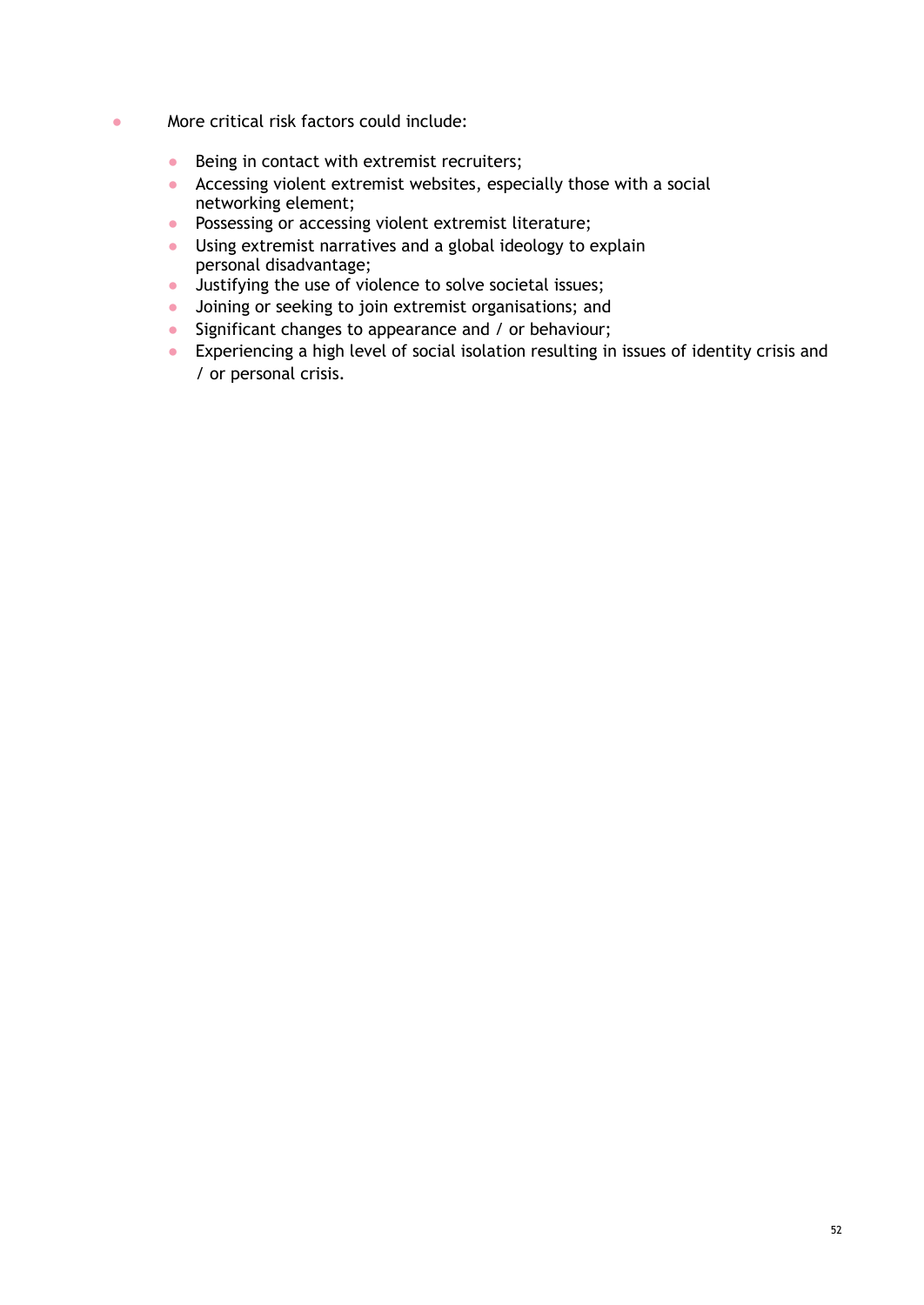#### **Preventing violent extremism - Roles and Responsibilities of the Single Point of Contact (SPOC)**

The SPOC for More House School is Michael Keeley, who is responsible for:

- Ensuring that staff of the School are aware that he is the SPOC in relation to protecting students/pupils from radicalisation and involvement in terrorism;
- Maintaining and applying a good understanding of the relevant guidance in relation to preventing students/pupils from becoming involved in terrorism, and protecting them from radicalisation by those who support terrorism or forms of extremism which lead to terrorism;
- Raising awareness about the role and responsibilities of the School in relation to protecting students/pupils from radicalisation and involvement in terrorism;
- Monitoring the effect in practice of the School's RS curriculum and PSHE, Counselling and Mentoring Policy to ensure that they are used to promote community cohesion and tolerance of different faiths and beliefs;
- Raising awareness within the School about the safeguarding processes relating to protecting students/pupils from radicalisation and involvement in terrorism;
- Acting as the first point of contact within the School for case discussions relating to students / pupils who may be at risk of radicalisation or involved in terrorism;
- Collating relevant information in relation to referrals of vulnerable students / pupils into the Channel process; and
- Accessing and using additional support such as that provided by the Department for Education (Protecting Children from [Radicalisation\)](https://www.gov.uk/government/publications/protecting-children-from-radicalisation-the-prevent-duty).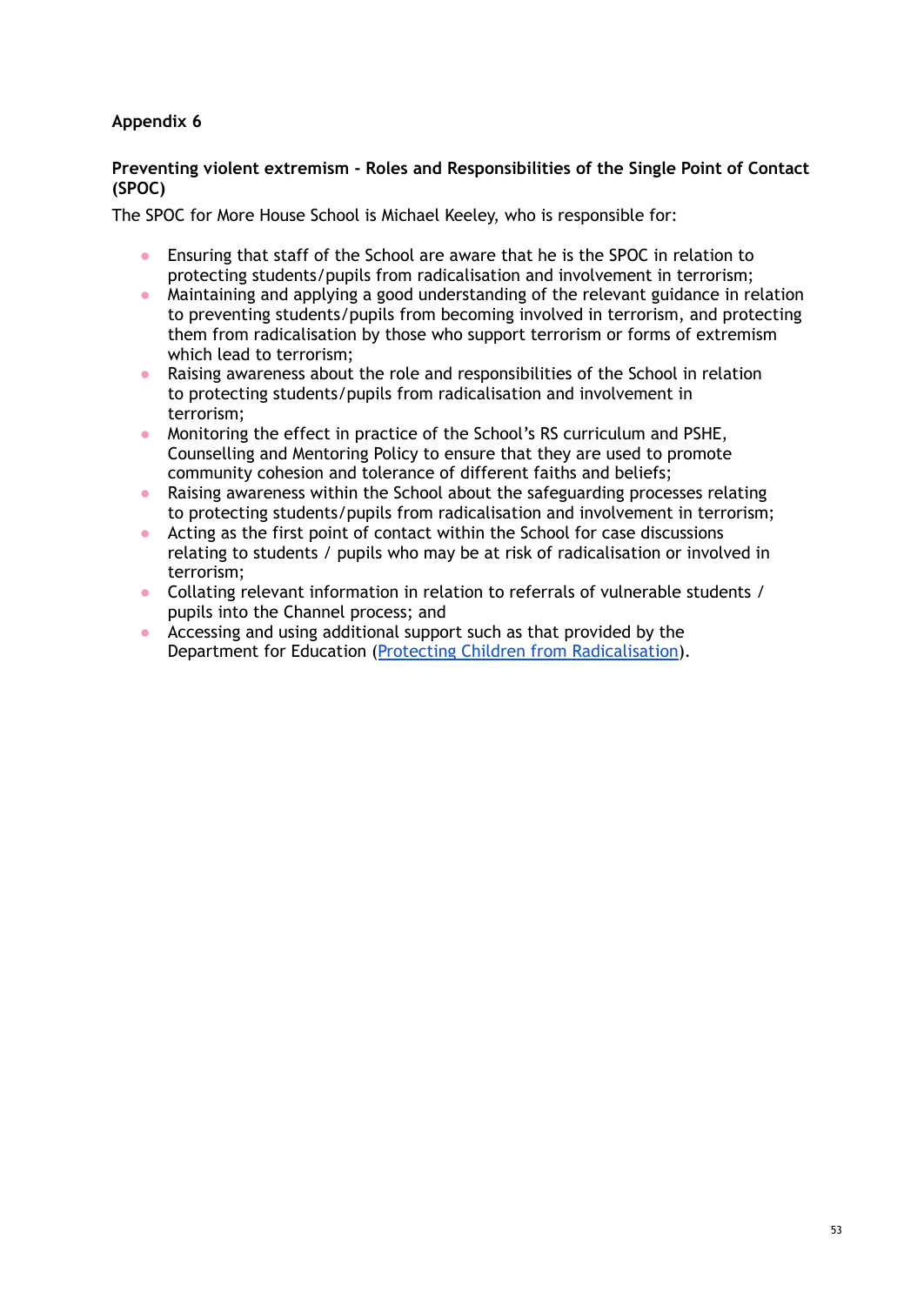#### **Letter requesting SAFEGUARDING and CHILD PROTECTION information for new pupils:**

Dear Sir/Madam,

On behalf of More House School, I would be grateful to receive any safeguarding and child protection records for the following named pupil(s):

Name(s)

I would be grateful if you could also forward any disclosures of, or welfare concerns related to:

- Self harming behaviour and disordered eating
- **•** Involvement in bullying
- Mental Health
- Acrimonious family relations
- Referrals to Child Social Services

Please could you send these safeguarding and child protection records in a sealed envelope marked 'Strictly Confidential' for my attention.

If there are any particular concerns or needs, of which we need to be aware, please contact me at cphelps@morehousemail.org.uk or by telephone on 020 7235 2855.

Thank you in advance for your assistance.

Yours sincerely,

Claire Phelps Designated Safeguarding Lead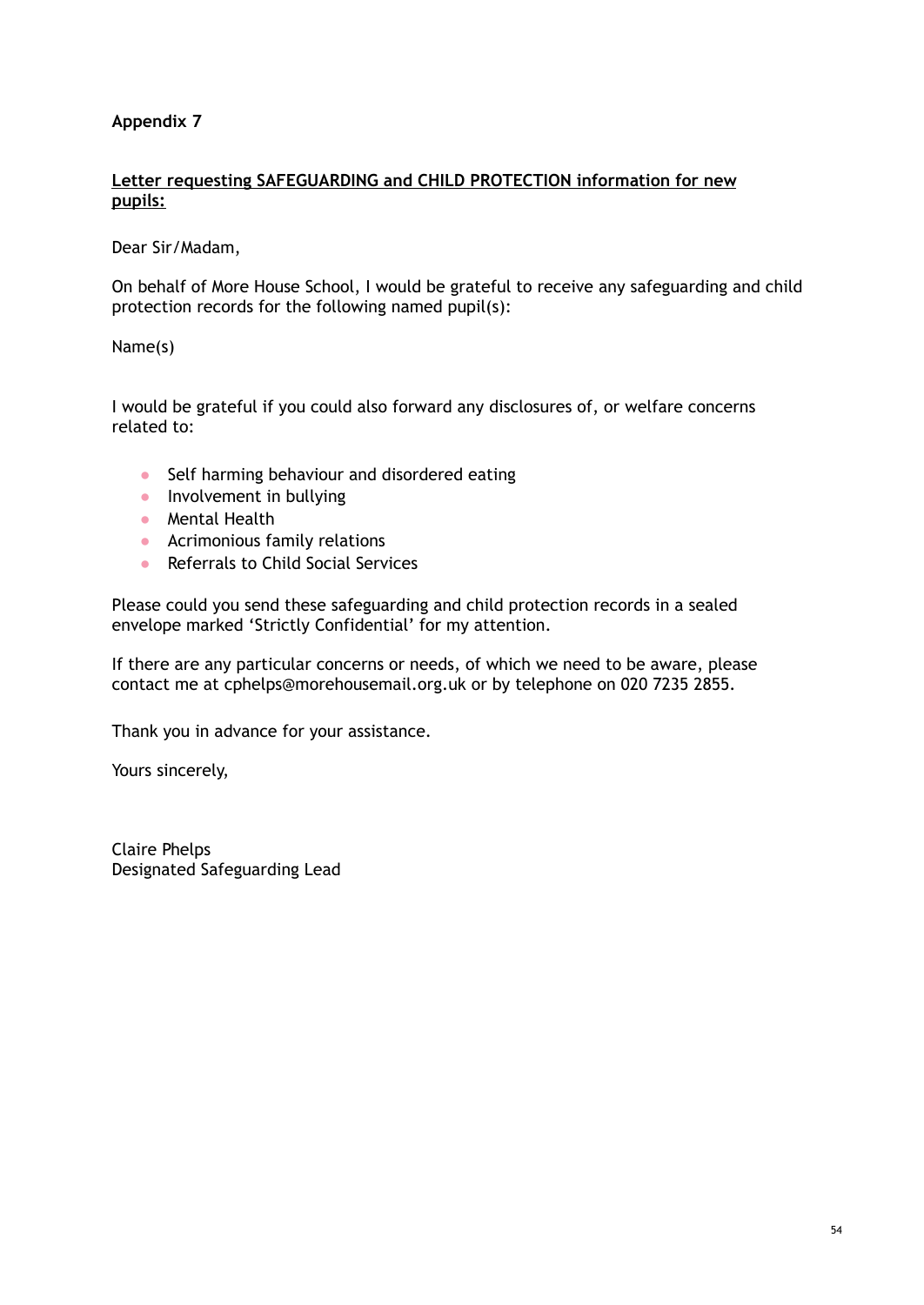# **Appendix 8 – Alternative Provision PE**

As we have limited sports facilities in school we use alternative facilities to provide a broad and balanced PE and extra-curricular programme. This activities take place at the following venues:

- 1. Ethos Sports Centre, Imperial College bookings contact; Iain Reid. [i.reid@imperial.ac.uk](mailto:i.reid@imperial.ac.uk)
- 2. Enable Leisure and Culture, Battersea Park Millennium Arena bookings contact; Joshua Lino Da Costa [jlino-dacosta@enablelc.org](mailto:jlino-dacosta@enablelc.org)
- 3. Enable Leisure and Culture, Battersea Park Astro Pitches bookings contact; Mick Boshell [mboshell@enablelc.org](mailto:mboshell@enablelc.org)
- 4. Id Verde, Battersea Park Grass Pitches / Falcon Park bookings contact; Mandi Ware [Wandsworth.Sports@idverde.co.uk](mailto:Wandsworth.Sports@idverde.co.uk)
- 5. Fulham Reach Boat House, Rowing bookings contact; Meghann Jackson [Meghann@fulhamreachboatclub.com](mailto:Meghann@fulhamreachboatclub.com)
- 6. PFP Leisure, Latchmere Leisure Centre bookings contact; Sam Glassett [SamGlassett@pfpleisure.org](mailto:SamGlassett@pfpleisure.org)
- 7. Will to Win, Hyde Park Grass Pitches bookings contact; Tim [ofp@willtowin.co.uk](mailto:ofp@willtowin.co.uk)

Before allowing the girls to take part in activities at these venues we obtain written confirmation that the individuals employed by the alternative provider adhere to safer recruitment policies.

Girls are escorted to the venues and supervised by members of staff, who will report any concerns to the DSL.

#### **Residential Trips**

During Activities Week, pupils visit various activity centres around the UK. As part of the safeguarding procedures trip leaders are required to obtain written confirmation that staff employed by the alternative provision provider adhere to safer recruitment policies.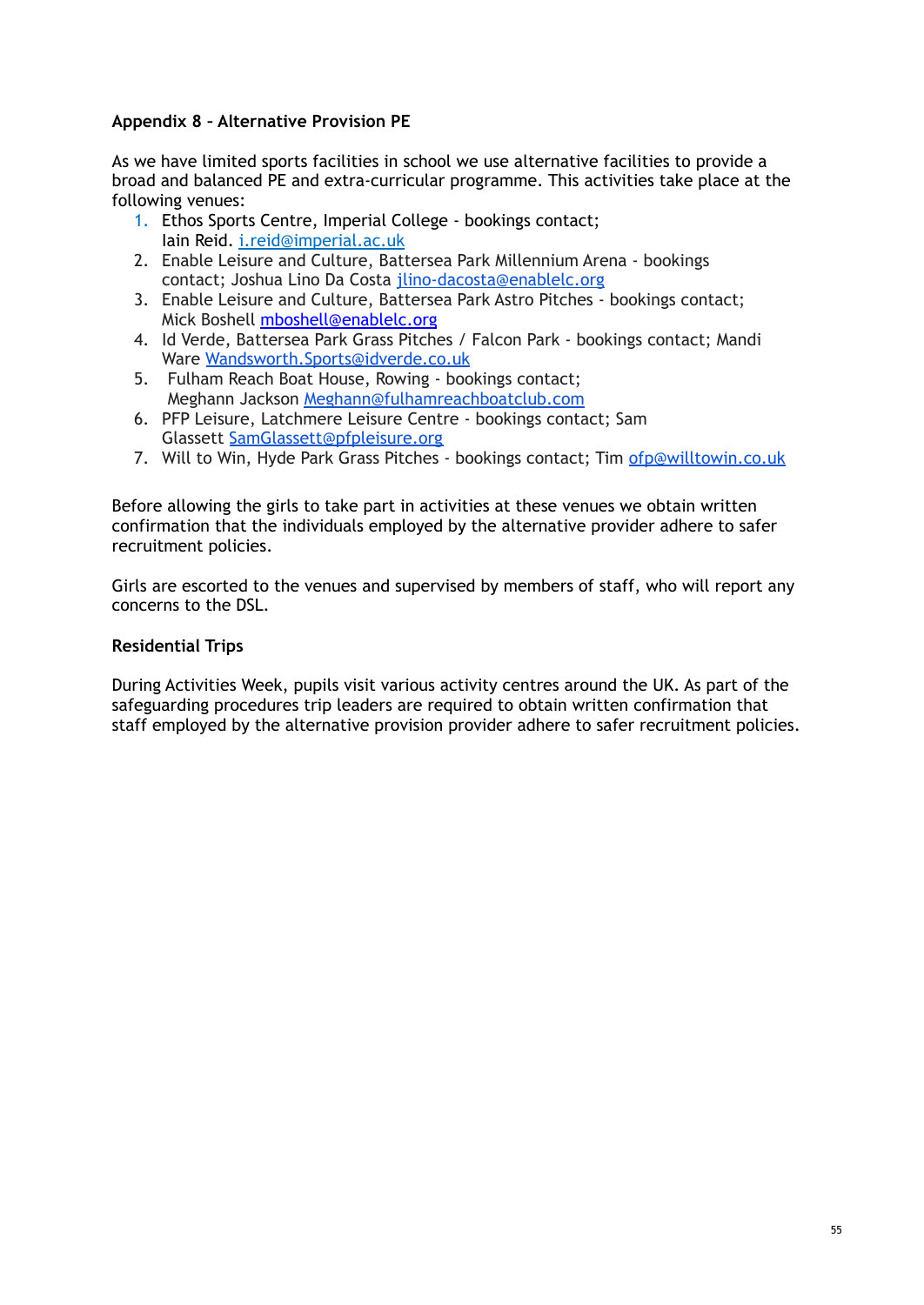#### **Appendix 9 – Policy for residential trips staying with host families/ Policy**

#### **for residential trips staying with host families.**

This policy is written to be used in conjunction with normal school policy and procedures for school trips and visits as set out in the Policy on School Visits and Outings and the Safeguarding and Child Protection Policy.

As part of the GCSE and A Level French course we offer trips to Montpellier in France, where pupils stay with host families and attend French language lessons at the LSF language school.

The girls can stay in pairs or alone with the host families, who are chosen and vetted by LSF.

All family members have a blank 'casier judiciaire' which means that they have no criminal record and are suitable people for the children to stay with.

LSF provide host families with clear written guidelines covering such things as provision of meals, standard of accommodation and any special instructions regarding medical conditions and allergies.

All girls are required to be back with their host families by 7.30pm and are required to send a text to the school mobile (party leader responsible for this) when they arrive home. If the party leader does not receive a text by 7.45 she contacts the pupil in question from the school mobile. Host families are required to contact the party leader if the pupil does not return home by 8pm.

#### **Related policies:**

Safeguarding Child Protection Policy (Staff Handbook Section C – Safeguarding No.1) Policy on School visits and Outings (Staff handbook section C - Health and Safety No. 6)